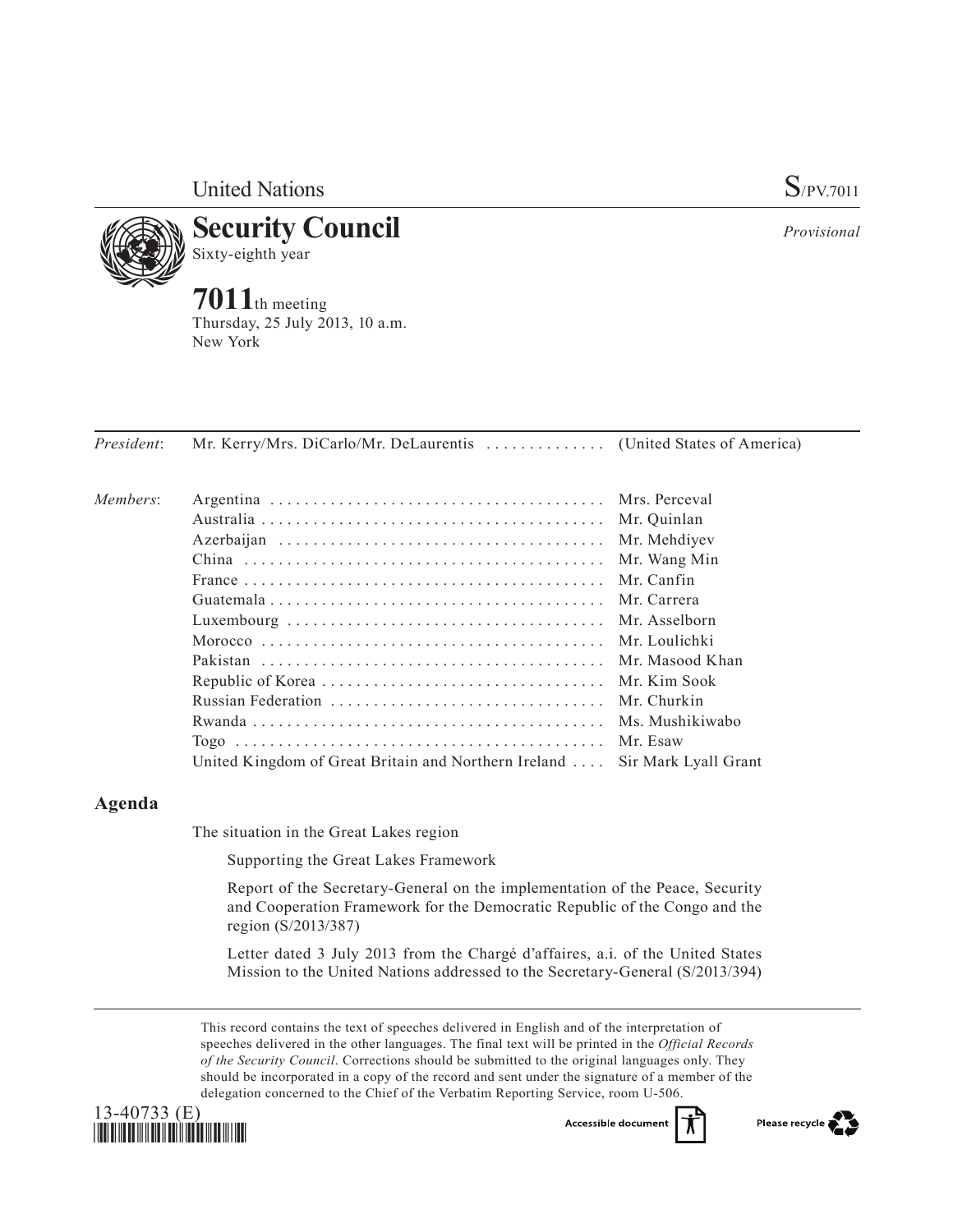*The meeting was called to order at 10.30 a.m.*

## **Adoption of the agenda**

*The agenda was adopted.*

## **The situation in the Great Lakes region**

**Supporting the Great Lakes Framework**

**Report of the Secretary-General on the implementation of the Peace, Security and Cooperation Framework for the Democratic Republic of the Congo and the region (S/2013/387)**

**Letter dated 3 July 2013 from the Chargé d'affaires a.i. of the United States Mission to the United Nations addressed to the Secretary-General (S/2013/394)**

**The President**: It is my pleasure to warmly welcome the Secretary-General, the Ministers and the other representatives present in the Security Council Chamber. I think that their participation in this meeting is an affirmation of the importance of the subject matter that is under discussion.

Under rule 37 of the Council's provisional rules of procedure, I invite the representatives of Belgium, Burundi, the Republic of the Congo, the Democratic Republic of the Congo, Mozambique, South Africa, the United Republic of Tanzania and Uganda to participate in this meeting.

Under rule 39 of the Council's provisional rules of procedure, I invite Mr. Jim Yong Kim, President of the World Bank, to participate in this meeting.

On behalf of the Council, I welcome Mr. Kim, who is joining today's meeting via videoconference from Washington.

Under rule 39 of the Council's provisional rules of procedure, I invite Ms. Mary Robinson, Special Envoy of the Secretary-General for the Great Lakes Region.

Under rule 39 of the Council's provisional rules of procedure, I invite His Excellency Mr. Ramtane Lamamra, Commissioner for Peace and Security of the African Union, to participate in this meeting.

Under rule 39 of the Council's provisional rules of procedure, I invite Mr. Pierre Vimont, Executive Secretary General of the European External Action Service, to participate in this meeting.

The Security Council will now begin its consideration of the item on its agenda.

I wish to draw the attention of Council members to document S/2013/387, which contains the report of the Secretary-General on the implementation of the Peace, Security and Cooperation Framework for the Democratic Republic of the Congo and the Region.

I wish also to draw the attention of Council members to document S/2013/394, which contains a letter dated 3 July 2013 from the Chargé d'affaires a.i. of the United States Mission to the United Nations addressed to the Secretary-General.

Before the Council is a statement by the President on behalf of the Council on the subject of today's meeting. I thank all Council members for their valuable contributions to this statement. In accordance with the understanding reached among the members of the Council, I shall take it that the members of the Security Council agree to the statement, which will be issued as a document of the Security Council under the symbol S/PRST/2013/11.

It is so decided.

It is now my enormous privilege to make a statement in my capacity as the Secretary of State of the United States of America.

Let me begin by saying how genuinely honoured I am to be able to participate in this meeting at the United Nations, presiding over the Security Council in our role for this period, as the Secretary of State. It is also a privilege to preside over a meeting of the Security Council on a subject  $-$  a challenge  $-$  that is central to the mission of this vital Organization, that is, realizing the promise of peace.

For far, far too long, far too many lives in the Democratic Republic of the Congo and the broader Great Lakes region have been ravaged by targeted, grotesque violence. They have been subjected to human rights abuses, and the region has been disrupted by dangerous instability.

The crisis that we are witnessing today underscores what we already know: it is a stark reminder of what fills the vacuum in the absence of good governance, basic dignity and firm leadership that holds accountable those who violate basic standards of decency.

It reminds — or it ought to remind — all of us of an obligation that we all share: not only to end the killing,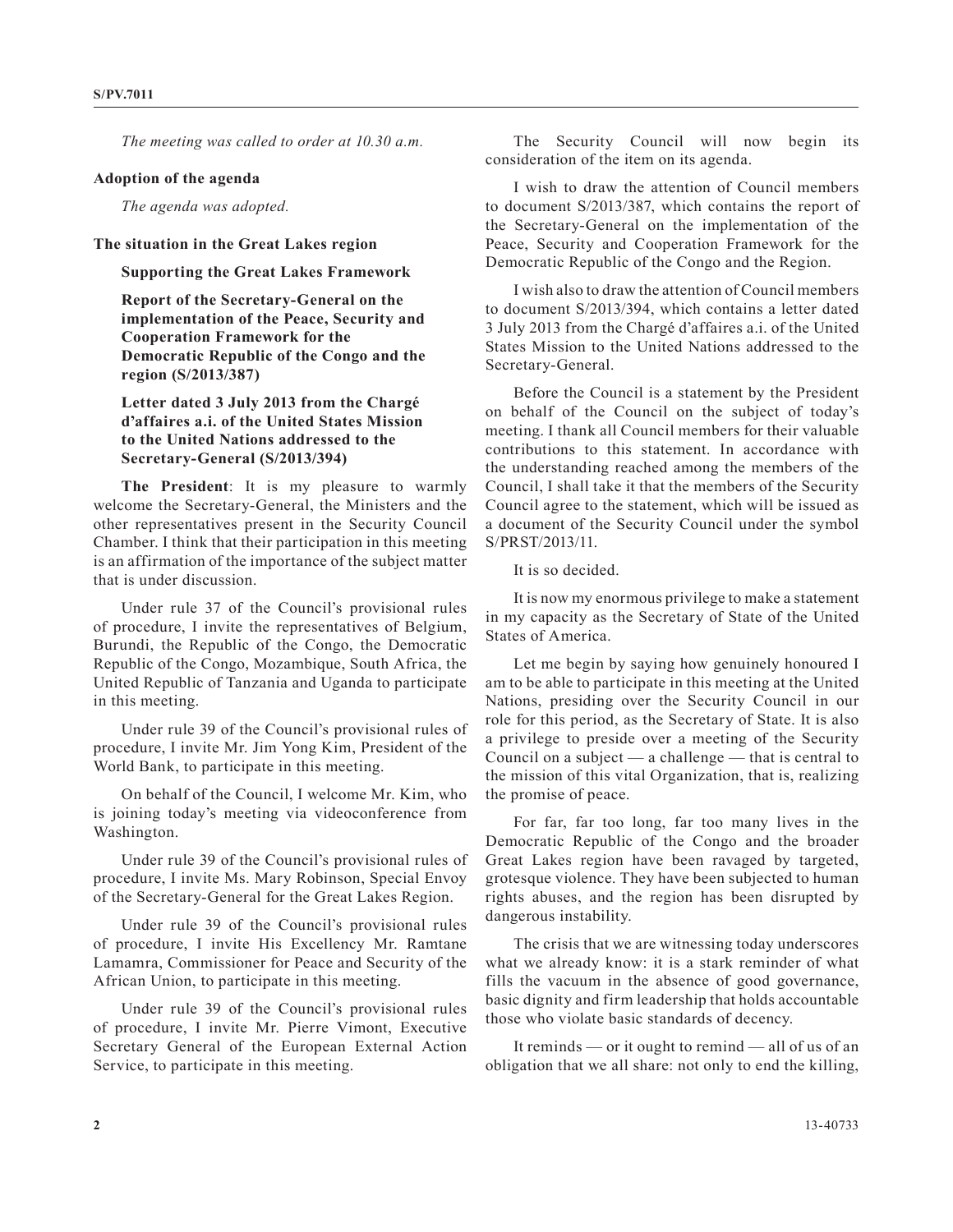the raping, the forcing of children into combat, the devastation and the fear, but the obligation to establish a lasting peace and a climate of development. In doing so, we can create the space for productivity and partnerships, for greater opportunity for the citizens of the Democratic Republic of the Congo and for the birth of a new generation of stability and of hope.

We can actually prove to the world that all of us working together — and, I might add, prove it at a time when many people are doubting the capacity of institutions to function and the capacity of political leadership to solve problems — have the ability to prove to the world that together, we actually can make a difference.

The seeds of that promise have already been planted. But our job does not end with the creation of the Framework. It continues in the cultivation of the seeds and in making sure that we implement the Framework and that we create a vigilant, accountable and cooperative effort in order to see those seeds grow into a full-blown peace that is sustainable.

I want to recognize our partners in that effort. First, I thank the Secretary-General for his personal engagement. I thank World Bank President Kim for the same kind of engagement and for their partnership. President Obama and I are grateful to both leaders and the institutions that they lead for the very novel United Nations-World Bank partnership that has been created which provides incentives for political progress through projects that create stability and improve infrastructure. Clearly, boosting regional commerce in the short term is one path to realizing stability and security in the long term. I think that we are all very hopeful that this approach can succeed in the Great Lakes region and perhaps even serve as a model for other areas, such as Mali, the Maghreb and beyond.

Regrettably, we have no dearth of locations where we are challenged and could use this kind of model today. I would just say parenthetically that, in the Middle East, the West Bank and Palestine, we are beginning to look at a similar kind of model, and hope that we can combine our efforts over the long term to find new ways to build sustainable peace.

I want particularly to also thank Mary Robinson, Special Envoy of the Secretary-General for the Great Lakes Region of Africa. She is a long-time friend and somebody I have long admired, and I reiterate the United States support for her work with regional leaders in the implementation of the Peace, Security and Cooperation Framework. We particularly welcome the priority that she places on including regional women's groups, local communities and civil society in the Framework peace process as we seek to break the cycle of violence and break down the barriers between humanitarian aid and the people who are desperate for it.

The day before President Obama nominated me to be Secretary of State, I met with Denis Mukwege, who just a few weeks earlier had fled the Democratic Republic of the Congo after an attempt on his life. Denis has demonstrated the courage to stand up and protect women and children from the weapons of war, which too often people only talk about in a whisper. The victims of these horrific crimes and humanitarians like Dr. Mukwege, who protect and treat those people, as well as all the people of that region, desperately need a voice. I know — and the Secretary-General obviously knows, because he chose her — that Mary Robinson to being that voice as the region and the international community address the full range of issues involved in translating the broad principles of the Framework into concrete benchmarks for implementation. I thank Mary Robinson for what she is doing. We are grateful for her continued public service.

It is also a great pleasure for me today to introduce the United States Special Representative for the African Great Lakes Region and the Democratic Republic of the Congo, former Senator Russ Feingold. The suffering in the Great Lakes, which we are going to debate and talk about here today, is a high-level priority for President Obama and for me, and it is one that we believe must be met by high-level leadership. I had the pleasure of working with Senator Feingold in the United States Senate for 18 years. In my judgement, there was no one in the Senate who was more trusted for his expertise in African issues. He brings enormous intellect, passion and courage to this challenge, and I am very pleased that he has consented to take this on.

I also bring the greetings of former United States Ambassador to the United Nations Susan Rice, who has asked me to convey a warm good morning and hello. We chatted briefly before I came here so I could get the latest tips on exactly what to do and what not to do today.

The United States joins every single participant in this meeting in welcoming the Peace, Security and Cooperation Framework. It is a very important first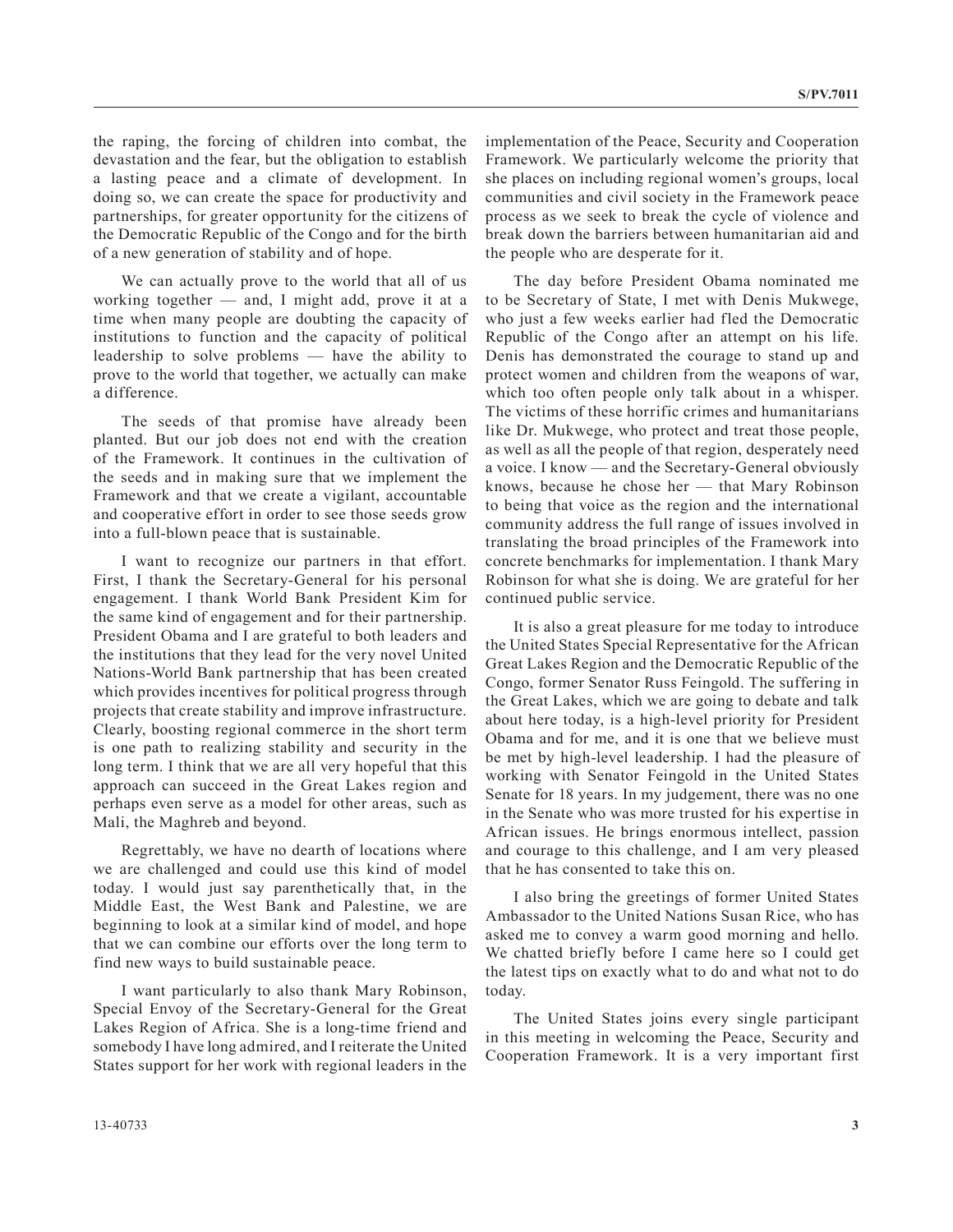step. But we also recognize that the progress which the region has made since February is extremely fragile, and the key question before all of us today is whether the commitments prescribed in the Framework can be and will be kept. Will they come to life, or are they destined only to live on paper?

Let me underscore that the United States stands ready to support the signatories and we will work with them, with focus, energy and persistence, in order to implement the Framework. But as President Obama has said, there has to be follow-through. I want to make it clear in that context that the United States is deeply concerned about recent reports of resumed external support to the Mouvement du 23 mars, as well as of collaboration with the Forces démocratiques de libération du Rwanda. So I want to be emphatic here today. All parties must immediately end their support for armed rebel groups. All Governments must hold human rights violators and abusers accountable. We must end the era of impunity, which, unfortunately, has been rampant.

To this end, the United States welcomes the deployment of the Force Intervention Brigade, and we support its mandate to neutralize all armed groups and protect civilians so that peace can take hold. We believe that it is now time for everyone in the region to exercise restraint, to return to the constructive path that they have set out for themselves, and to move forward together so that we can address the root causes of the conflict and end it once and for all. I believe that this is doable. I believe that it is the absence of governance and the absence of an international presence that have created the vacuum that has permitted people to act with the impunity with which they have acted. I know that moving ahead is not easy. I know that it takes courage. But we all have to accept that this is our responsibility.

So, as President of the Council at this debate and as the representative of a nation that, like all others represented here, has a stake in the stability of the Great Lakes region, I want to urge all of us around this table to take advantage of the unique opportunity that the Framework provides. The United States respectfully challenges all of those who have committed themselves to the Framework to respect in turn the national sovereignty and territorial integrity of the Democratic Republic of the Congo. We cannot emphasize strongly enough how critical it is that everyone foster cooperation across borders. We challenge everyone to finalize the benchmarks that are outlined in the Framework and to

adopt them during the plenary session of the General Assembly in September. We strongly urge everyone to formally include the voices that Special Envoy Robinson has engaged — voices that have too often been excluded, particularly those of women. And we challenge the Democratic Republic of the Congo to continue implementing reforms to its security sector and to re-establish State authority, particularly in the East. Finally, we pledge to join the Security Council, the Democratic Republic of the Congo, regional Governments and the international community in doing everything in our power to achieve a comprehensive peace accord.

Every one of us here understands the complex history of suffering in the Great Lakes region, but we all have a responsibility — a universally endowed responsibility — to ensure that a history of violence is not going to be followed by a future of vengeance. The only way to properly honour the millions of lives that have been lost is through peace, and the only way to achieve that peace is for the United Nations, all of the countries of the region and all of the countries with the capacity to step up and help show the way forward.

I now resume my functions as President of the Security Council.

I give the floor to the Secretary-General, His Excellency Mr. Ban Ki-moon.

**The Secretary-General**: I thank the United States for convening this debate, and Secretary of State John Kerry for presiding. His presence is testament to the importance the United States places on this issue.

Allow me also to welcome the appointment of Senator Russ Feingold as the new United States Special Representative for the African Great Lakes Region and the Democratic Republic of the Congo. I wish him success in the critical months ahead and hope that he will continue to coordinately very closely with my Special Envoy, Ms. Mary Robinson.

It is now five months since the Peace, Security and Cooperation Framework for the Democratic Republic of the Congo and the Region was signed, and four months since the Security Council adopted resolution 2098 (2013). Hopes were high that we could see an end to the large-scale cyclical violence that had ravaged eastern part of the Democratic Republic of the Congo over the past two decades, and derailed previous peace initiatives. Peace would mean a new chance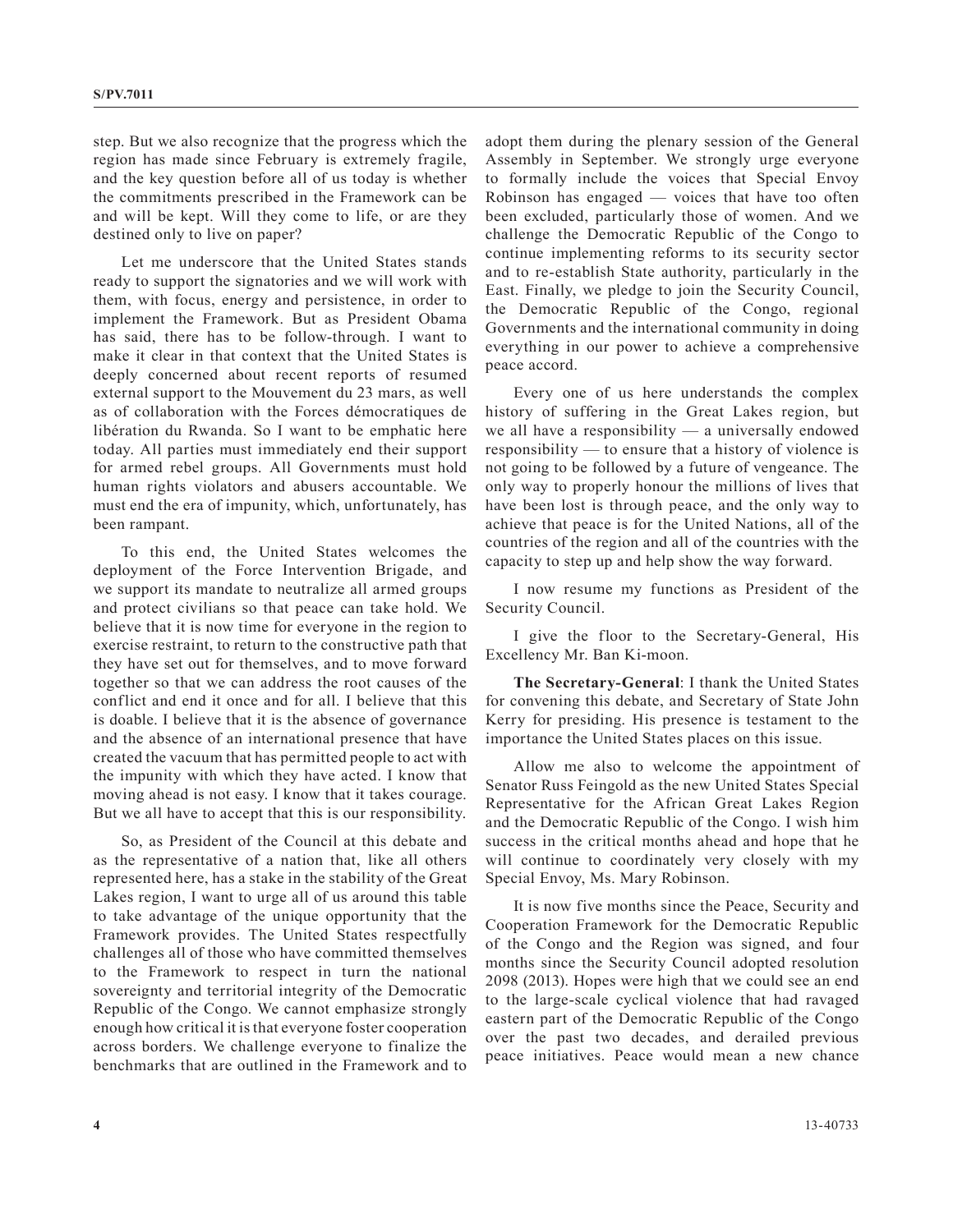for development and lasting security for some of the world's most sorely tested people.

I am therefore deeply concerned about the current hostilities between the Mouvement du 23 mars and the Congolese armed forces. All parties need to return as soon as possible to the Kampala talks. I have called for maximum restraint, and I urge all Framework signatories to jointly and individually respect their commitments.

The lack of mutual trust in the region has thwarted past attempts to find political solutions to the entrenched problems that continue to drive the conflict. It is vital that the Government of the Democratic Republic of the Congo and its eastern neighbours pursue constructive dialogue.

At the national level, structural reforms within the Democratic Republic of the Congo will help address the root causes of the violence. The Government has taken initial steps towards army reform, decentralization and national dialogue. It is essential to translate those commitments into tangible results.

At the regional level, leaders must look beyond the issues that divide them and work together to define a common agenda for lasting peace and prosperity based on trade, economic cooperation and mutual respect for one another's sovereignty and territorial integrity.

The Peace, Security and Cooperation Framework provides a clear road map. My Special Envoy for the Great Lakes region will continue to support the parties to uphold the commitments that they have adhered to under the Framework. My Special Representative for the Democratic Republic of the Congo and Head of the United Nations Organization Stabilization Mission in the Democratic Republic of the Congo (MONUSCO), Mr. Martin Kobler, will support the political process in the country, including support in implementing its national commitments.

The prospects for durable peace in the eastern part of the Democratic Republic of the Congo remain better than they have for many years. But spoilers are active, including armed groups and militias that have shown little inclination to engage in a genuine peace process. To address that threat, we are reinforcing MONUSCO. The Force Intervention Brigade is an important tool, but it is only one part of a comprehensive approach that embraces security and development.

However, while the United Nations and the international community can do much, we depend on the Framework signatories to provide the essential foundation.

All parties must avoid renewed hostilities and achieve progress on the political track. Conflict and lawlessness in the eastern part of the Democratic Republic of the Congo have crippled development and entrenched extreme poverty and suffering. There are appalling levels of brutal sexual violence. The region needs security. But for there to be lasting peace, we must also provide opportunity.

The United Nations system is committed to promoting economic development in Democratic Republic of the Congo and the Great Lakes region. Last May, during my joint visit with World Bank President Jim Yong Kim, the Bank committed an additional \$1 billion for better health and education services, crossborder trade and hydroelectricity projects, giving new impetus to regional economic integration. I thank the leadership and continuing engagement and commitment of President Kim. I will work very closely with him in other areas as well, to set the model of partnership between the United Nations and the World Bank. That is central to building the trust and interdependence that are critical to the success of the Peace, Security and Cooperation Framework.

The current fighting in the eastern part of the Democratic Republic of the Congo casts a grave shadow. But we should not allow it to deter us from our objective. It should make us even more determined to lift people from the oppression of insecurity, human rights abuses and poverty. I count on the Framework signatories to work constructively with each other and with my Special Envoy to develop benchmarks for their commitments, which will inform the strategic road map for implementation to be presented for endorsement on the margins of the General Assembly general debate in September. And I call on the international community to use all the tools at its disposal — from international criminal prosecution and sanctions regimes to development assistance.

My Special Envoy, Ms. Robinson, has described the Peace, Security and Cooperation Framework as a framework of hope. I urge all signatories and the international community to keep the hope alive.

**The President**: I thank the Secretary-General for his statement and, once again, for his leadership.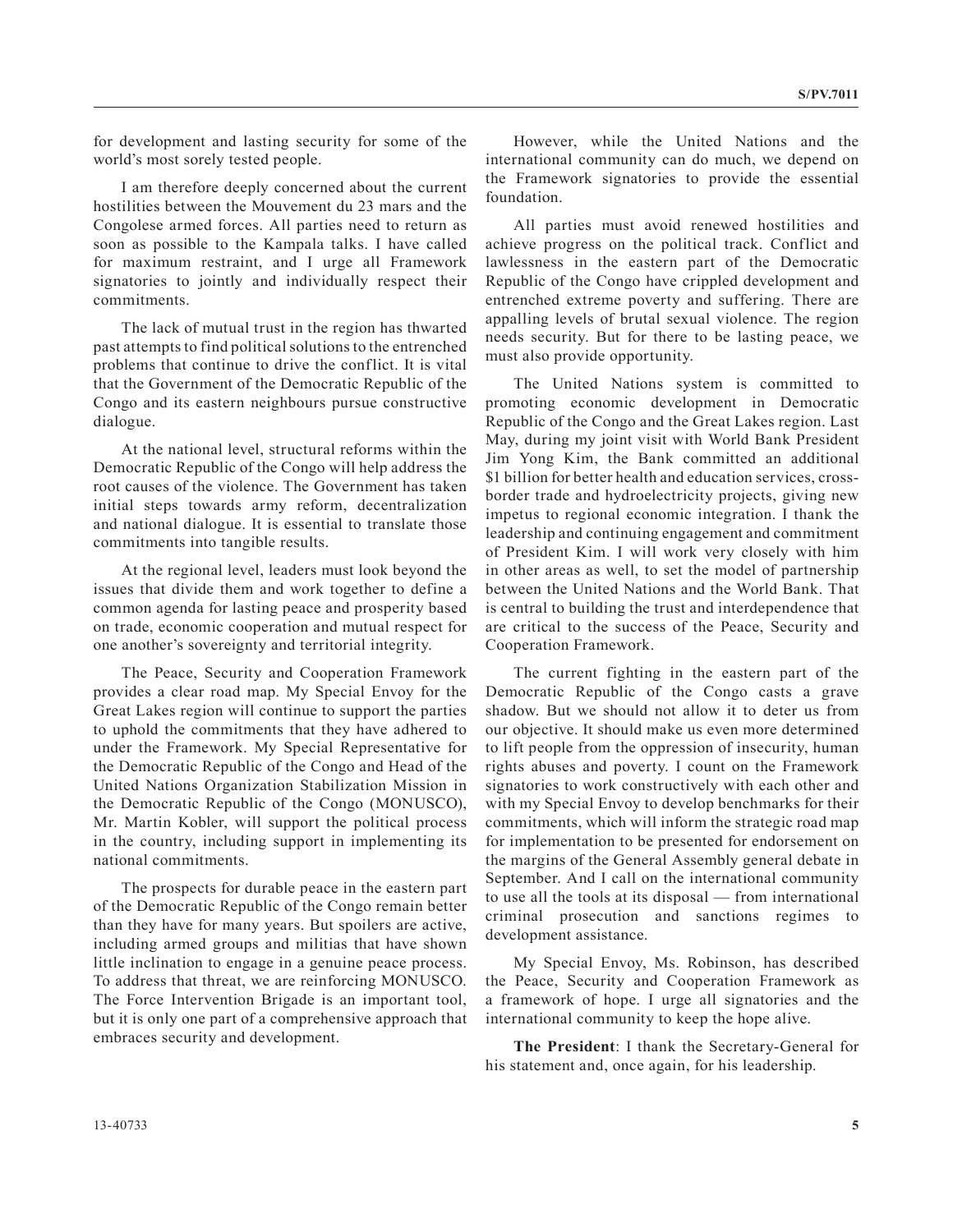I now give the floor to Mr. Kim.

**Mr. Kim**: I would like especially to thank Secretary-General Ban Ki-moon, who is the leader of the entire multilateral system. His strong, visionary leadership on this issue is what is giving drive and impetus to our work together. We look forward to continuing to follow his lead and playing our role.

As a long-time resident of Massachusetts, I would like to thank you for your leadership over decades, Secretary Kerry. I also want to thank you for your extremely generous mentorship and support of me personally. Quite literally, I would not be in this job without your support.

I also especially want to thank the Secretary-General for appointing Mary Robinson as his Special Envoy.

For the people in the Chamber who do not know, I want to make a special point to make it clear that United States Special Representative Russ Feingold is a person who has been deeply committed to Africa. I remember warmly my years of working with Senator Feingold as he championed increased funding and support for AIDS, tuberculosis and malaria programmes. Senator Feingold is a true champion and friend of Africa.

It is an honour and a pleasure to take part in this briefing. I thank the Council for the invitation, as I recognize that our work at the World Bank Group has to be aligned with political realities at the global, regional, national and local levels. I shall focus my remarks on the development aspects of peace and security in the Great Lakes region, and outline what the World Bank Group is doing to support the Peace, Security and Cooperation Framework.

As the Secretary-General noted, we visited the Great Lakes region together earlier this year. It was the first time in history that the President of the World Bank and the Secretary-General of the United Nations had travelled together on mission. The choice of our destination and the timing of our trip was not an accident. The Secretary-General's ground-breaking work and the commitment of all the countries of the region to the Framework Agreement provides all of us with an opening to end violence, secure peace and lay the foundations for more robust economic development. Those foundations will make a difference in lifting people out of poverty, creating jobs and providing access to health and education.

The Secretary-General and I delivered one message over and over during our trip, and I will repeat it now: we cannot have development without peace, and we cannot have peace without development. Conflict not only stops development, it can reverse years of development gains. The eastern provinces of the Democratic Republic of the Congo are a good example of a tragedy with an immense human cost that has gone on for far too long.

More than 3.5 million people are estimated to have died since 1998. Another 4.7 million people lost their homes. More than 2 million children cannot benefit from education due to the destruction of schools. The poverty rate is approximately 70 per cent. Overall access to economic services, including energy, is very limited. But let me also argue that long-term sustainable peace and stability will not be achieved without addressing the underlying key economic drivers of conflict and instability. Those drivers of conflict spill across the borders and therefore call for a regional approach to address issues such as insecure and insufficient access to land, population displacement and illicit exploitation in the mining of high-value minerals and timber.

Moreover, those problems are compounded by rapid population growth and a lack of economic opportunity. On our trip together, the Secretary-General and I demonstrated the commitment of the United Nations and the World Bank Group to collaborate and bring tangible benefits to the people of the Great Lakes region and to pursue peace, stability and development in a comprehensive manner within our national and regional programmes. We were heartened by the commitment of political leaders to implementing the Framework. We were also heartened by the interest in regional initiatives to promote development. That leadership is essential for the success of the Framework and for sustainable peace in the region. On our trip, we committed to increase cooperation between our institutions and with other partners, such as the European Union, the African Development Bank and the regional economic communities, to maximize the impact of our efforts.

We will strongly support the Office of the Secretary-General's Special Envoy for the Great Lakes Region and increase our collaboration with the United Nations on the ground. We will use our convening power to encourage greater investment, including from the private sector in the region. I can also announce that the World Bank Group will provide an additional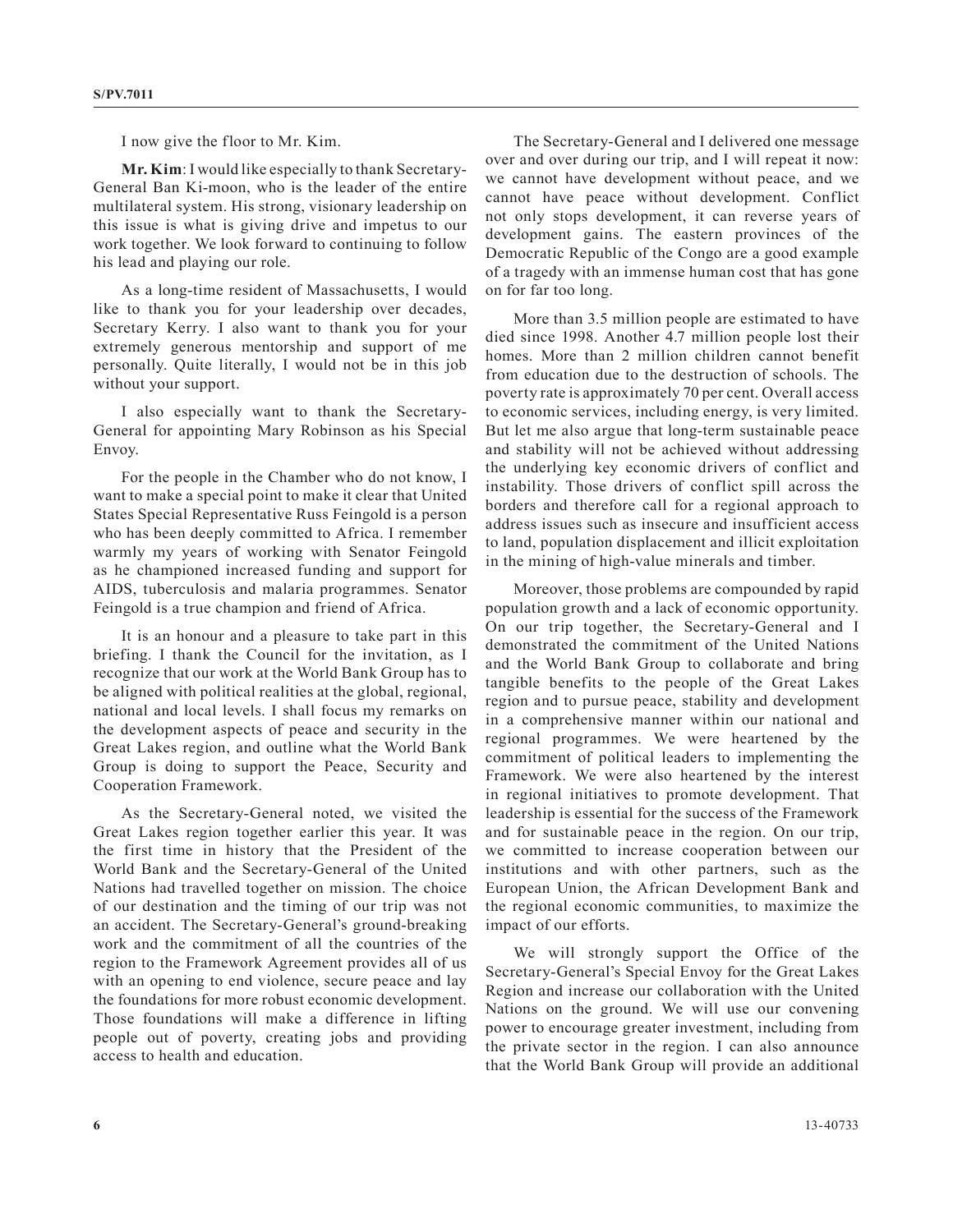\$1 billion over the next 24 months for cross-border development issues. Of that, about \$500 million will be for hydroelectric power projects to increase energy access in several Great Lakes region countries, about \$350 million for transport linkages and border management, and about \$100 million for agriculture and rural livelihoods targeted at refugees and internally displaced persons. That is extremely important, given that the region has approximately 1 million refugees and more than 2 million internally displaced persons in a situation of protracted displacement.

I would like to add that all of our assistance will be informed by a gender perspective. We will provide additional resources for programmes to address sexual and gender-based violence, as well as assistance for basic health services for vulnerable women and children through networks of health centres. The economic empowerment of women, as well as the promotion and protection of their rights and increased voice, all have important roles in reducing violence. We will also expand our assistance for networks of regional public health laboratories to allow countries to develop and share specific expertise. That has been very successful to date. I am pleased to inform the Council that in two weeks our Board of Directors will consider the first project under the initiative, that is, the Rusumo Falls hydroelectric dam.

I am sure that progress in the areas just mentioned will create significant economic opportunities and help to generate jobs. I am convinced that the regional approaches outlined will help to promote greater cooperation and integration within the region and bring tangible benefits to all Great Lakes countries.

We are under no illusion that this support will be enough. Our assistance fits into a larger mosaic of development for the region and will focus on leveraging private-sector investment. We also understand that, while large energy projects will be critical for the long-term development of the region, we also need to move as rapidly and as efficiently as possible with smaller projects so that the people of the region feel the tangible benefits of peace. Indeed, in coming months, delivering on our promises related to agriculture, jobs, cross-border trading, education and health care will help determine whether those efforts will succeed. We must deliver on our promises, and we must move with as much urgency as we can.

All that work will stem not from the priorities made in the World Bank Group headquarters in Washington, D.C., or the United Nations Headquarters in New York. It will be guided by the priorities set by African stakeholders, and their emphasis on both quick wins and medium- to longer-term results. I am pleased that, last week, we were able to co-host a meeting on regional approaches to development in the Great Lakes countries with the African Union Commission and the United Nations to further this agenda. At the meeting, participants agreed on the importance of those approaches. They also agreed to collaborate immediately on several steps, including a mapping of country priorities and partner assistance, as well as to establish an accountability and follow-up mechanism. A report of the meeting will be presented to the 11+4 summit in September.

Finally, when the Secretary-General and I travelled to the HEAL Africa's hospital in Goma, to visit women who have suffered from the violence, and the healthcare workers who care for them, we heard many painful stories. Those women's stories must be heard and must be remembered. Their words should steel us for difficulties that are sure to come, and harden our commitment to the Framework agreement, because we must not let this continue. What happened to those women has happened to the millions of people caught in the web of conflict in the eastern regions of the Democratic Republic of the Congo and is a stain on all of our consciences.

Outside the hospital, we also saw scores and scores of women, and even girls, holding placards with messages such as "We are tired of conflict", "We have had enough", and "Peace, peace, peace, please". I want to assure the Council, as I assured the women and girls we met, that the World Bank Group is in this for the long haul. With the Secretary-General's bold leadership, we are determined to stay the course for those women and all others who have been robbed of economic opportunity by these years of conflict. It is time for all of us to move together, to move quickly and to deliver on our promises.

**The President**: I thank Mr. Kim very much for his important and eloquent briefing, his creative leadership with the Secretary-General and his willingness to engage in a new partnership that we hope will be a solid model for the future.

I now give the floor to Ms. Robinson.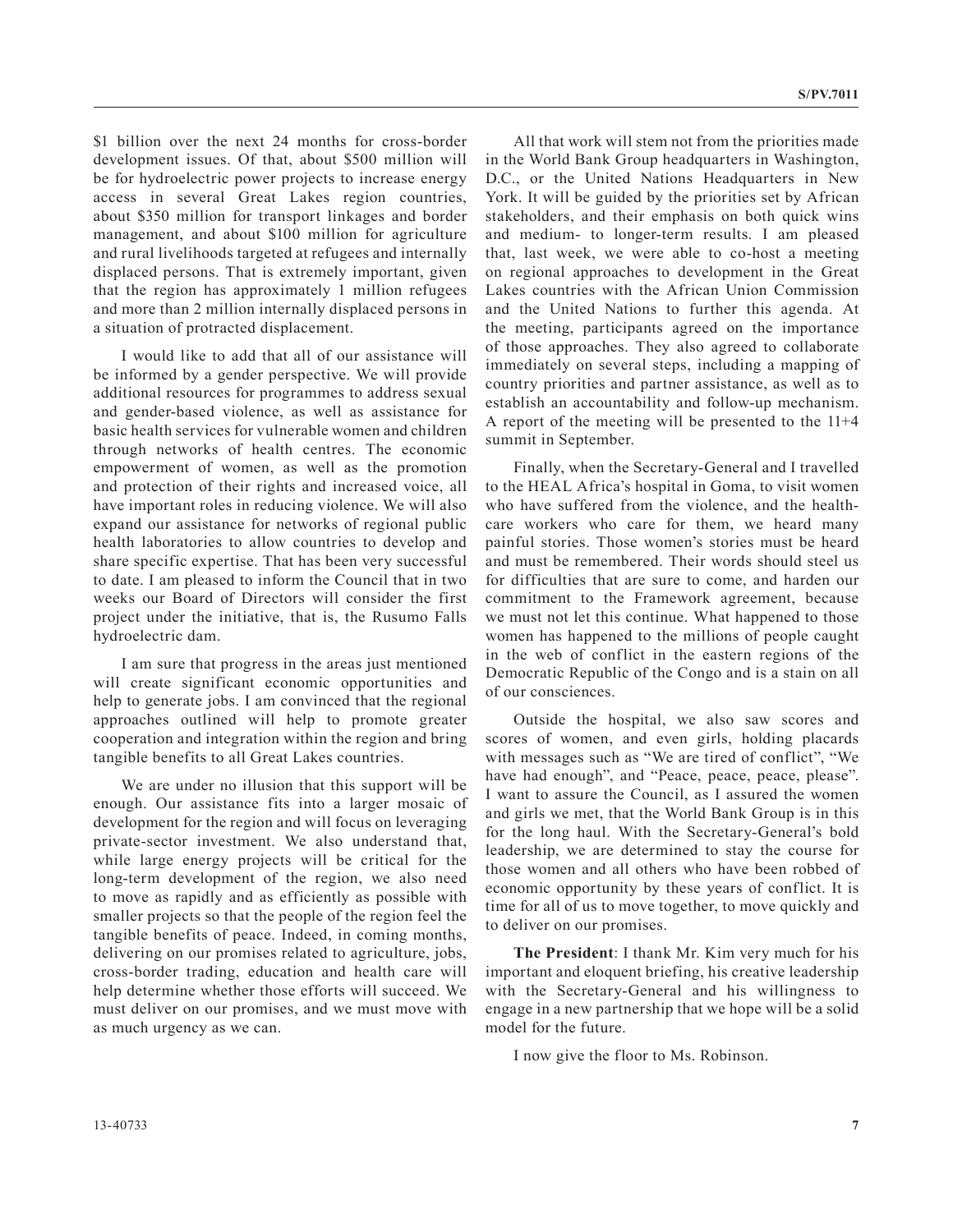**Ms. Robinson**: I am honoured to speak to the Security Council on this important occasion. I, too, thank the United States for convening this ministerial-level meeting, and Secretary of State John Kerry for presiding and for providing a strong statement as President (S/PRST/2013/11). Let me reiterate my congratulations to Senator Russ Feingold on his appointment as the United States Special Representative for the African Great Lakes Region and the Democratic Republic of the Congo. I look forward to working very closely with him. I also welcome the Secretary-General's appointment of Special Representative for the Democratic Republic of the Congo and Head of United Nations Organization Stabilization Mission in the Democratic Republic of the Congo (MONUSCO), Mr. Martin Kobler, with whom I have established a very good working relationship.

As we have heard, this high-level meeting on the Democratic Republic of the Congo and the Great Lakes takes place at a difficult time for the people in the region. The latest round of fighting in the eastern Democratic Republic of the Congo has had devastating consequences yet again on the civilian population, both for those living in and around Goma as well as for the host communities and Governments of the neighbouring countries. Many cases of death, injuries, sexual violence against women and massive displacements of population are still being reported. That cannot be allowed to continue. The fighting must stop immediately, and all parties should exert maximum restraint to avoid a further escalation of the conflict.

As the Council is aware, I have now served as Special Envoy for four months. Not a day goes by without reports of killings, rape, sexual assault and the displacement of people in the eastern Democratic Republic of the Congo. The reports are in the dry prose of the code cables or the slightly more descriptive style of journalists filing their copy. What strikes me is the lack of outrage and horror at the daily toll. It has become the accepted normal. But it is not normal and not acceptable. We committed to zero-tolerance to gender-based violence. Zero-tolerance needs to be implemented as a fundamental value of the Framework for Peace, Security and Cooperation for the Democratic Republic of the Congo and the Region. Like President Yong Kim of the World Bank, I remember the rows of people in Goma who lined the road holding pieces of paper, mainly in French, which said: "No impunity", "Peace now", "The fighting must stop". That, in

essence, is the promise of the Framework, a promise of peace, security, cooperation and development.

Sadly, there are credible reports of some activities in support of armed groups by different signatory parties to the Framework, which are contrary to the spirit and intent of the Framework. As the Secretary-General said, the Force Intervention Brigade, once it becomes operative, will be an important tool with a robust mandate, but it is only one part of a comprehensive approach that embraces security and development.

The stark reality is that those who suffer the most from the endless conflict and its atrocities are, and always have been, the civilian population first, particularly women, children and even babies.

As the Secretary-General said in his remarks, hopes were high when the 11 countries and four important regional and international institutions signed the Peace, Security and Cooperation Framework for the Democratic Republic of the Congo and the Region, on 24 February, and when the members of the Security Council adopted resolution 2098 (2013), in March. The Framework clearly gives the ownership and the responsibility to the leaders who signed it. I am personally very encouraged to see that their commitment to it is strong and resolute. If fully implemented, both the Framework and resolution 2098 (2013) would help stabilize the situation on the ground and, more importantly, would pave the way to address the fundamental causes of the cycle of conflicts in eastern Democratic Republic of the Congo and the Great Lakes.

That is why I strongly believe that the signatories and guarantors of the Framework and the international community as a whole need to work intensively together to accompany the leaders and the people of the Great Lakes to transform what I call the "framework of hope" into a tangible reality.

Despite the security and humanitarian challenges that the Democratic Republic of the Congo and the Great Lakes region are facing at the moment, I am encouraged by the initial progress in several areas and by the strong will demonstrated by the signatory countries to contribute to the implementation of the Peace, Security and Cooperation Framework. Allow me to share some of the positive political steps that the signatories of the Framework and key international institutions have taken since February.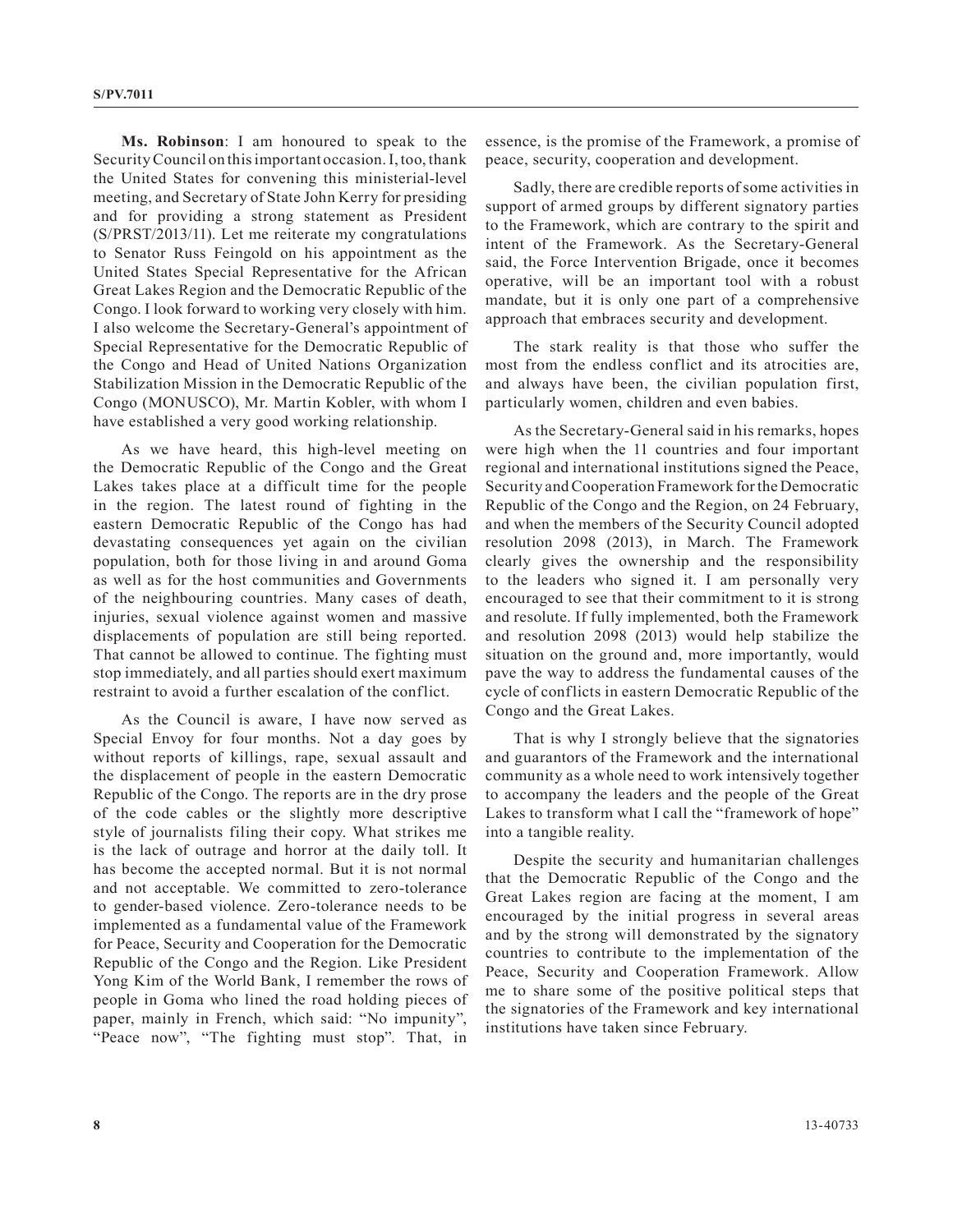At the national level, in May President Kabila established the national oversight mechanism, which will oversee the implementation of the commitments of the Democratic Republic of the Congo under the Framework. I very much hope — and I made this clear to President Kabila — that the national oversight mechanism will include a large cross-section of civil society in carrying out its mandate. At the same time, national reforms that the Democratic Republic of the Congo has agreed to implement under the Framework need to begin in earnest, and be supported by the international community.

I would like to welcome the recent initiative of the Democratic Republic of the Congo and the International Conference of the Great Lakes Region (ICGLR) to launch a mineral certification programme in an effort to stop the illegal exploitation of minerals and prevent armed groups in eastern Democratic Republic of the Congo from benefiting from it. This is an important first step, which deserves the full support of the international community.

At the regional level, the first meeting of the regional oversight mechanism took place in Addis Ababa on 26 May and established a technical support committee mandated to develop the benchmarks and indicators of progress for the implementation of the Peace, Security and Cooperation Framework, among other tasks. The committee is made up of senior representatives of the signatory countries of the Framework, who have met twice so far, on 24 June and earlier this week on 22 and 23 July, under the co-chairmanship of my Special Adviser Modibo Touré and the African Union Special Representative for the Great Lakes, Ambassador Boubacar Diarra. Participants also included senior officials from ICGLR, the South African Development Community, MONUSCO and the United Nations Department of Political Affairs.

I am glad to report that the committee has made solid progress in developing benchmarks and indicators of progress. These may still be improved, but they are specific, measurable, achievable, relevant and time-bound, with a clear indication of responsibilities. In accordance with its immediate mandate, the committee focused on regional benchmarks, but also provided critical inputs for international benchmarks and national benchmarks. I would like to take this opportunity to thank all the members of the Committee and the leaders of the region who responded positively

to my request to each to appoint one of their closest advisors to represent them in this work.

I will present the benchmarks developed by the committee to the leaders of the region during the next ICGLR summit, scheduled for 31 July in Nairobi ahead of the next meeting of the regional oversight mechanism, which, as the Secretary-General has said, should formally adopt them in September here in New York. In the meantime, I will of course continue consultations with all those involved in the implementation process of the Framework to ensure that the proposed benchmarks meet their concerns.

Two significant regional meetings took place recently, with positive outcomes that I would like to share. The first was the regional consultation on women, peace, security and development in the Great Lakes Region, which I organized, in collaboration with Femmes Africa Solidarité and the ICGLR, from 9 to 11 July in Bujumbura, Burundi. More than 100 women leaders from signatory countries of the Peace, Security and Cooperation Framework attended the conference, including the Gender Ministers of the Democratic Republic of the Congo, Rwanda, Uganda and Burundi.

Members will recall that I made it clear from the beginning that, as Special Envoy, I intended to implement a top-down and bottom-up comprehensive approach, whereby I will be working, on the one hand, with political leaders and, on the other, with the people of the region to encourage peace, security and development. It was important to listen to the Great Lakes women's perspectives on the peace process, as women represent the majority of the population of the region and are, together with children, the first victims of the ongoing conflict. I gave them the opportunity to suggest possible benchmarks and indicators, which were later submitted to the technical support committee for consideration.

Perhaps I should explain that, not too surprisingly, the technical support committee is entirely male in its composition.

I will continue to encourage women-led initiatives in the region through the establishment of a communications platform, through which experts and donors could provide technical advice and funds to women's projects in support of the "framework of hope".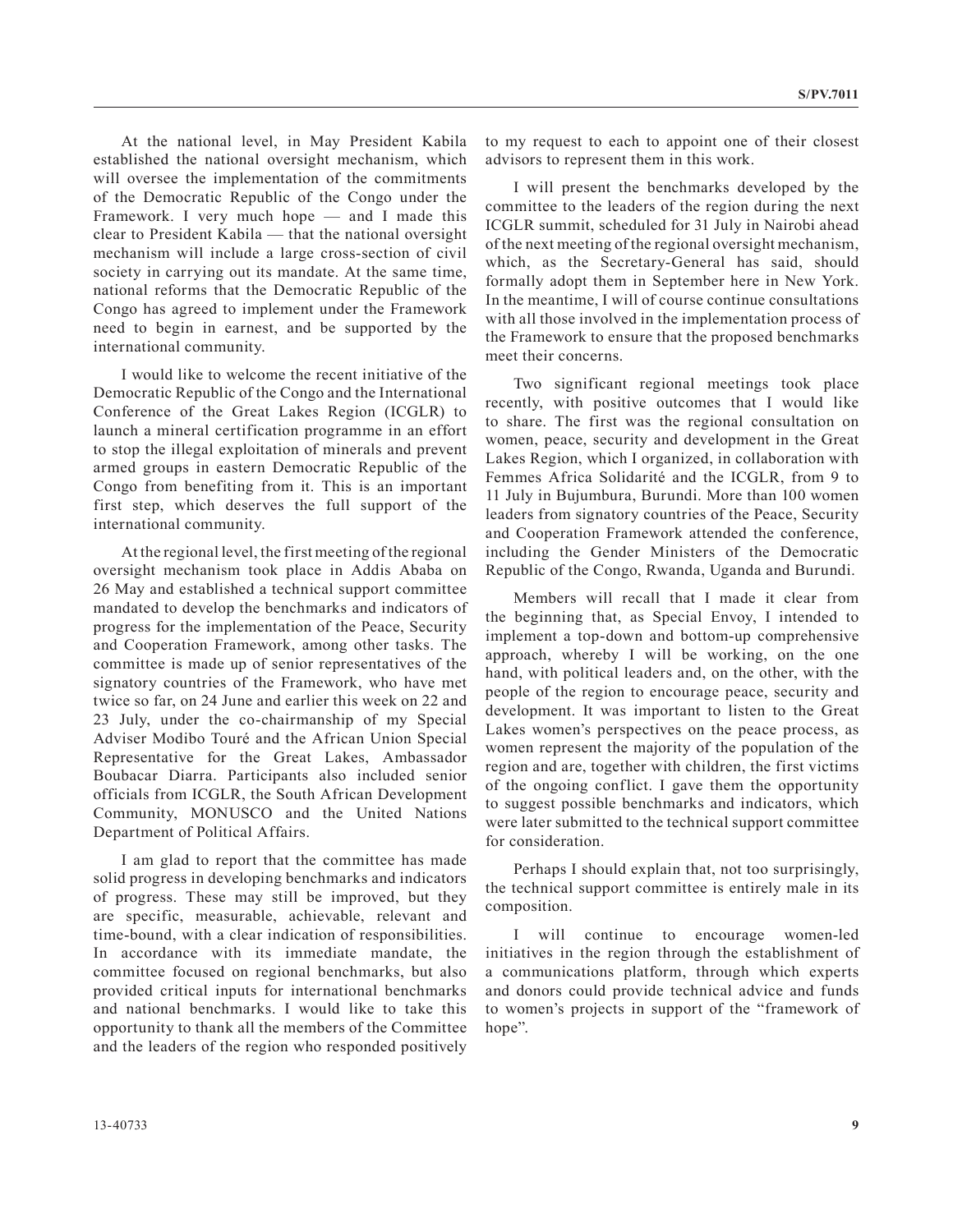As President Kim mentioned, the second meeting took place on 18 and 19 July, in Addis Ababa. The African Union, the World Bank and my Office organized a ministerial meeting on regional approaches to development in countries of the Great Lakes in support of the Peace, Security and Cooperation Framework. The meeting was attended by Ministers of Finance and Economic Planning and Ministers of Foreign Affairs and International Cooperation of countries of the Great Lakes Region, regional economic communities, partner countries, international organizations and civil society organizations. This proved to be a very good forum for discussion, building on the historic joint visit of Secretary-General Ban Ki-moon and World Bank President Jim Yong Kim to the Great Lakes region in May.

Participants noted that deepened regional economic cooperation and integration and enhanced regional infrastructure and trade could foster economic inclusion and create opportunities, particularly for disadvantaged groups, women and youth, as well as strengthen political agreements by delivering tangible results. They indicated a number of priority regional interventions in energy and transport infrastructure, agriculture, cross-border trade, economic development, and social sectors. I would like to take this opportunity to thank the Addis Ababa participants and also President Jim Yong Kim for his commitment of \$1 billion in support of the implementation of the Peace, Security and Cooperation Framework, which effectively turns it into a Framework for peace, security, cooperation and development.

All these steps, although they may appear minor to the millions of people on the ground who are eagerly waiting to see peace established and their lives changing, are concrete affirmation of the determination of the international community to try new avenues for sustainable peace and stability and development in the Great Lakes region.

I will soon come back to the Council with further elements for the implementation of the Peace, Security and Cooperation Framework, which will be built on three critical pillars: political and security, humanitarian and development. Elements of this strategy will include sustained confidence-building measures among leaders in the region, joint efforts with the Special Representative of the Secretary-General for MONUSCO and international partners to support the national dialogue process in Democratic Republic of the Congo; cross-border development projects, with a strong focus on civil society, youth and women's groups; and modalities to support difficult mediation, building on the Kampala dialogue, within the limits of my mandate, including strict compliance with international human rights and humanitarian law.

I am fully aware of the challenges that the Governments of the region and the Security Council face in advancing peace in the Great Lakes region. My role, I hope, will be a modest but catalytic contribution to helping restore peace and build hope for the future in a complex environment. But such a strategy and the Council's engagement with the Great Lakes region will bear fruit only if all actors involved at the local, national, regional and international levels push in the same direction and if — let me reiterate — there is an immediate cessation of hostilities in eastern Democratic Republic of the Congo.

I believe that there is some political momentum at the moment. We need to create and encourage space for dialogue, and support for tough decisions. We need to tell each other the truth, quietly when necessary but firmly, and stick to our commitments to the Peace, Security and Cooperation Framework if we are to make a real difference this time. I have been having frank conversations with the leaders of the region and I intend to continue to do so in the coming months, including next week when I meet them in Nairobi. I encourage the members of the Security Council to keep the Great Lakes region high on their agenda and to maintain the current momentum, including perhaps through a visit to the Great Lakes region in the coming months.

Let me conclude by warmly thanking the Security Council members, the Secretary-General and my United Nations colleagues, as well as regional and international partners, who have continuously expressed and provided support to my work. I know I can count on them to try to move the Peace, Security and Cooperation Framework agenda forward, and I am really grateful for that.

**The President**: I thank the Special Envoy for her briefing and her work. I know that Special Representative Senator Feingold is really looking forward to working with her.

I now give the floor to Mr. Lamamra.

**Mr. Lamamra** (*spoke in French*): At the outset, on behalf of the Commisison of the African Union, I should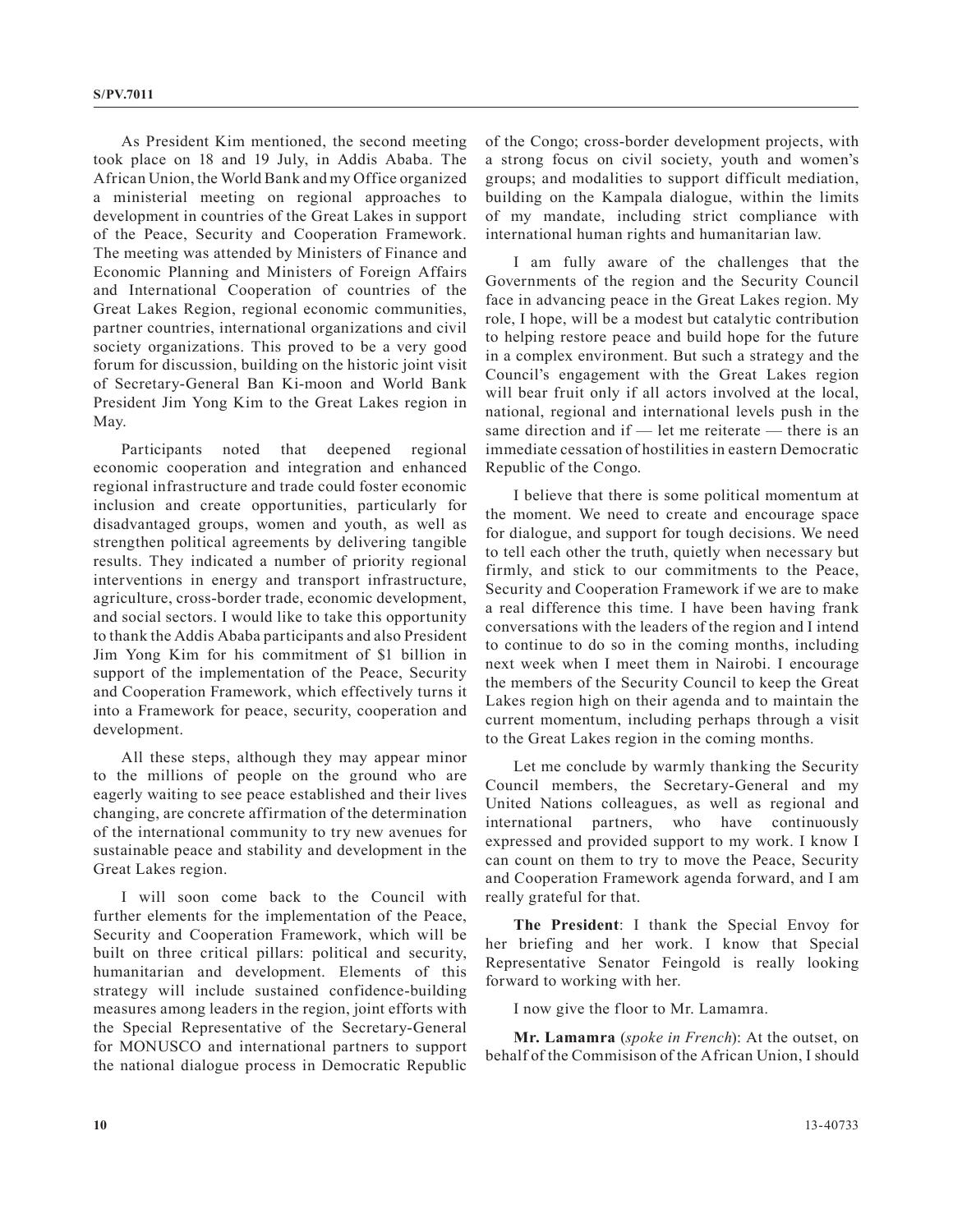like to thank the President of the Security Council for the month of July, United States Secretary of State John Kerry, and the members of the Council for the invitation to take part in this important meeting on the situation in the Democratic Republic of the Congo and the Great Lakes region. Ms. Dlamini-Zuma, Chair of the African Union, regrets being unable to participate in this important meeting, which takes place within discussions aimed at implementing the Peace, Security and Cooperation Framework for the Democratic Republic of the Congo and the Region, signed in Addis Ababa on 24 February.

The first commitment undertaken by the international community concerns the role the Council is expected to play with respect to the importance of support for the long-term stability of the Democratic Republic of the Congo and the Great Lakes region. Furthermore, the oversight mechanism calls on the Democratic Republic of the Congo, its neighbouring countries, regional partners and the international community to synchronize their efforts to promote their respective commitments.

The Secretary-General's excellent report (S/2013/387), which is before the Council today, aptly portrays the dynamic in the region as well as the challenges it entails.

The African Union views this high-level meeting as a strong expression of the importance that the Government of the United States and other Council Member States attach to peace and security on the African continent and to achieving a swift, lasting solution to the crisis, particularly in the eastern part of the Democratic Republic of the Congo. That commitment is evident through the unanimous support of the members of the Council for the efforts of the Secretary-General to implement the Framework. I would note that the appointment of a Special Envoy of the Secretary-General for the Great Lakes Region envisaged in the Framework has been made. In that connection, I commend the quality of the working relationship that Ms. Mary Robinson has established with Ambassador Boubacar Gaoussou Diarra, Special Representative of the African Union Commission for the Great Lakes Region. I also note and welcome the adoption of resolution 2098 (2013), which adapts the United Nation Organization Stabilization Mission in the Democratic Republic of the Congo(MONUSCO) to the new situation and creates the Force Intervention Brigade as requested by the countries of the region

and the African Union. The African Union is grateful to South Africa, Malawi and Tanzania for their contribution to training the Brigade, which is now in the process of being deployed and operationalized.

I must point out, however, that instead of the long-awaited agreement expected to result from the negotiations that President Museveni of Uganda continues to lead with authority and perseverance, the region has been shadowed by significant military clashes between the armed forces of the Democratic Republic of the Congo and elements of Mouvement du 23 mars (M-23). Those confrontations have cast a harsh light on the path that lies ahead before the achievement of a new era in the region.

The statements made today by Secretary of State Kerry, the Secretary-General, Ms. Robinson and the President of the World Bank, as well as those to be delivered by the Ministers for Foreign Affairs of the Democratic Republic of the Congo, Uganda and Rwanda—all three present here today—are an important contribution to enlightening the Council with regard to the political, security and humanitarian situation on the ground, as well as on the status of the implementation of both the Framework and resolution 2098 (2013), as well as on the political process currently under way. That portrayal of the realities on the ground, the issues at stake and the perspectives for the future makes more clear than ever the urgency and need for greater, sustained support from the international community in the Great Lakes region.

In that context, Ms. Robinson and Ambassador Diarra are working together to create the conditions for the efficient and systematic implementation of the Framework. I know that the Congolese authorities and the authorities of the States party to the regional oversight mechanism have expressed their firm determination to fulfil the commitments they have made, to which they are attached. I also know that the support of the entire international community for the Democratic Republic of the Congo and the countries of the region will be unwavering, as we can tell from the initiatives undertaken by the United Nations as well as by international financial institutions and other development partners. The recent consultative meeting on development approaches in the countries of the Great Lakes region organized in Addis Ababa by the United Nations and the World Bank is an integral part of that commitment.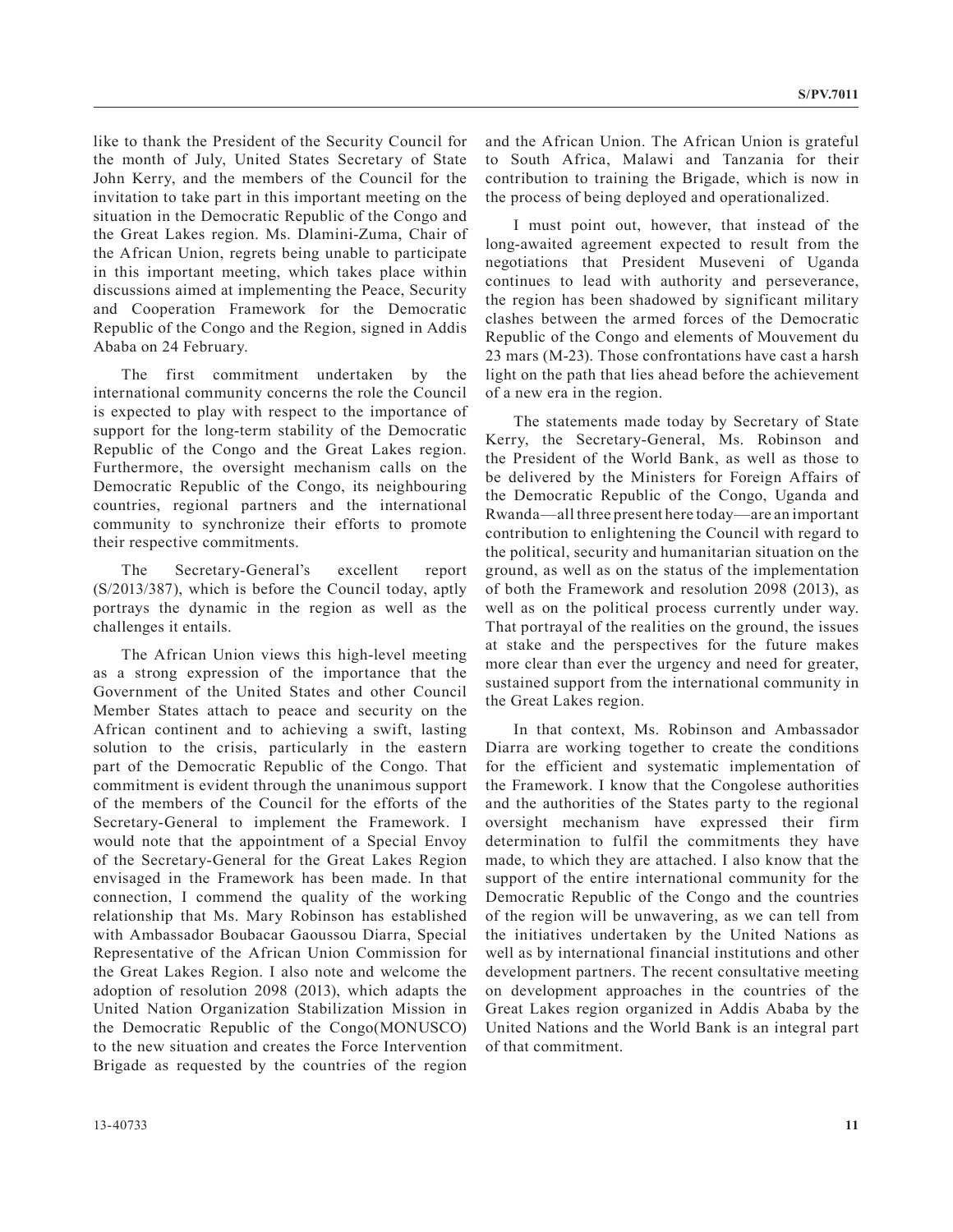The African Union believes that the dynamic set in motion by the Framework and by resolution 2098 (2013) paves the way for the kind of new horizons for peace, security and development that the region so desperately needs, within a favourable regional and international context. The diligence with which the Government of the Democratic Republic of the Congo has established the national oversight mechanism and the national consultations that have been launched augur well. At the regional level, the ongoing mobilization of the authorities of the countries of the Great Lakes region and the concurrent mobilization of the Southern African Development Community also bears witness to their shared determination to put an end to instability in order to devote their resources and energy to development and integration. The upcoming summit of the International Conference on the Great Lakes Region (ICGLR), to be held on 31 July in Nairobi, which will be devoted to issues of peace and to monitoring the implementation of the Framework, should be able to account for all the attempts and to undertake the necessary joint action towards the region's full realization of its potential.

This meeting of the Council, coming in the wake of the inaugural meeting of the 11+4 mechanism, co-chaired by the Secretary-General and the Chair of the African Union on 26 May in Addis Ababa, is a timely harbinger of a qualitatively different stage in the international community's collective effort on behalf of the people and countries of the region. The African Union welcomes that initiative and reaffirms its commitment to play its full part in that welcome effort to enhance peace, security, democracy and development in the entire Great Lakes region.

**The President**: I now give the floor to the representative of Uganda.

**Mr. Kutesa** (Uganda): At the outset, I congratulate you, Mr. President, and the United States delegation on your leadership of the Security Council this month. I would also like to thank you, Sir, for organizing and presiding over this important and timely debate on the situation in the Democratic Republic of Congo and the Great Lakes region. I also thank Secretary-General Ban Ki-moon, Special Envoy Mary Robinson, World Bank President Jim Yong Kim and Mr. Ramtane Lamamra, Commissioner for Peace and Security of the African Union, for their statements.

This debate is taking place at a time when eastern Democratic Republic of the Congo is in deep crisis again. The presence of a multiplicity of foreign and local armed groups — including the Allied Democratic Forces (ADF), the Forces démocratiques de libération du Rwanda, the Forces nationales de libération, Mouvement du 23 mars (M-23) and Mayi Mayi militias — has exacerbated insecurity in the Democratic Republic of the Congo and the region.

Within the framework of the International Conference on the Great Lakes Region (ICGLR), the region has been involved in efforts to find a peaceful solution to instability in eastern Democratic Republic of the Congo, through both political and military approaches. We are convinced that the political process should be at the forefront of our efforts, with peace enforcement measures complementing it. It was in this context that the Great Lakes region conceived the neutral international force, which the Security Council then turned into the Force Intervention Brigade. In that regard, Uganda welcomed the statement of the Secretary-General of 18 July, in which he underscored

"the importance of pursuing a political solution to address the root causes of conflict in the Democratic Republic of the Congo".

We are also encouraged by the approach taken by Mary Robinson, Special Envoy of the Secretary-General for the Great Lakes Region of Africa, and appreciate her engagement in the political process, including the Kampala peace talks. President Yoweri Museveni, in his capacity as Chairman of the ICGLR, has convened five extraordinary summits, including four in Kampala, aimed at finding a lasting solution to recurrent conflicts in eastern Democratic Republic of the Congo. The sixth summit is due to take place in Nairobi on 31 July.

These extraordinary summits were instrumental in de-escalating the situation in eastern Democratic Republic of the Congo last year, and in launching the talks in Kampala between the Government of the Democratic Republic of the Congo and the M-23, facilitated by my colleagues Crispus Kiyonga, Uganda's Minister of Defence, who is with me in this Chamber today. We believe that the Kampala talks between the Government of the Democratic Republic of the Congo and the M-23 provide the best opportunity for resolving their differences. The political engagement of the Government of the Democratic Republic of the Congo and the M-23 must be given priority in the search for a durable and peaceful solution.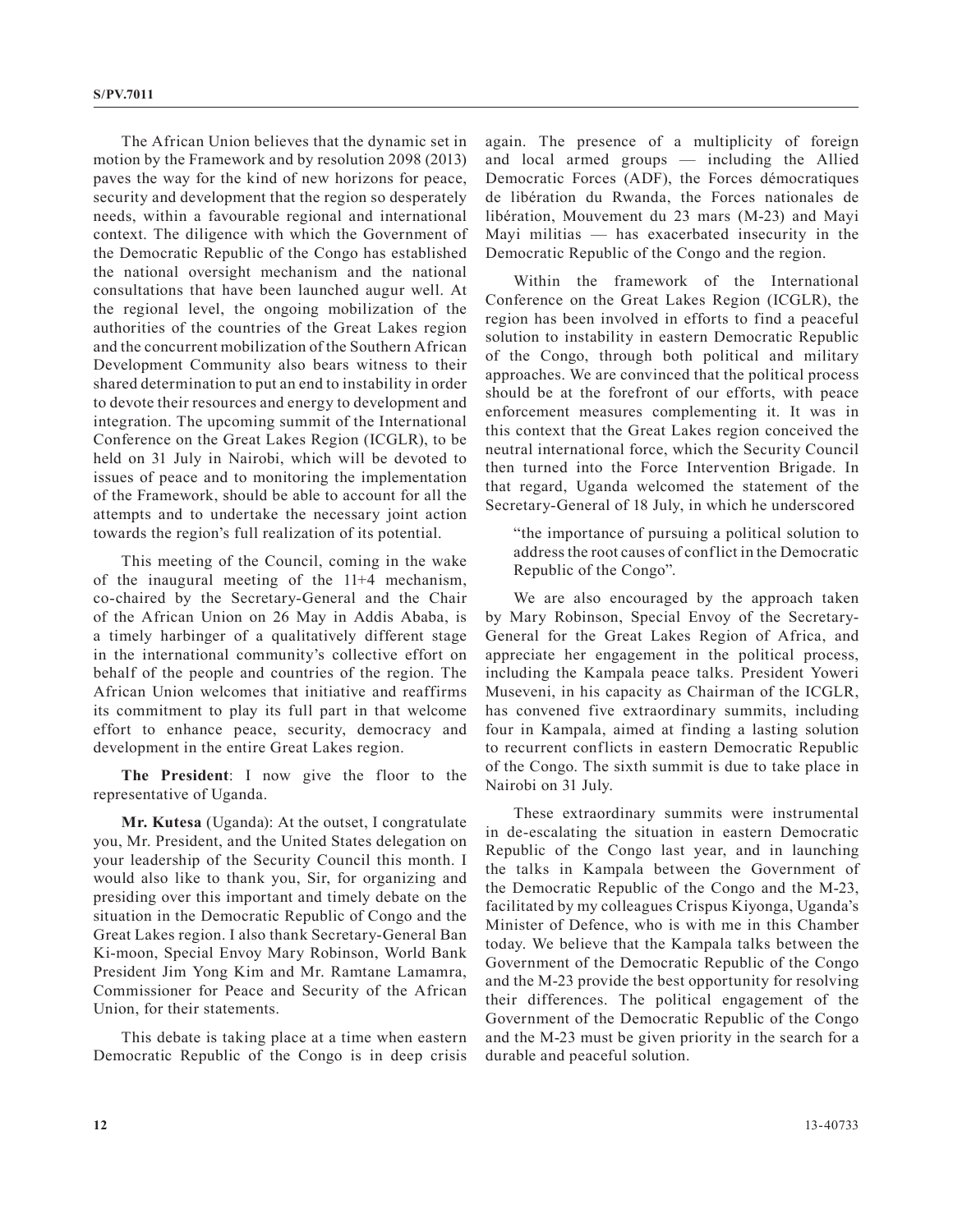The successful conclusion of these talks will no doubt make a positive contribution to the national consultations due to start in the Democratic Republic of the Congo. We are glad to inform the Council that since December 2012, the talks have seen some progress, with two key milestones. First, both parties reviewed the peace agreement of 2009 between the Government and the Congrès national pour la défense du peuple and agreed on the status of its implementation, which was a significant step in building confidence. Secondly, both parties presented draft peace agreements in March, consolidating them into one draft that is currently in its second revision and subject to further negotiation.

While these developments are commendable, renewed fighting raises serious concern over their commitment to the talks. We call upon the Security Council and its partners to encourage the parties to expedite and speedily conclude the Kampala peace talks. We also call on the international community to provide logistical and financial support to ICGLR mechanisms, such as the Joint Intelligence Fusion Centre and the Expanded Joint Verification Mechanism.

Renewed fighting between the Congolese armed forces and the M-23 is a major concern for the region and the international community. Meanwhile, atrocities committed by the Allied Democratic Forces, which have links with Al-Shabaab, have grown in frequency and intensity since the beginning of July. Over the past three weeks, the ADF attacked Kangbayi prison, captured Kamango town and ambushed a convoy of the United Nations Organization Stabilization Mission in the Democratic Republic of the Congo. These attacks caused an influx of over 66,000 Congolese refugees into Uganda. The humanitarian situation in the region remains a matter of grave concern, as insecurity caused by armed groups has led to large-scale displacements of people.

While we deplore and condemn these attacks by the ADF and other armed groups, these serve as a grim reminder of the real challenges faced by the Democratic Republic of the Congo and the region. Uganda is particularly concerned about the possibility of an imminent attack by the ADF from the Democratic Republic of the Congo. It is our expectation that the new mechanism, combined with security sector reform in the Democratic Republic of the Congo, will give it the requisite capacity to deter foreign armed groups from occupying and using its territory to destabilize neighbouring countries.

We consider the Peace, Security and Cooperation Framework for the Democratic Republic of the Congo and the Region to be a unique and important milestone towards addressing challenges in the country and the region. In our view, the following three elements of the Framework are crucial. First, the Framework recognizes a holistic approach the as best way to end instability. Secondly, the Framework outlines commitments and actions at the national, regional and international levels, the implementation of which should be the main focus. Thirdly and most importantly, it emphasizes partnerships and collective efforts among the United Nations, the African Union, the ICGLR and the Southern African Development Community.

We therefore reiterate and underscore the need for the expeditious implementation of the commitments under the Peace, Security and Cooperation Framework by the Democratic Republic of the Congo, the Great Lakes region and the international community. Uganda is committed to playing its part. It is our experience that regional-led initiatives, with the support of the international community, have yielded better results on the African continent.

We underscore the need to focus on the nexus between peace and development in eastern Democratic Republic of the Congo. It is important to support regional initiatives in key areas such as infrastructure, energy, trade and agriculture, as both the Secretary-General and the President of the World Bank Group have emphasized. In that regard, Uganda welcomed the visit of the Secretary-General and the President of the World Bank to the Great Lakes region in May, and the pledges they made.

In conclusion, for many years now Uganda and the region have called for concerted efforts to address the root causes of conflict in the Democratic Republic of the Congo. We have also called for support to the Government to help it effectively exercise authority over all of its territories as a way of dealing with armed groups that have been destabilizing the country and region. Now is the time to redouble our resolve and efforts to effectively address the root causes of the conflicts in eastern Democratic Republic of the Congo in a comprehensive manner. The forthcoming extraordinary ICGLR summit, to be held in Nairobi, will review the situation in the country and the region, as well as actions being undertaken, and make specific recommendations to consolidate our efforts.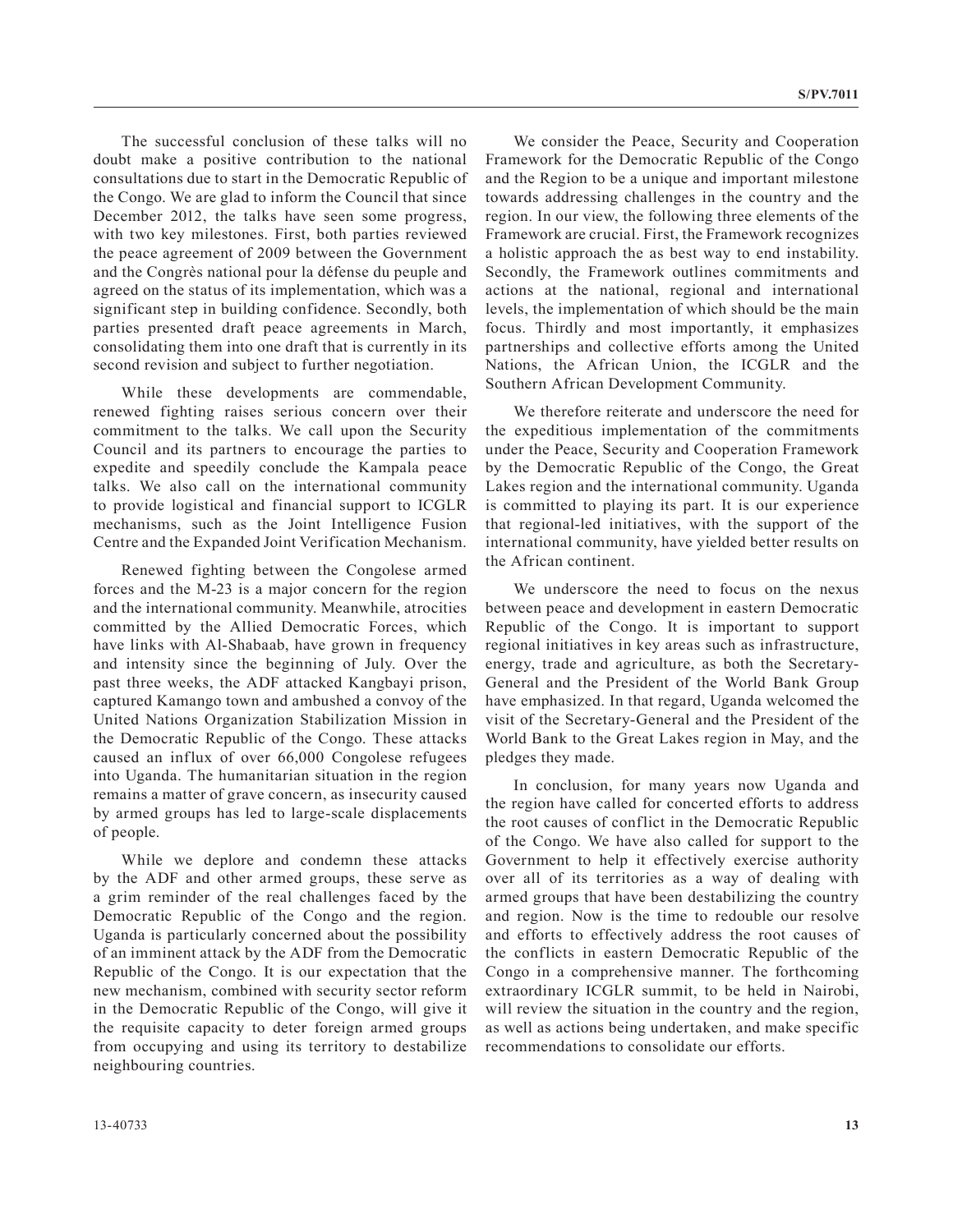**The President**: I give the floor to the representative of the Democratic Republic of the Congo.

**Mr. Tshibanda N'tungamulongo** (Democratic Republic of the Congo) (*spoke in French*): At the outset, I would like to sincerely congratulate you, Sir, on your appointment as Secretary of State of the United States of America. I also convey the pleasure of the Democratic Republic of the Congo at seeing you preside over the Security Council at this critical moment in its history and to thank you for having taken the initiative to organize this special meeting of the Council on the Great Lakes region, which for some years now has been prey to cyclical rebellions that have been incontrovertibly shown to bear the same genetic imprint and to be characterized by massive human rights violations, summary and extrajudicial executions, the drafting of child soldiers, sexual violence and rape, the pillaging of private and public assets, and the illegal exploitation of natural resources.

By choosing to talk about the Democratic Republic of the Congo at this specific moment, you have borne witness to the importance that the Government of the United States of America and the Security Council attach to a return to lasting peace in the eastern Democratic Republic of the Congo and the entire region.

I would also like to take the opportunity to thank Secretary-General Ban Ki-moon for his personal involvement in the negotiation, conclusion and implementation of the Peace, Security and Cooperation Framework for the Democratic Republic of the Congo and the Region, concluded in Addis Ababa on 24 February. The Framework Agreement and its supporting resolution 2098 (2013) represent major innovations in both the understanding of the crisis that has affected the Great Lakes region since the second half of the 1990s, and of United Nations traditional peacekeeping doctrine.

The long-suffering populations of the countries of the region consider the Framework Agreement and the aforementioned resolution to be compelling evidence of the international community's determination to help to find a sustainable solution to the instability that has lasted far too long and for which my country in particular has paid a heavy toll. The same is true with respect to the recent joint visit to the region by the Secretary-General, the President of the World Bank and Ms. Mary Robinson, as well as the recent appointments of Mr. Kobler as Special Representative

of the Secretary-General for the Democratic Republic of the Congo and Senator Feingold as United States Special Representative for the Great Lakes Region and the Democratic Republic of the Congo.

It is a sad, often overlooked reality that, because of the ongoing conflict, my country has lost over 6 million souls. The scale of the tragedy has no equal in the history of humankind, and to face it with indifference would risk the loss of our collective soul. Today's meeting forms part of the mutual effort to reaffirm our humanity and to evaluate frankly and together the implementation of the commitments made, with a view to ending the tragedy in accordance with the important Framework Agreement of 24 February and to identify the remaining challenges so that, once peace is restored once and for all, the region can devote its energy and intelligence to the critical issues of fighting poverty and improving the living conditions of the people.

The Democratic Republic of the Congo is determined to shoulder its responsibility to ensure the rapid restoration of peace and harmony in the region. As proof, the day after signing the Framework Agreement, the Congolese Government set out to fulfil its obligations, which, incidentally, correspond to the priority tasks identified 11 years ago. In that context, we have not only accelerated security sector reform, but promoted its institutionalization. The consolidation of the infrastructure and personnel of the army, security services and police; recruitment in the defence forces of young Congolese from all provinces of the country; the reopening of military academies; and the training, with the assistance of bilateral partners, of special forces and support units, with the primary aim of the operationalizing the rapid reaction force are some of the concrete actions recently undertaken with the goal of creating professional and disciplined security and defence forces that respect human rights in order to more effectively defend our territory and bolster State authority.

In order to strengthen that authority, especially in the eastern part of the Republic, starting with Goma, the national police, public administration and courts have benefitted from prioritized capacity strengthening, which has enabled the gradual resumption of control of the situation. Decentralization, which is provided for in the Constitution, is another step closer to realization with the adoption of the necessary implementation laws.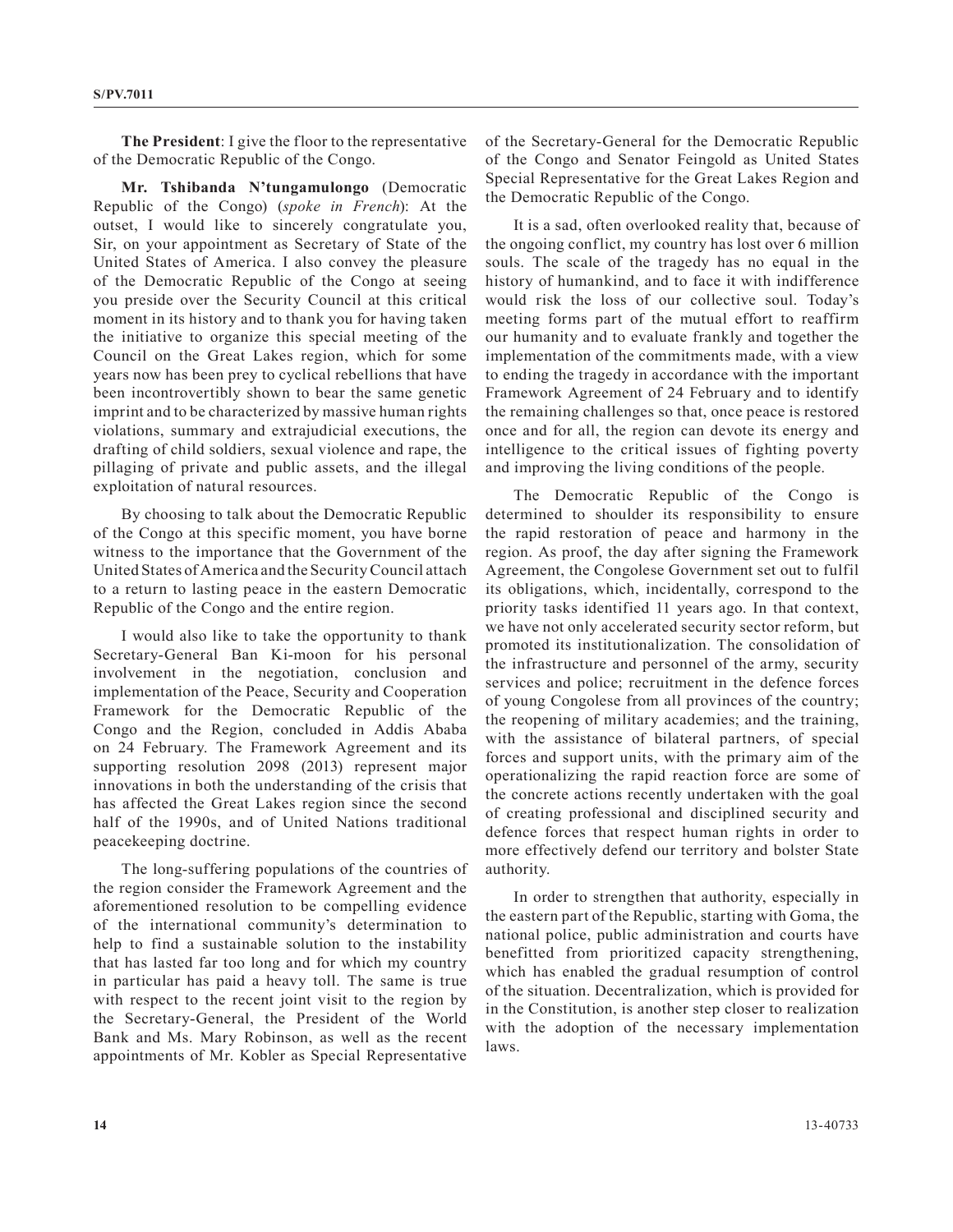The positive results achieved in reforming public finance administration over the past few years are evident in the continued stability of the macroeconomic framework, which has just been usefully supplemented by the implementation of measures to enhance the business climate and the national mineral resources certification scheme. This will effectively strengthen economic growth, which nevertheless is already one of the highest in the continent and has been consistently so for nearly 10 years. Better still, the Government has just undertaken a thorough review of the poverty reduction strategy paper with a view to more inclusive growth, reversing the time lost in efforts to achieve the Millennium Development Goals and ensuring greater credibility and effectiveness in the fight against poverty.

On the political front, reconciliation and strengthening national unity are more than ever on the daily agenda. Thus, the national oversight mechanism on the implementation of the Framework Agreement has been entrusted to a competent and experienced individual from the political opposition. The Independent National Electoral Commission has been completely reformed and a new, more seasoned and more inclusive team has just assumed leadership of that important institution supporting democracy. The new Commission has already mastered its task and prioritized the preparation of the electoral process with a view to organizing, in the best possible conditions, local, municipal, provincial, senatorial and provincial gubernatorial elections.

Moreover, upon the initiative of the President of the Republic, national consultations are to begin in August. Their purpose is to endeavour together to find ways and means to enhance national unity in order to better cope with all of the challenges facing the Congolese nation. In an effort to be inclusive, the forum will gather together, in addition to national and provincial political institutions, political parties of all persuasions, civil society in all its diversity, and a significant representation of women and youth. Its preparation and administration has been entrusted to a presidium consisting of the President of the Senate — a leader well known to the opposition, on whose behalf he was elected to his post — and the President of the National Assembly, a functionary of the presidential majority.

As proof of the presidium's participatory nature, the political opposition has recently prepared and filed with the presidium and with the President of the Republic a list of demands and proposals to be addressed in the forum. For each of those reforms, as for all other tasks of the Democratic Republic of the Congo under the Framework Agreement, the terms of reference or benchmarks have been or are being developed and communications related to the matter are under way with Ms. Mary Robinson and her team, to whom we reaffirm our support and cooperation. We will therefore be ready for the next meeting of the regional oversight mechanism set to take place on the sidelines of the next session of the General Assembly, right here, in September.

While we are gathered here, the people of Goma and Rutshuru are again living in fear and uncertainty because of sporadic attacks carried out since the adoption of resolution 2098 (2013). In defiance of the latter, the Mouvement du 23 mars (M-23) has launched attacks on the defensive positions of the Forces armées de la République démocratique du Congo (FARDC).

To conceal its inconsistent peaceful gesture, that negative force is attempting to justify its crimes through baseless accusations to discredit the FARDC, the Force Intervention Brigade and the United Nations Organization Stabilization Mission in the Democratic Republic of the Congo (MONUSCO) by stating without proof that they are collaborating with the Forces démocratiques de libération du Rwanda (FDLR). United Nations officials have already responded to these accusations.

For its part, the Democratic Republic of Congo has categorically denied those allegations. It has sent its response to the President of the Security Council, with a request that it be distributed to all members of the Council as an official document of the Security Council. Careful examination of the documentation that we have provided eloquently demonstrates the policy of the Democratic Republic of the Congo in that area, as well as the scope, quality and effectiveness of its efforts in the past five years to fight the FDLR, which it would have completely neutralized had it not been for the outbreak of the M-23 rebellion.

It should be noted that this positive assessment has been certified by non-Congolese experts, who could hardly be accused of complacency in that regard, namely, MONUSCO and, most especially, those very people who, today, by their accusations, seem to have repudiated their own signatures.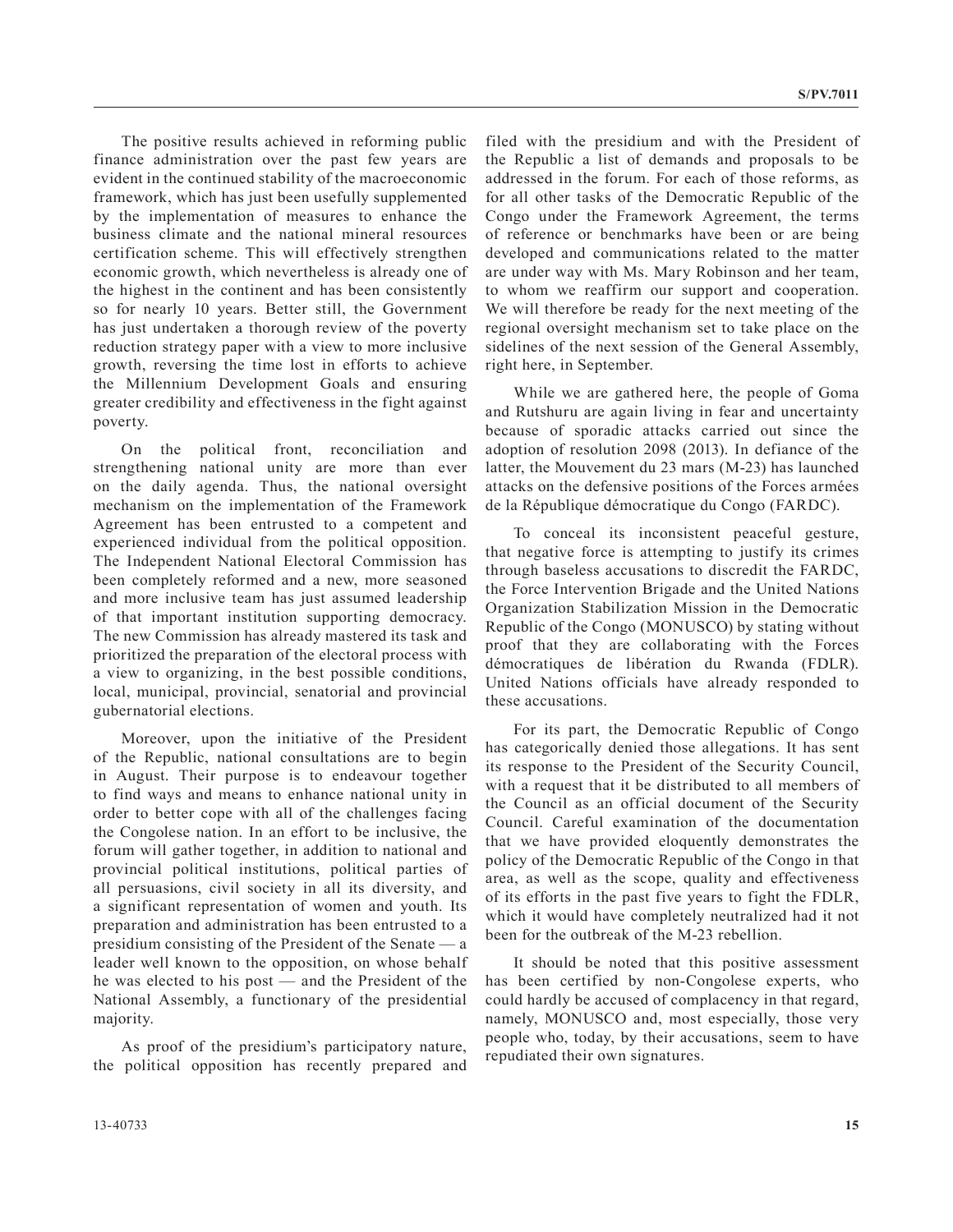It also should be noted that no country of the Great Lakes region has advocated as hard as the Democratic Republic of the Congo for the creation of the Force Intervention Brigade, whose task is to neutralize all negative elements, including the Forces démocratiques de libération du Rwanda, and for the Brigade to be granted an offensive mandate.

It should be understood that the Democratic Republic of Congo, whose population suffers more than any other from the presence of foreign armed groups on its territory, cannot maintain any collaboration whatsoever with such groups, whose specialties include murder, rape, all kinds of abuses, and the looting of public and private property and natural resources. Any such collaboration, if substantiated, would represent instances of independent action on the ground, and the Government of the Democratic Republic of the Congo would unequivocally condemn them and stands ready to unflinchingly punish them.

I take this opportunity to solemnly reaffirm that the Democratic Republic of the Congo has never waivered from respecting and will continue to scrupulously respect the sovereignty and territorial integrity of other States of the region and the sacrosanct principle of non-interference in their internal affairs.

With regard to the involvement of certain elements of the Forces armées de la République démocratique du Congo (FARDC) in human rights violations in Minova, this case is being dealt with by the justice system and any FARDC members whose guilt is established will be severely punished, regardless of their rank. As for recent allegations of the mistreatment of prisoners, inhumane and degrading treatment, and the desecration of the dead, investigations have just been launched to establish the truth. Justice will be equally merciless for the perpetrators of these acts, if confirmed. It should nevertheless be underscored, with regard to these allegations, that they are, to say they least, surprising, because, while such human rights violations are known to have been committed by the leaders of rebels groups that were forerunners of the Mouvement du 23 mars (M-23), this is the first time in 15 years of struggle against various rebellions that regular army of the Democratic Republic of the Congo has been the subject of such accusations. That has something to say about their credibility.

As is clear, the Democratic Republic of Congo is significantly advanced in the implementation of its commitments. It is therefore legitimate for us to expect that other regional and international partners will make the same effort.

The deployment on the ground of the Intervention Brigade established under resolution 2098 (2013) represents undeniable progress, which we fully appreciate. Our aim now is to see the Brigade assume, as quickly and efficiently as possible, the responsibilities entrusted to it by the Security Council, which include monitoring and securing the border between the Democratic Republic of the Congo and its neighbours to the East on the one hand and, on the other hand, neutralizing all negative forces, without exception.

That said, we recognize that military force cannot alone solve the complex equation of peace in the Great Lakes region of Africa, where the causes of conflicts and disputes are interlinked, as well as home-grown and external alike. In the light of the extremism of virtually all of these negative elements, force is necessary, but not sufficient. To be sustainable, the solution must also involve sincere dialogue among all internal and external parties and the exhibition of good faith when it comes to the conclusions reached these parties.

That is why, for our part, the Democratic Republic of the Congo will remain actively involved in the Kampala talks, facilitated by Uganda in its capacity as current Chair of the International Conference on the Great Lakes Region (ICGLR). However, we wish to emphasize that, based on our experience of the agreements reached in 2003, 2006 and 2009 with the rebels— most of whom are now part of the  $M-23$ — and in accordance with the relevant resolutions of the Security Council, we are not ready to sign an agreement that endorses impunity and reintegrates into the armed forces persons subject to prosecution or international sanctions due to mass violations of human rights, war crimes, crimes of genocide or crimes against humanity, as this would lay the foundation of a new breach of peace and sow the seeds of instability.

To conclude, whatever the scars and horrors of the suffering of the past, of which we are all aware and which none of us would seek to understate, we cannot lock us forever into a stance whereby no compromise is possible. Without forgetting the past, we must focus on reconciliation and cohesion within our States and peaceful coexistence and cooperation between our States. History and geography requires us to do so; survival and sustainable development demand it.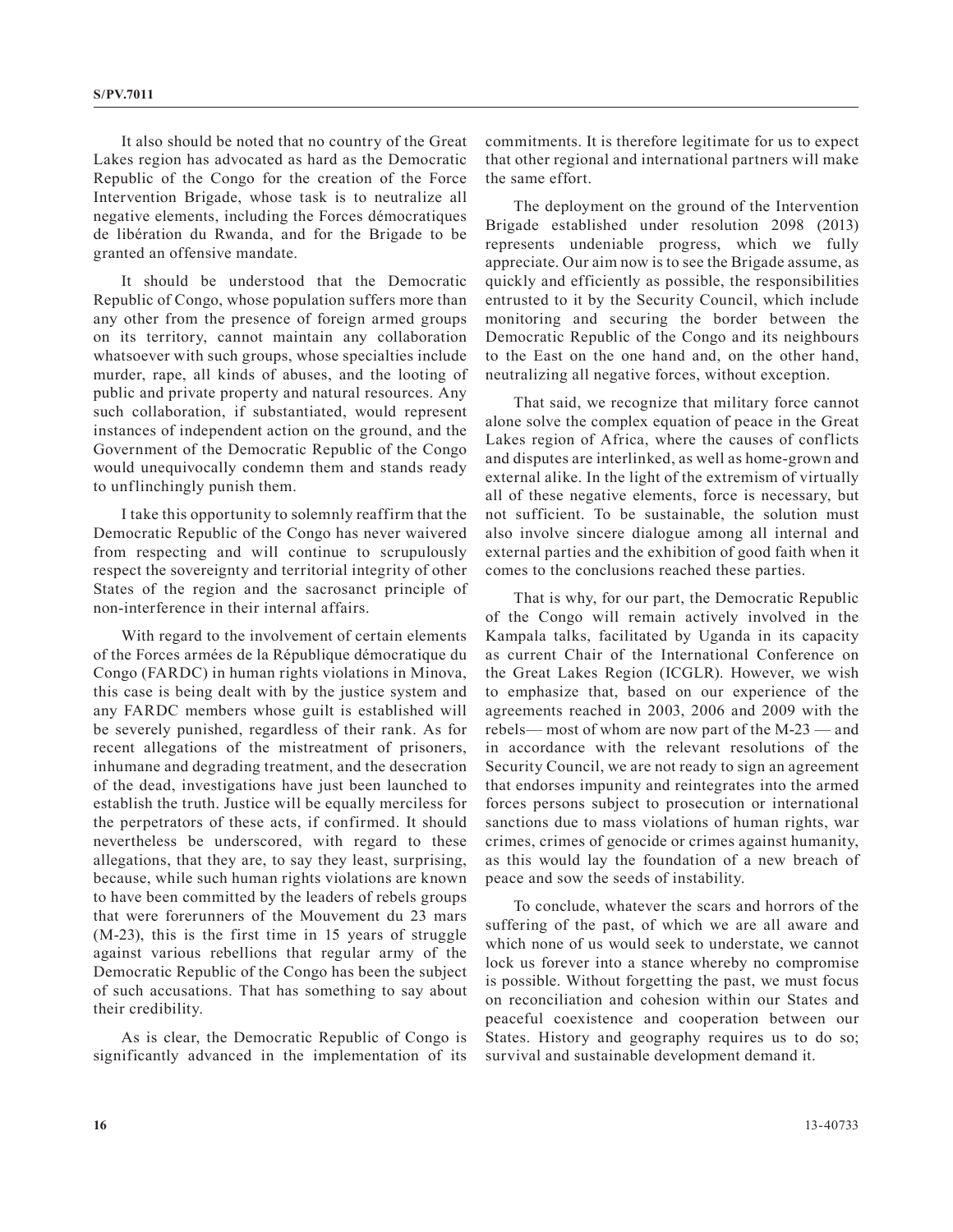The Democratic Republic of the Congo will never surrender a square inch of its territory or any part of its sovereignty over its wealth. But it remains ready, today as yesterday, to agree on a pact for peace, stability and development throughout the Great Lakes region and, in this context, to develop regional cooperation. Others before us, in other regions, have lived through challenges similar to those facing our region. And they found a way, without forgetting anything, to renounce the reckless thirst for revenge. Their prosperity and ongoing entente cordiale should inspire us.

The peoples of the Great Lakes region of Africa have, like those elsewhere throughout the world, the right to peace and prosperity. In reiterating my congratulations and thanks, I beg you to believe, Sir, in the inexhaustible determination of His Excellency Mr. Joseph Kabila Kabange, President of the Democratic Republic of the Congo, to work towards a lasting peace in the Great Lakes region, together with the Council, the Secretary-General, his counterparts in the ICGLR and the Southern African Development Community, and all our other bilateral and multilateral partners.

**The President**: I now give the floor to the representative of Rwanda.

**Ms. Mushikiwabo** (Rwanda): Let me begin by thanking the United States and, you, Sir, for having convened this most important debate in support of the Peace, Security and Cooperation Framework, and for the presidential statement (S/PRST/2013/11) just adopted.

Allow me also to thank the Secretary-General, Mr. Ban Ki-moon, for his informative briefing, and the President of the World Bank, Mr. Jim Yong Kim, and the Special Envoy for the Great Lakes Region of Africa, Ms. Mary Robinson, for their valued contributions and statements this morning. Taken together, their extraordinary efforts, exhausting travel schedules and financial commitments to regional development priorities amply demonstrate their sincere commitment to the Peace, Security and Cooperation Framework that we are discussing this morning. It is a visionary, comprehensive and inclusive strategy to end decades of conflict and instability in the eastern Democratic Republic of the Congo. I also thank African Union Commissioner Ramtane Lamamra for his revealing briefing on regional efforts undertaken towards finding peace in the Great Lakes region.

I also acknowledge the presence of honourable Ministers from countries of our region and from fellow Council members.

Rwanda warmly welcomes the new United States Special Representative for the African Great Lakes Region and the Democratic Republic of the Congo Mr. Russ Feingold, and the new Special Representative of the Secretary-General and new Force Commander of the United Nations Organization Stabilization Mission in the Democratic Republic of the Congo (MONUSCO). I wish to assure all of them, as a team, of Rwanda's full cooperation in the common pursuit of peace for our region.

While Rwanda is very pleased to support the presidential statement, we nonetheless would have loved to see efforts of the region included in it, in particular in support of the Kampala peace talks established under the auspices of the International Conference on the Great Lakes Region. Indeed, we would like the Special Envoy of the Secretary-General, Ms. Mary Robinson, to play an active role in seeing through the Kampala talks without any further delay so that we can move quickly to pacify the Kivu region. Her engagement would be a welcome and helpful contribution to moving forward.

We have gathered today out of a shared determination to make peace in the Great Lakes region a lasting reality. Having endured devastating conflict within our own borders nearly two decades ago, the people of Rwanda have worked tirelessly to rebuild a peaceful and thriving nation, but we are also very aware that our destiny is inextricably tied to that of our neighbours. Let me put it in the clearest possible terms: in order to secure long-term peace and prosperity for Rwanda well into the future, we need a peaceful and prosperous Democratic Republic of the Congo. As long as conditions persist that allow more than 30 rebel groups to roam in the eastern Democratic Republic of the Congo with impunity, or as long as men and boys see nothing in their futures beyond crime, violence and conflict, such a transformation will remain beyond reach.

The Framework of hope, along with regional peace efforts, opens a special door to the kind of profound and necessary change that is needed for the Democratic Republic of the Congo and for the region as whole. Rwanda is eager to do its part and to live up to our commitments as a neighbour and regional partner, as well as through the Framework of hope.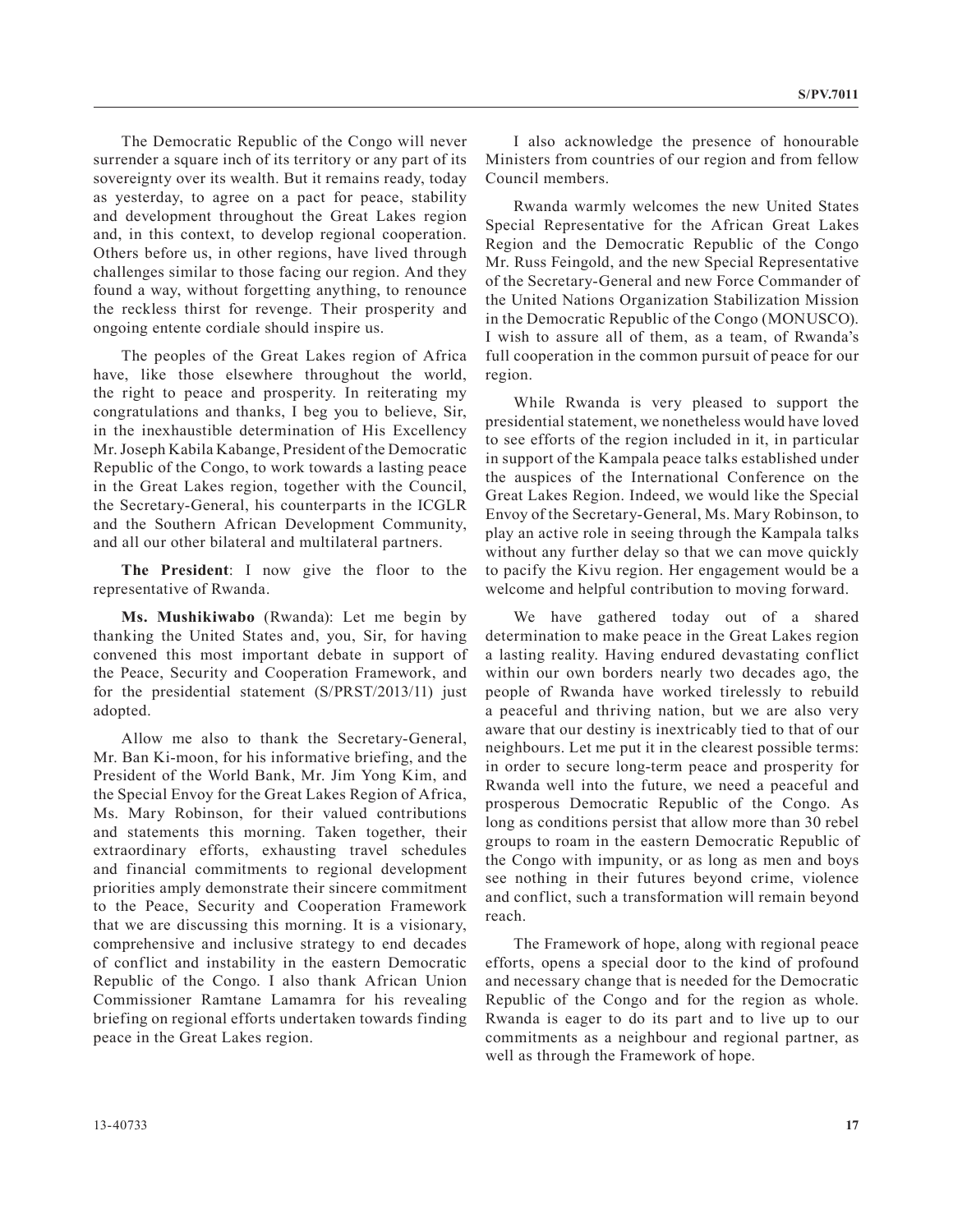Allow me to lay out some concrete actions that my Government has taken so far in implementing the Framework.

We have disarmed, interned and relocated away from our border with the Democratic Republic of the Congo more than 600 combatants of the Mouvement du 23 mars (M-23) who had crossed into Rwanda as a result of infighting in March. In his report dated 28 June (S/2013/387), the Secretary-General commended Rwanda for the positive role it played in that regard. We have asked the United Nations to take responsibility for those combatants. It is important to note that Rwanda cannot bear that burden alone. We invite the international community to devise and implement a long-term solution for that group of former combatants.

Rwanda has also worked with the United Nations to accommodate approximately 70,000 Congolese nationals who have sought refuge in Rwanda for more than 13 years now, and to take the necessary steps to ensure their safe return home as soon as possible. In addition, as the Secretary-General mentioned in his report on the implementation of the Peace, Security and Cooperation Framework, the Government of Rwanda reported the presence of several high-ranking M-23 members who had crossed the border from the Democratic Republic of Congo to seek refuge in Rwanda, including individuals sanctioned by the United Nations. When M-23 leader General Bosco Ntaganda surrendered to the Embassy of the United States in Kigali on 18 March, Rwandan authorities offered to facilitate his transfer to The Hague through the United States and Dutch Embassies in Kigali.

We can all agree that the economic components of the Framework must be implemented alongside its political and security aspects. To that end, Rwanda is working to boost regional cooperation through enhanced economic integration and close collaboration on cross-border trade with the Democratic Republic of the Congo and our other neighbours in the Great Lakes region. Just last month, Rwandan mining authorities seized 8.4 metric tons of smuggled minerals. They are now in the process of returning them to the authorities of the Democratic Republic of the Congo, as has been our practice in the past. We are also exploring several other opportunities for economic cooperation, including a strategic bilateral project with the Democratic Republic of the Congo on our shared Lake Kivu.

Finally, Rwanda supported and has been facilitating the deployment of the Intervention Brigade. We have done so because we believe that it could help pacify the region and serve as a strong deterrent against the multiple armed groups in the eastern Democratic Republic of the Congo, thereby allowing MONUSCO to carry out its responsibility to protect civilians and, critically, create the space necessary to implement the Peace, Security and Cooperation Framework and facilitate other regional peace efforts.

As Special Envoy Robinson has stressed in the past, the Framework is a shared endeavour, and its success depends very much on each party living up to its respective commitments. I would take the opportunity afforded by today's meeting in this Chamber to reiterate Rwanda's commitment to the Framework. Rwanda is one of the 11 countries that makes up the expanded joint verification mechanism, by which developments in conflict-affected areas are examined thoroughly and with transparency and accountability. We therefore urge the Security Council to attach value to the work of the mechanism, so that its findings can inform the decisions we reach and the resolutions we agree to.

On the recent collusion between the Forces démocratiques de libération du Rwanda (FDLR) and the Forces armées de la République démocratique du Congo (FARDC), Rwanda remains seriously concerned. The Security Council has received a letter from my Government that includes details on that issue, so I will not repeat the specifics here today. I would simply like to say that it is a concern that needs to be addressed. However, while Rwanda views any alliance between the FDLR and FARDC as a threat to regional security, we will not allow those disturbing developments to derail our commitments to peace, as we have done in the past.

I cannot stress enough Rwanda's goodwill and ongoing support for the Peace, Security and Cooperation Framework. We believe it offers a realistic path to lasting peace and security for the people of the Democratic Republic of the Congo and the Great Lakes region at large. But we must not veer off course and we must understand that that vision is only achievable alongside regional peace initiatives and a showing of genuine political will on the part of all affected States.

Furthermore, the international peacekeeping force in the Democratic Republic of the Congo is entering unchartered territory with the deployment of an Intervention Brigade and unmanned aerial vehicles.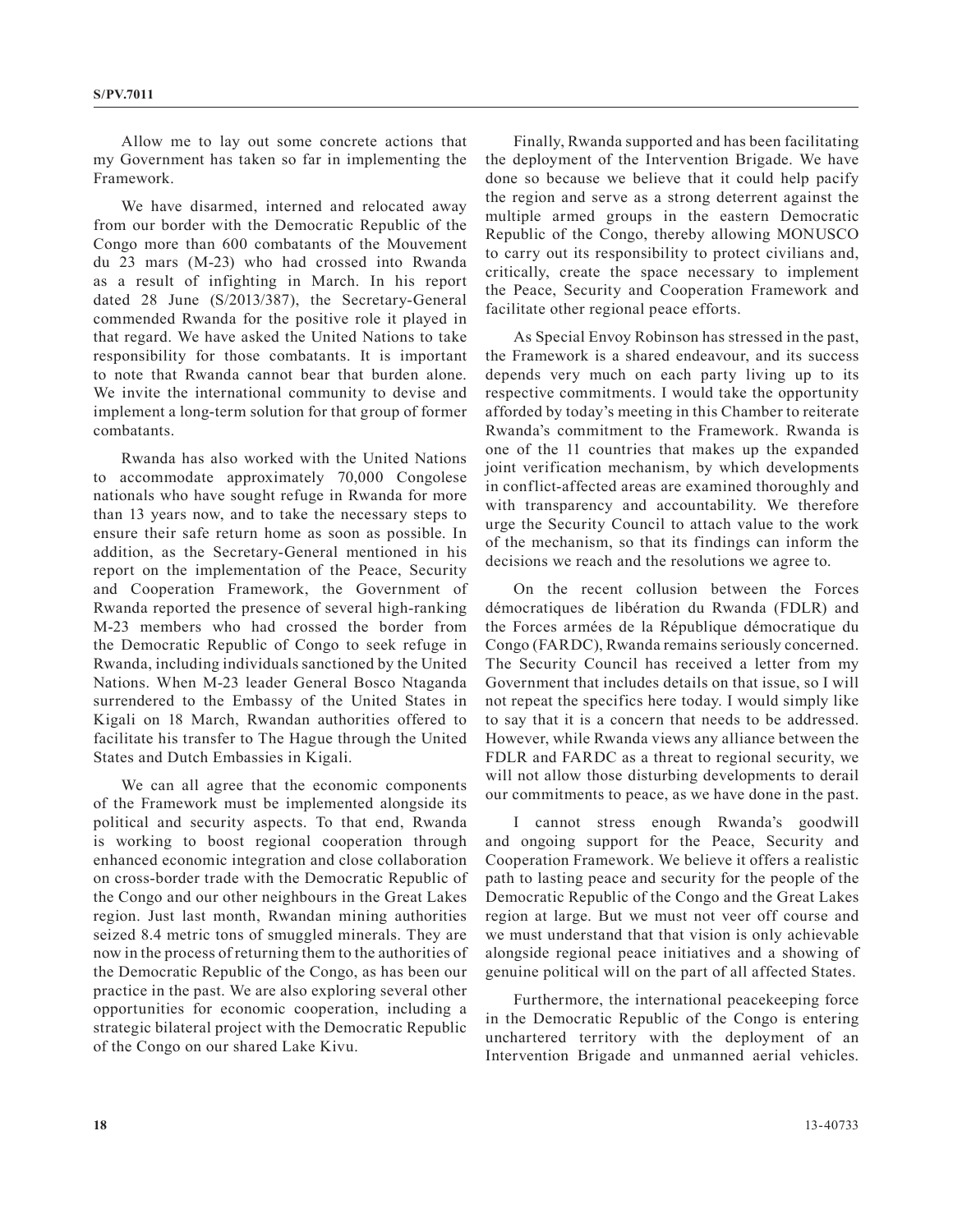United Nations peacekeepers must take great care to respect all the relevant international laws and adhere strictly to their mandate.

Since the consequences of instability in the eastern Democratic Republic of the Congo fall so heavily on Rwanda, as has been the case during almost the whole of the past 20 years, we are eager to take full advantage of the historic opportunity for peace and security before us. Despite the serious risks I have outlined, we can see early and unmistakable signs of progress.

A plan without action is just words, and when it comes to the eastern Democratic Republic of the Congo, there have been enough words. There have been enough speeches made and reports written. And there has been more than enough grandstanding, especially by unaccountable actors who seek profit and publicity from the region's misery. It is time for such forces to move aside and allow the Framework of hope to move forward. This is the time for accountable parties to stand up and step forward. Now is the time for action.

**Mr. Asselborn** (Luxembourg) (*spoke in French*): Luxembourg welcomes the initiative of the United States in organizing this Security Council debate on the situation in the Democratic Republic of the Congo and the Great Lakes region. The moment is particularly significant, and your presence, Mr. Secretary, lends it special weight.

I thank Secretary-General Ban Ki-moon, his Special Envoy, Ms. Mary Robinson, the President of the World Bank, Mr. Kim and the Commissioner for Peace and Security of the African Union, Mr. Lamamra, as well as the Ministers for Foreign Affairs of the Democratic Republic of the Congo and Uganda, for their statements. I thank them especially for their sincere commitment to the cause of peace, security and cooperation in the region.

Luxembourg fully subscribes to the statement to be delivered by Mr. Pierre Vimont on behalf of the European Union.

The Democratic Republic of the Congo and the Great Lakes region have for too long been ravaged by conflict. Millions have died — the Minister for Foreign Affairs of the Democratic Republic of the Congo just cited a figure of 6 million deaths over the past 15 years. Millions have been displaced and millions prevented from living in dignity. And armed groups, notably the Mouvement du 23 mars, continue to plague the eastern Democratic Republic of the Congo.

This is no longer acceptable. Things must change. We must break the cycle of violence. The Peace, Security and Cooperation Framework signed in the 11+4 format in Addis Ababa on 24 February marks, we sincerely hope, a defining turning point in the consolidation of peace and stability in the region. That agreement would not have been possible or its follow-up assured without the support of the United Nations. I commend the crucial role played in that regard by the Secretary-General and his team. And we should also praise the support that has been provided by the African Union, the International Conference on the Great Lakes Region and the Southern African Development Community.

The Framework has one essential merit — it takes into account the root causes of conflict. It rightly emphasizes ownership by the countries of the region of a process that must end the recurring violence and pave the way for truly dynamic regional economic development. We hope it will live up to the name given it by Mary Robinson, inspired by the Irish poet Seamus Heaney — a framework of hope, a framework that can bring hope back to the people of the Democratic Republic of the Congo and the region and erase the memory of what Ms. Robinson just described as a lack of horror at what is going on right now.

It is time for the Framework to be resolutely implemented. In this context, we welcome the recent initiatives of the Democratic Republic of the Congo. The national oversight mechanism for monitoring implementation of the commitments made under the Framework is in place. The first national plans for security sector reform, particularly of the army, have been laid out. We also welcome the establishment of a new Independent National Electoral Commission, which paves the way for organizing provincial and local elections. A professional and loyal national army that can protect the territory of the Democratic Republic of the Congo and promote human rights is also an imperative.

In that regard, it is incumbent on the country's authorities to continue their investigations into violations of international humanitarian law and human rights, including sexual violence, committed by elements of the Forces armées de la République démocratique du Congo. The focused implementation of the action plan signed on 4 October 2012 with the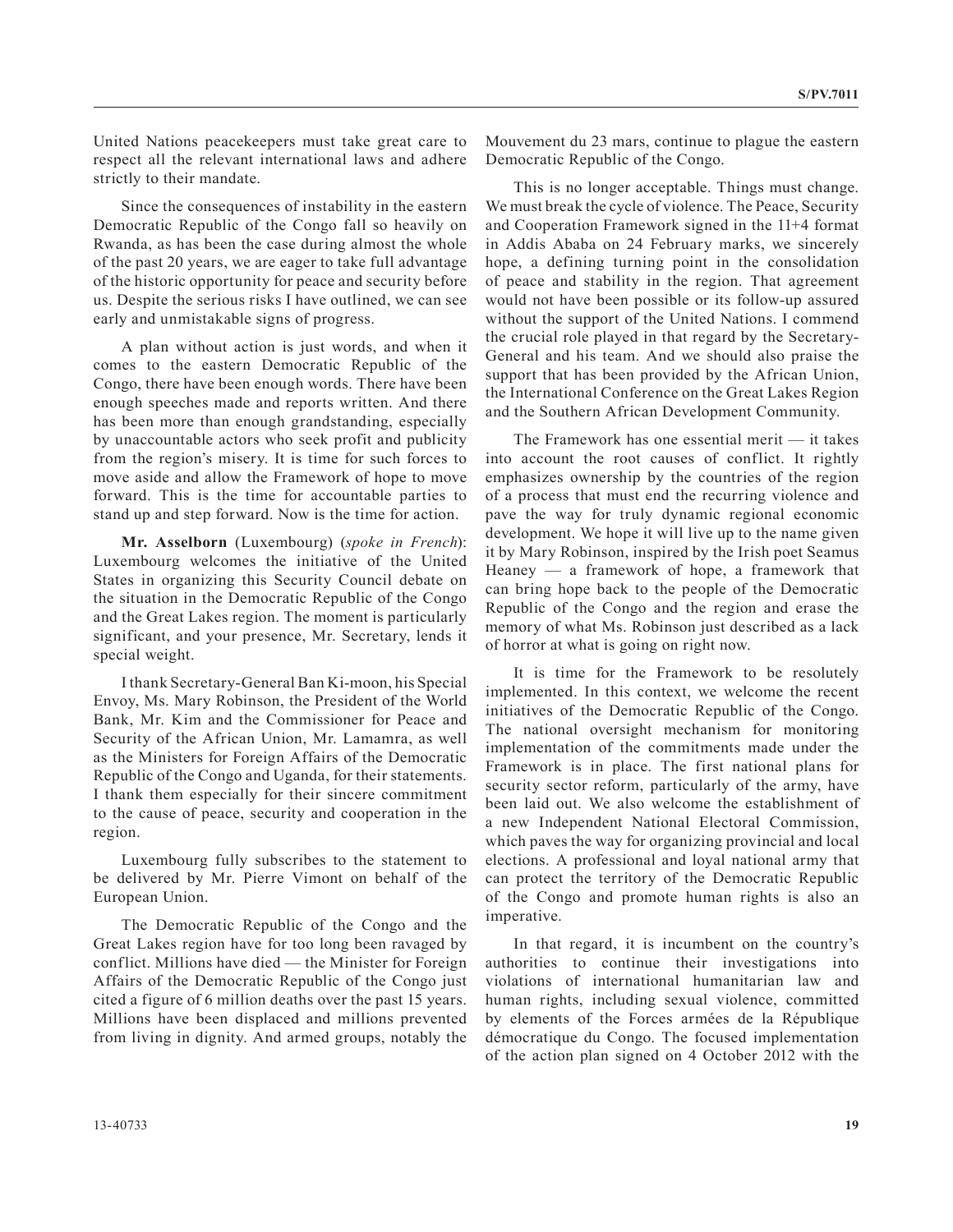United Nations, aimed at halting and preventing the recruitment and exploitation of children, and the use of sexual violence against them, by the military ansd security forces, must be seen in the same context.

We should recall that the signing of the Framework was accompanied by an overhaul of the United Nations Organization Stabilization Mission in the Democratic Republic of the Congo (MONUSCO), including by the establishment of the Force Intervention Brigade. The deterrent effect of the Brigade has already been felt on the ground, and we welcome that. In line with resolution 2098 (2013), the Brigade will have a key role to play in helping to achieve the goal of reducing the threat that armed groups pose to the authority of the State and the safety of civilians in the eastern Democratic Republic of the Congo. In general, support for security sector reform and the protection of civilians, especially women and children, must remain at the heart of MONUSCO's mandate.

At the regional level, we support Special Envoy Robinson's proactive approach and her intention to design a comprehensive political strategy for implementation of the Framework in the coming months, based on indicators agreed on by all signatories. We will have to remain vigilant to sustain positive momentum. The follow-up orchestrated by Ms. Robinson needs the benefit of the Council's continued attention.

One issue we are particularly concerned about is the ongoing illegal exploitation of and trafficking in natural resources in the eastern Democratic Republic of the Congo, particularly by armed groups; it is a major source of instability. We welcome the positive steps taken by the Congolese authorities in the area. In general, we encourage them to redouble their efforts in the area of economic governance. As the Framework states, regional cooperation must be strengthened, including through deepening economic integration, with special attention to the issue of the exploitation of natural resources.

Lastly, I would like to stress how important it is that the partners of the region focus on cooperation on development and combating poverty. Indeed, security and development go hand in hand. I encourage the World Bank and the countries of the region to move forward speedily with projects that support regional development priorities, in the wake of President Kim's announcement in Kinshasa on 23 May of a pledge of \$1 billion in zero-interest loans. I am thinking

in particular of projects in the areas of agriculture, hydroelectric power and infrastructure, which can enable cross-border economic activity to expand. As Ms. Robinson emphasized, the ongoing political process can succeed only if people benefit quickly from tangible peace dividends.

In conclusion, I would like to reiterate the call to the signatories of the Framework to implement, diligently and in good faith, all the commitments they have undertaken, including the commitment not to tolerate or provide assistance or support of any kind to armed groups. This is a matter of responsibility and credibility. In doing that, they can count on the support of the international community in initiating a virtuous circle that will enable the people of the region to at last emerge from an unacceptable situation that has lasted all too long. The opportunity is exceptional. The time to seize it is now.

**Mr. Carrera** (Guatemala) (*spoke in Spanish*): Thirteen years have passed since the United Nations first established a peacekeeping operation in the Democratic Republic of the Congo. My own country has participated in that Mission as a troop contributor since 2005; in fact, we lost eight troops in a wellknown incident in Garamba National Park in January 2006. I would like to honour their memory by reciting their names here: Abelino Pop, Ramón Xi Che, Edgar Morales Guzmán, Valeriano Rax Hul, Calixto Gómez Pérez, Mario Enrique Tee Caal, Teodoro Tilom Paau, and Orlando Augusto Hernandez Alonzo. Five of those soldiers were Guatemalans of Mayan descent — Mayans fighting for peace and security in the Great Lakes region.

In spite of this long history, the signing on 24 February of the Peace, Security and Cooperation Framework for the Democratic Republic of the Congo and the Region has opened the possibility of injecting renewed momentum into the efforts to achieve peace, stability and prosperity in the Great Lakes region in general and the Democratic Republic of the Congo in particular. For that reason today's debate is timely and relevant, and for that we are grateful to the delegation of the United States, and in particular to Secretary of State Kerry, for proposing it and for circulating the concept note on the matter (S/2013/394, annex). We also appreciate the gesture of Secretary Kerry of personally presiding over today's meeting.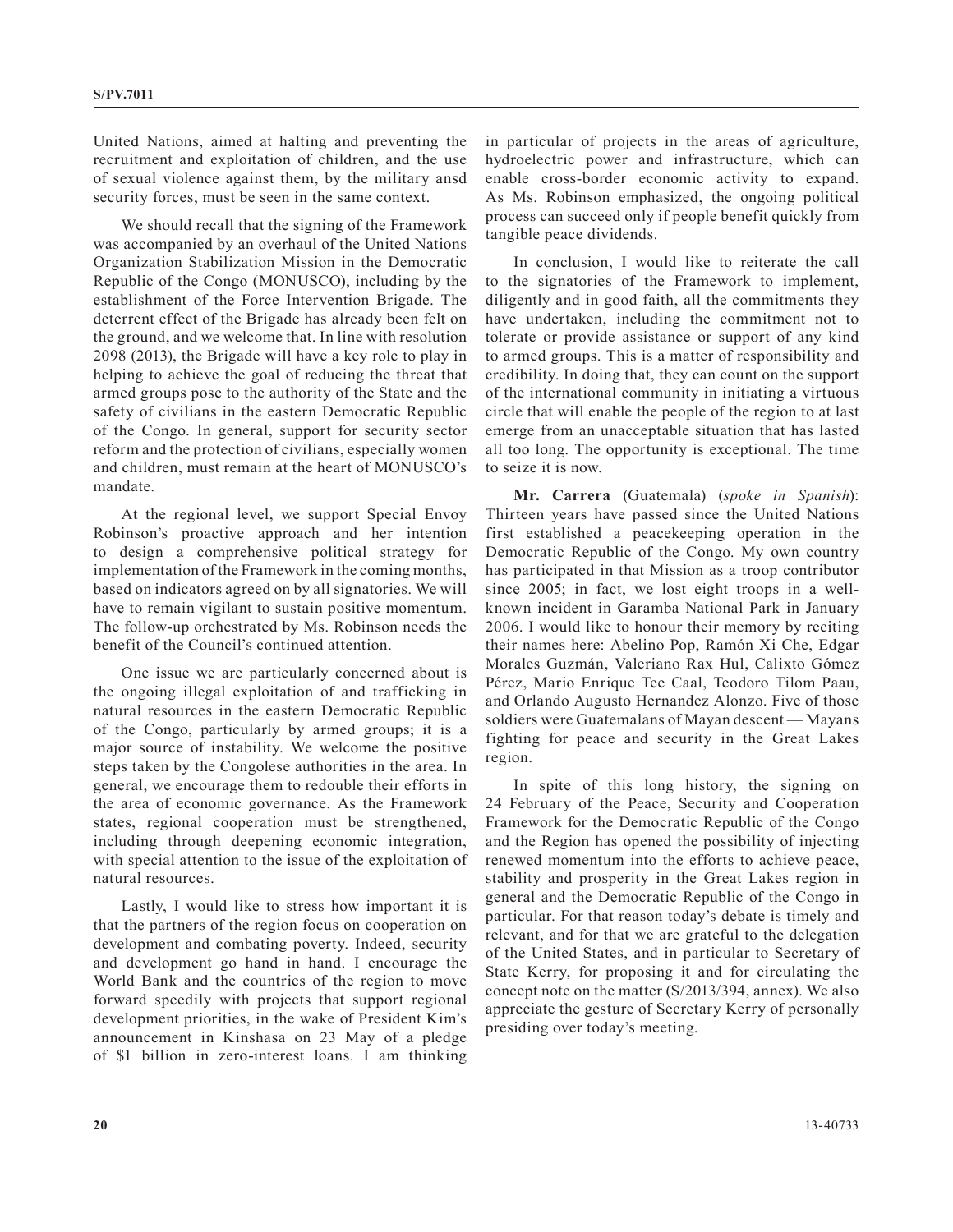We also greatly value the presence of Secretary-General Ban Ki-moon and President of the World Bank Jim Yong Kim, and we would like to thank them for their presentations. We also appreciate the briefings of Ms. Mary Robinson, United Nations Special Envoy for the Great Lakes Region, and the Commissioner for Peace and Security of the African Union.

The report of the Secretary-General (S/2013/387), which serves as a background document to this meeting, refers to the relatively encouraging expectations that exist today that the protracted crisis in the Democratic Republic of the Congo, especially in the eastern part of the country can, be resolved in the broader context that shapes the future of the Great Lakes region. Despite the many obstacles to be overcome, which the report also openly describes, we agree with the assessment of the Secretary-General and with the words of Special Envoy Robinson. I would like to underscore some of the elements that undergird our cautious optimism.

First, although the Framework for Peace, Security and Cooperation for the Democratic Republic of the Congo and the Region involves commitments both for the Government of the Democratic Republic of the Congo and for the other countries of the region, as well as for the international community, it is clear that the primary responsibility falls on the Government of the Democratic Republic of the Congo, as it should. That model, with the host country serving as the main protagonist and the international community in a complementary role, has emerged as a paradigm of development in recent times, in particular since the Paris Declaration.

Secondly, the commitment to address the root causes of the conflict in a comprehensive and holistic manner, including the economic, social, political, governance and security issues, also appears to be essential if we are to restore stability and overcome the violence that afflicts the country.

Thirdly, it is encouraging to see the presence of 11 countries and four multilateral institutions involved in the Framework for Peace, Security and Cooperation. It is our view that the establishment of the so-called 11+4 oversight mechanism shores up expectations that commitments undertaken by all parties will be met.

Fourthly, we commend the partnerships that the United Nations has built with the regional and subregional entities of the African continent, in this case with the African Union, the International

Conference on the Great Lakes Region and the Southern African Development Community. We consider the synchronized and cooperative work of the multilateral entities, each with its own specific purview, to be of special importance.

Fifthly, along the same lines, we commend the joint initiative of the Secretary-General and the President of the World Bank to undertake a joint mission to the Great Lakes region and to appear together again before us. It is difficult to conceive of economic and social progress without the involvement of multilateral financial institutions. We are pleased that, in addressing the problems in a holistic and comprehensive manner, we are assigning the duties to be addressed, not only within the United Nations, according to the speciality of each entity, but also within the United Nations system and between the latter and other multilateral bodies. We also continue to hope that the new manifestation of cooperation between the United Nations and the World Bank will extend to the agendas of the Economic and Social Council, the Peacebuilding Commission and the General Assembly. We see the World Bank as not only the financial arm of development, but also the financial arm of peace.

Sixthly, as is known, my delegation has expressed its reservations about the new trend of the Council to assign peace-enforcement duties to missions conceived under the cardinal principles that have shaped our peacekeeping operations, including especially the principle of impartiality. However, in spite of those reservations, ultimately we accepted the incorporation of the so-called Intervention Brigade into the United Nations Organization Stabilization Mission in the Democratic Republic of the Congo as the lesser of two evils, given the imminent threat to the civilian population by the Mouvement du 23 mars and other militant groups in the eastern Democratic Republic of the Congo, and with the understanding that this would be a stop-gap measure. In any case, it is important to not forget that State-building, democracy building or even more so with regard to nation building is not a job for the international community; it is the job of sovereign States.

In conclusion, I would like to refer to the fact that, just a month ago, we met here in the Chamber to adopt resolution 2106 (2013), on sexual violence against women and children in armed conflict (see S/PV.6984). In line with resolution 2098 (2013), that meeting, which was held under the presidency of the United Kingdom,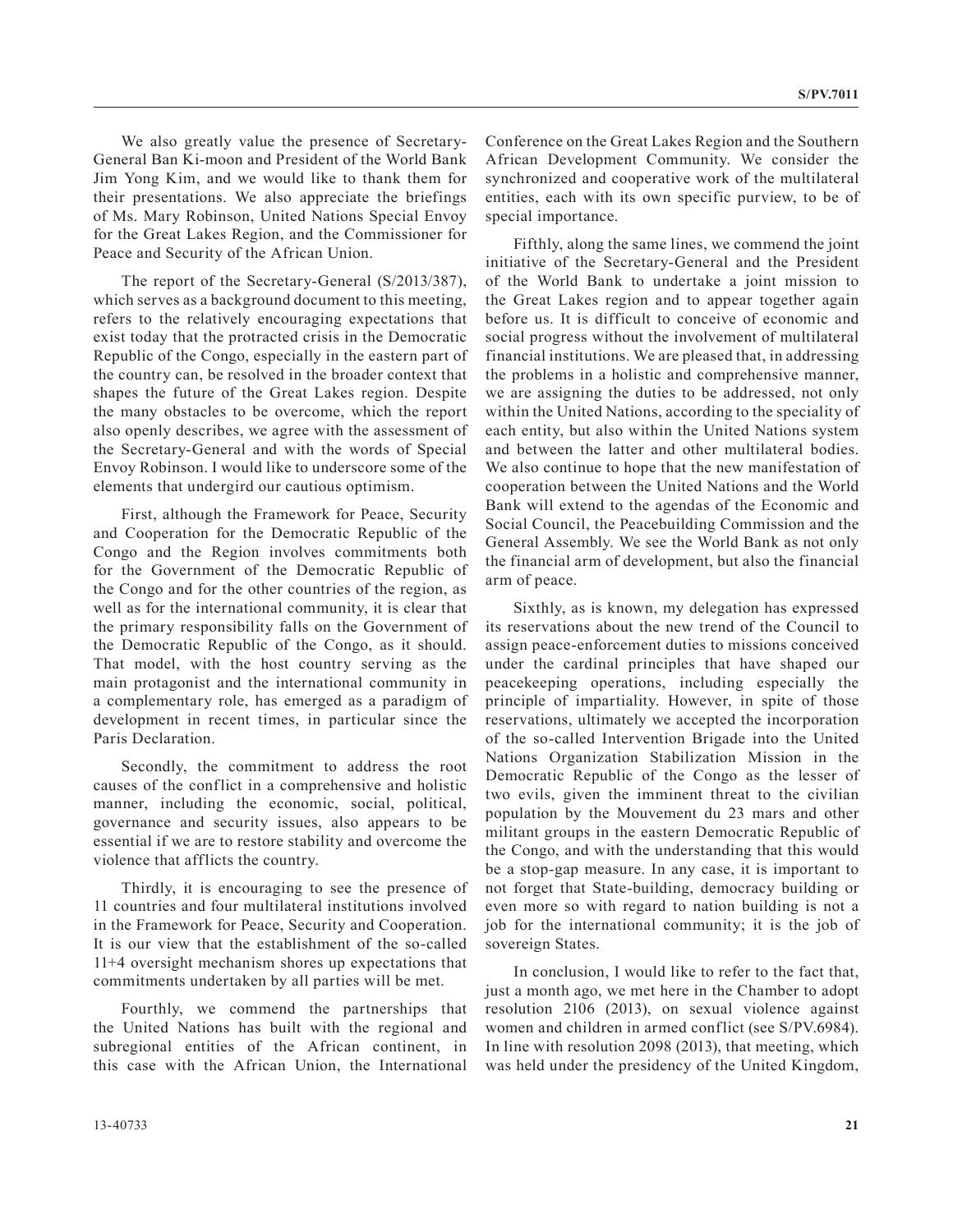was fundamental. We should not forget the words expressed then, which would serve as a guide for peace in the Democratic Republic of the Congo.

I hope that we are now on the path towards peace and that we will continue advancing towards the prosperity and development of a region that truly needs it.

**Mr. Canfin** (*spoke in French*): Allow me, on behalf of France, to warmly thank Secretary of State John Kerry for having undertaken the initiative to convene this high-level meeting on the situation in the Great Lakes region, in particular on the Democratic Republic of the Congo. As others have said, this is a timely meeting as the humanitarian situation continues to be tragic, with more than 2.5 million displaced persons in the Democratic Republic of the Congo and 450,000 refugees in neighbouring countries.

Recent weeks have been characterized by a new spike in hostilities carried out by the Mouvement du 23 mars (M-23) and other armed groups against the Congolese armed forces. This resumption of hostilities is a test for the international community, for the M-23 and other armed groups are seeking simply to derail the political process under way. It is a political process that seeks to put an end to this tragedy, which has lasted for far too long. It is a test because some players might be tempted to renege on their commitments. Our message is clear: neighbouring countries must stop providing support to armed groups as they have committed to do. The firm and united message being sent by the international community today is a beneficial one, as it will support the efforts of stakeholders sincerely committed to the goal of sustainable peace in the Great Lakes region.

We have made much progress over recent months. We now have a consistent framework that allows us to finally hope that the tragedy that has lasted more than 20 years in the Great Lakes region will be put to an end. The framework is based on two pillars. The first is the Peace, Security and Cooperation Framework for the Democratic Republic of the Congo and the Region, signed on 24 February by 11 countries of the region upon the initiative of the Secretary-General. In that regard, I would like to thank the Secretary-General for his efforts and determination. It is now the responsibility of the signatories to implement their commitments.

We have also seen many encouraging signs in recent weeks. The adoption by the Government of the Democratic Republic of the Congo of a national

oversight mechanism is a step forward towards the crucial reforms of the Congolese army and police. Fullscale measures must now be quickly undertaken. It is also important for the Congolese army to carry out its activities on the ground in an exemplary manner, and that the abuses committed by Congolese soldiers, which are not excusable, be effectively and severely punished by the country's justice system.

At the regional level, on 26 May, the first meeting of the regional oversight mechanism brought together the majority of the Heads of State of the region on the margins of the African Union Summit. The mechanism first and foremost must ensure that the sovereignty and territorial integrity of all States of the region is upheld, beginning with that of the Democratic Republic of the Congo. It must also ensure that their security is not threatened.

The actions taken by Ms. Mary Robinson, Special Envoy of the Secretary-General for the Great Lakes Region, will be crucial for the coordination and assessment of national and regional efforts to implement the commitments undertaken. Madam President, you can be assured of the firm support of France, which remains at your side.

The second pillar of this new context is resolution 2098 (2013), adopted unanimously on 28 March last. The heart of the mandate of the United Nations Organization Stabilization Mission in the Democratic Republic of the Congo (MONUSCO) has not changed: it remains the protection of civilians. However, so as to contribute to that objective, the resolution authorizes, in an unprecedented manner, the deployment of an Intervention Brigade within MONUSCO. The Brigade's mandate is to neutralize armed groups that engage in violence and threaten civilians. France would like to see the Brigade to become operational as soon as possible.

Another key aspect of resolution 2098 (2013) is that of sexual violence, which continues to see widespread use as a weapon of war, usually with total impunity. Here we welcome the initiative of Ms. Mary Robinson to convene, jointly with the International Conference on the Great Lakes Region, a conference devoted to the role of women in the process of implementation of the Framework agreement. We know that in that region the bodies of women are all too often the battlefields of men, and, as President Kim noted earlier, that is a blot on our conscience.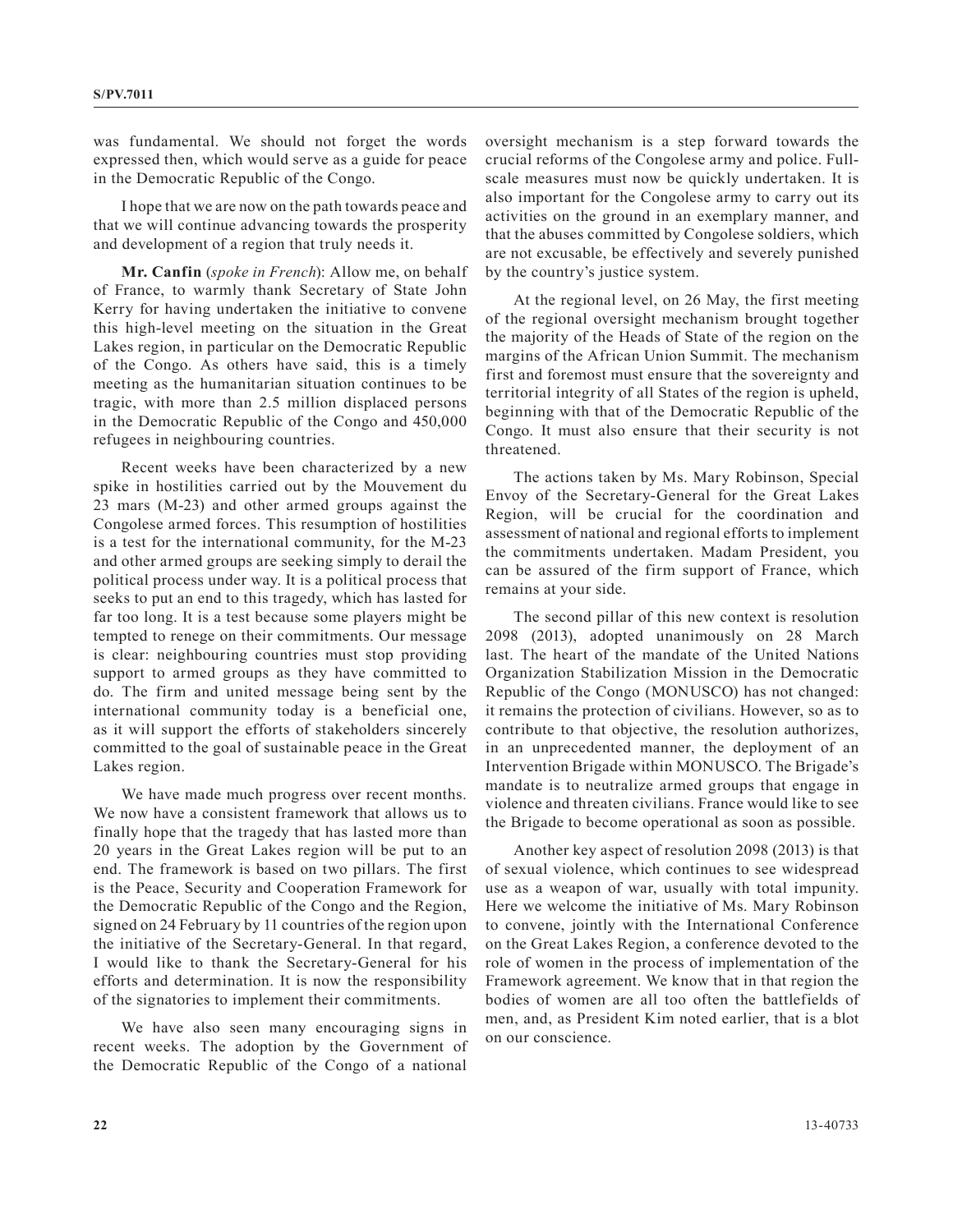Allow me, before concluding, to touch on the issue of development. As Ms. Robinson noted, it is now time to plan for peace dividends for the region as a whole. Here I welcome the personal commitment of President Kim in the context of resolving this crisis, as well as the recent World Bank pledge for the implementation of the commitments undertaken by the Democratic Republic of the Congo during the signing of the Framework agreement.

France and the European Union will also contribute to the development of the region. The relaunching of the economies of the region will also require transparency in the exploitation of natural resources. The lack of transparency in the exploitation of mining resources must end. As the Council is aware, upon the initiative of the United Kingdom and with the full support of France, the countries of the Group of Eight adopted at the beginning of the month an action plan for transparency in the extractive industries. Moreover, we intend to fully support, both politically and technically, the efforts of the Democratic Republic of the Congo to establish a certification mechanism for minerals from the region. All of those tools will allow us to combat bad practices and to increase the benefits reaped from the exploitation of the region's natural resources for its peoples.

At a time when the M-23 is once again carrying out attacks around Goma, it is important to spare no effort not only to vanquish those who threaten peace but also to relaunch the political dynamic that began with the Framework agreement. So as to allow for the establishment of a lasting peace, all players in the region must cooperate so as to defeat violence and looting. Only then will the Framework agreement be able to pave the way for a tangible improvement in the security situation and living conditions in the Great Lakes region.

Today, on behalf of the millions of people who have died and whom the region has mourned for so many years, we have a collective obligation to succeed.

**Mr. Esaw** (Togo) (*spoke in French*): Madam President, I wish to thank your country for having convened this high-level debate on the Democratic Republic of the Congo and the Great Lakes region and to welcome the presence of the Secretary of State to preside over it. I welcome also the presence of the Secretary-General. I thank him for his ongoing efforts in the quest for a lasting solution to the conflict in the region and congratulate him on his statement. Finally, I should like to welcome the participation in this meeting of the President of the World Bank, high-level representatives of the African Union, Ministers from the Great Lakes region and all other Ministers present.

The holding of this debate is tangible proof of the significance attached by the Council collectively and other Member States individually to the resolution of the recurring conflicts in the Democratic Republic of the Congo. In that regard, I welcome the appointment on 18 June last of Mr. Russ Feingold as Special Representative of the United States of America to the Great Lakes Region of Africa.

I begin my remarks on a note of optimism by echoing the joint statement made by the Secretary-General of the United Nations and the President of the World Bank on the theme "Peace within reach", on the eve of a joint tour in the Democratic Republic of the Congo and in other countries of the region.

Togo shares that optimism, because after more than a decade of suffering, the peoples of the Great Lakes region deserve to finally see peace restored. That is why my country wishes to express its gratitude to the Heads of State of the International Conference on the Great Lakes Region, the Southern African Development Community and the African Union, as well as the Secretary-General of the United Nations and the Council for their joint determined efforts to put an end to the massive violations of human rights in the eastern part of the Democratic Republic of the Congo, especially sexual violence and rape, which have become weapons of war.

I wish most particularly to welcome the Framework agreement, signed on 24 February 2013 with the support of the United Nations, through which the 11 Heads of State of the region have undertaken to act together to meet common challenges in the areas of security, governance and socioeconomic development.

It is also important that all signatories to the agreement make a good-faith effort to implement the provisions of that important agreement. It goes without saying that the countries concerned must play a key role in ensuring the success of this new peace architecture, which is being built slowly but surely. We congratulate the authorities of the Democratic Republic of the Congo for the actions already undertaken in this direction, as the Minister for Foreign Affairs of that country just explained.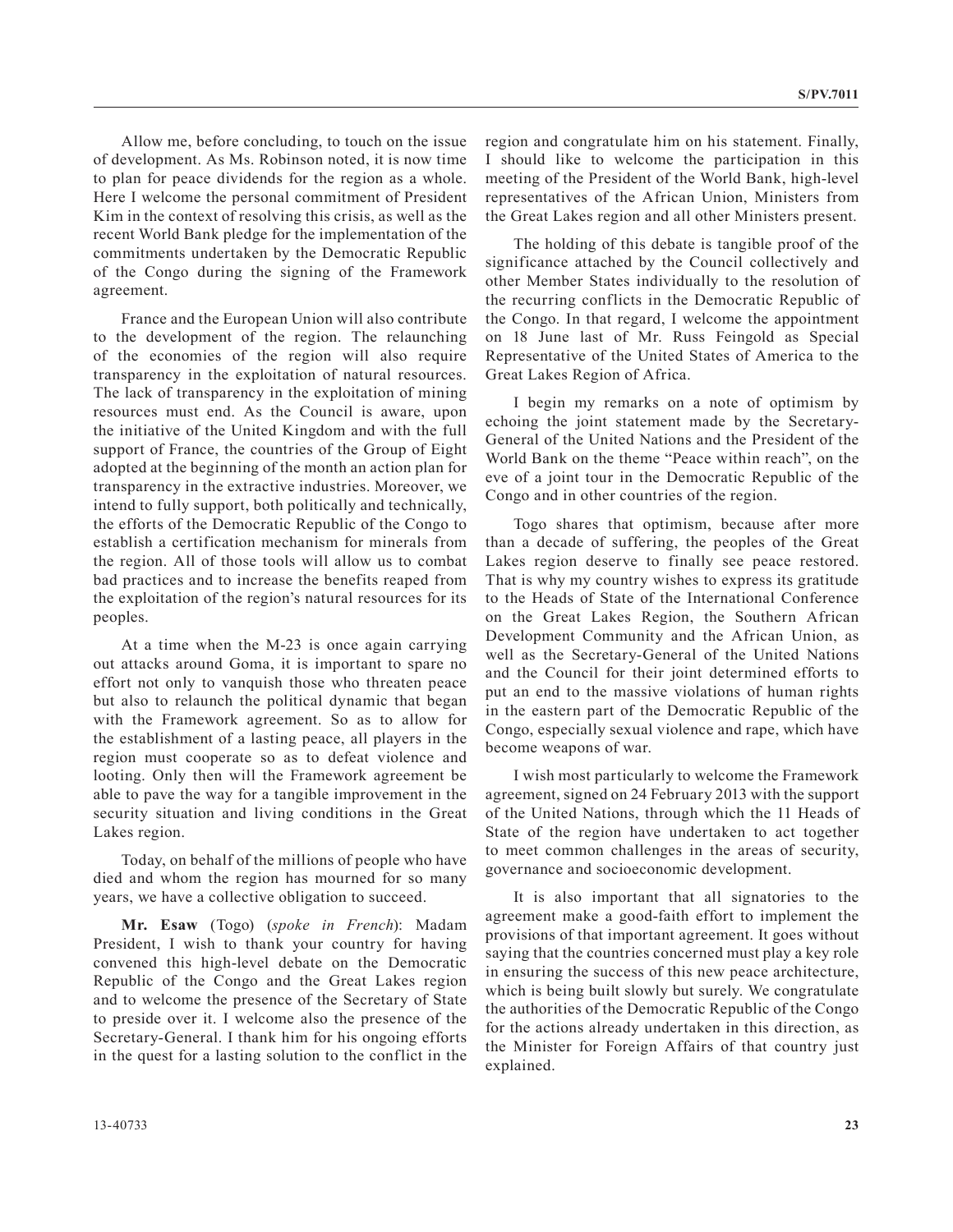However, efforts must continue, especially in the areas of security sector reform and the protection of civilians, especially women and children, to arrest the perpetrators and masterminds of crimes, regardless of who they might be, thereby putting an end to the reign of impunity.

Moreover, Togo welcomes once again the adoption by the Council of resolution 2098 (2013), which authorizes the deployment of the Intervention Brigade, charged with fighting the armed groups active in the east of the Democratic Republic of the Congo. Increased support for the United Nations Organization Stabilization Mission in the Democratic Republic of the Congo should enable that special unit to achieve its goals.

We commend the remarkable progress achieved in the Democratic Republic of the Congo. However, we must condemn the actions of the Mouvement du 23 mars, which led to the ongoing clashes between the rebels and the Congolese army.

If the peace process is to be continued without impediment, it is also important that the armed forces of the Democratic Republic of the Congo and the Rwandan Defence Forces work together to neutralize the Forces Démocratiques de Libération du Rwanda, which are promoting insecurity on the Rwandan-Congolese border and damaging the good relations between the two countries.

Over and above domestic and external political factors, hunger and poverty are the accelerators of the dynamic of violence. It is hunger and poverty that recruit idle and desperate young people into armed groups. Togo therefore welcomes the international community's inclusion of the development and regional economic integration parameter into the comprehensive conflict resolution strategy in the region. In that regard, the World Bank deserves our gratitude for having shown the way forward.

The Democratic Republic of the Congo and the Great Lakes region can, like other African countries, recover from conflict and progress towards the Millennium Development Goals. Their populations deserve to be given this opportunity through the support of the international community.

**Mr. Mehdiyev** (Azerbaijan): At the outset, I would like to thank the United States presidency for convening this debate on the situation in the Great Lakes region. We

welcome the presence at this very important meeting of United States Secretary of State John Kerry and other high-level officials. We are also grateful to Secretary-General Ban Ki-moon, World Bank President Jim Yong Kim, Special Envoy Mary Robinson, African Union Commissioner Ramtane Lamamra, and the Ministers for Foreign Affairs of the Democratic Republic of the Congo and Uganda for their statements.

Today's meeting is being held against the background of renewed hostilities initiated by the Mouvement du 23 mars in eastern Democratic Republic of the Congo. Azerbaijan condemns attacks by the rebel group, which have caused civilian casualties and displacements, and undermined regional and international efforts towards a negotiated resolution of the conflict. Indeed, the situation in eastern Democratic Republic of the Congo, particularly the destabilizing activities of the armed groups, grave human rights violations and abuses in conflict-affected areas, and the humanitarian impact of the crisis, represent the most significant challenges. Concerns about the increasingly difficult political environment and security situation in the country require redoubled efforts at the national and international levels.

The signing of the Peace, Security and Cooperation Framework for the Democratic Republic of the Congo and the Region on 24 February was undoubtedly an important achievement that added new impetus to diplomatic and political efforts and raised expectations that the crisis in eastern Democratic Republic of the Congo could be resolved. It is important that all relevant actors involved consistently demonstrate the necessary political will and spare no effort to translate the goals of the Framework into tangible outcomes.

What has been clear at the outset is that the diplomatic and political efforts should in no way lead to the consolidation of illegal actions or be seen as an opportunity for endless discussions of unsubstantial and unacceptable claims, as has been the case in some other situations of armed conflict. It is critical that responsibility and accountability, as these notions are understood in international law, have been from the very beginning among the key elements guiding the common approach of the international community.

In its presidential statement adopted today (S/PRST/2013/11), the Security Council demanded that all armed groups cease immediately all forms of violence and that their members fully disband and disarm, and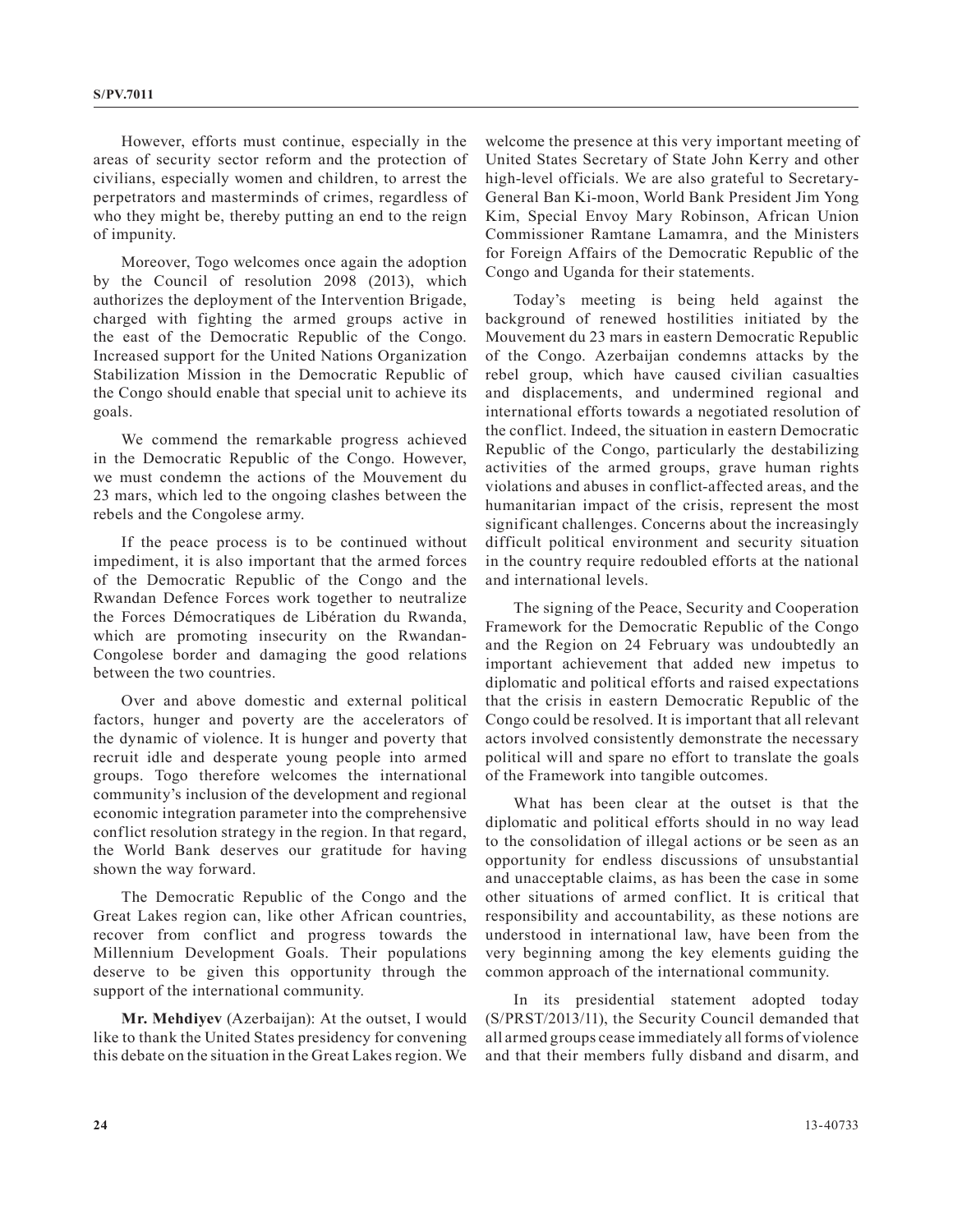emphasized the renewed commitment of all countries to neither tolerating nor providing assistance or support of any kind to armed groups. We also welcome the Council's principled stand on the need to end impunity for violations of international humanitarian and human rights law committed during the conflict.

The Force Intervention Brigade is an essential element of efforts to address the threat posed by the presence of armed groups in eastern Democratic Republic of the Congo. At the same time, it is clear that the conflict in the Democratic Republic of the Congo cannot be resolved by military means alone. Being complementary to the political process, the impact of the Intervention Brigade will be effective only if the national and regional commitments under the Peace, Security and Cooperation Framework are implemented in a proper and timely manner.

An important prerequisite of conflict resolution in the Democratic Republic of the Congo is regional support. We commend the African Union, the International Conference on the Great Lakes Region and other regional actors, as well the countries of the region, for their contribution to finding a lasting solution to the conflict. It is crucial that they continue to work together towards the implementation of the Peace, Security and Cooperation Framework. It is also imperative that all countries of the region respect each other's sovereignty and territorial integrity, as well as the principles of non-interference, good-neighbourliness and regional cooperation.

We welcome the initial steps taken by the Government of the Democratic Republic of the Congo to fulfil its commitments under the Peace, Security and Cooperation Framework, including those aimed at ending impunity for serious human rights violations and abuses and moving forward on security sector reform. These efforts will undoubtedly contribute to strengthening the population's confidence in the State's institutions and help lay solid foundations for the development of the country.

The sustained engagement and support of the international community are crucial in promoting stability in the Democratic Republic of the Congo and the entire region. We commend the personal efforts of Secretary-General Ban Ki-moon and his Special Envoy Mary Robinson. The joint visit of the Secretary-General and the President of the World Bank Group, and the announcement of a development package of \$1 billion

by the World Bank, added the potential for significant incentives in moving the peace agenda and prospects of enhanced regional integration forward. Greater coordination among donors is essential to ensuring that assistance supports national and regional efforts to address the root causes of the conflict.

Azerbaijan also commends the contribution of the United Nations Organization Stabilization Mission in the Democratic Republic of the Congo and the troopcontributing countries to maintaining peace, security and stability in the Democratic Republic of the Congo, and strongly condemns all attacks against peacekeepers.

In conclusion, I would like once again to thank you, Madam, for convening this important debate, which has provided a useful opportunity to reiterate the international community's sustained engagement on the Great Lakes issue and its strong support to the Framework initiative.

**Mr. Wang Min** (China) (*spoke in Chinese*): China appreciates the United States initiative to convene this debate on the situation in the Great Lakes region. We welcome Secretary of State Kerry in presiding over today's meeting.

I thank Secretary-General Ban Ki-moon, President Jim Yong Kim of the World Bank and Special Envoy Mary Robinson for their briefings. I listened attentively to the statements of the African Union and the countries of the region.

The Great Lakes region is situated at the centre of the African continent and is endowed with natural resources, a storied history and rich cultures. It has unique development potential and advantages. However, due to such factors as an unstable regional security situation and protracted disputes and conflicts, security and development in the Great Lakes region have encountered constraints and difficulties.

It was encouraging that, thanks to the joint efforts of the countries of the region and in particular to the initiative of Secretary-General Ban Ki-moon, in February the countries of the region signed the Peace, Security and Cooperation Framework for the Democratic Republic of the Congo and the Region. This marked an important step by countries of the region towards resolving disputes by themselves and achieving regional peace and development through cooperation.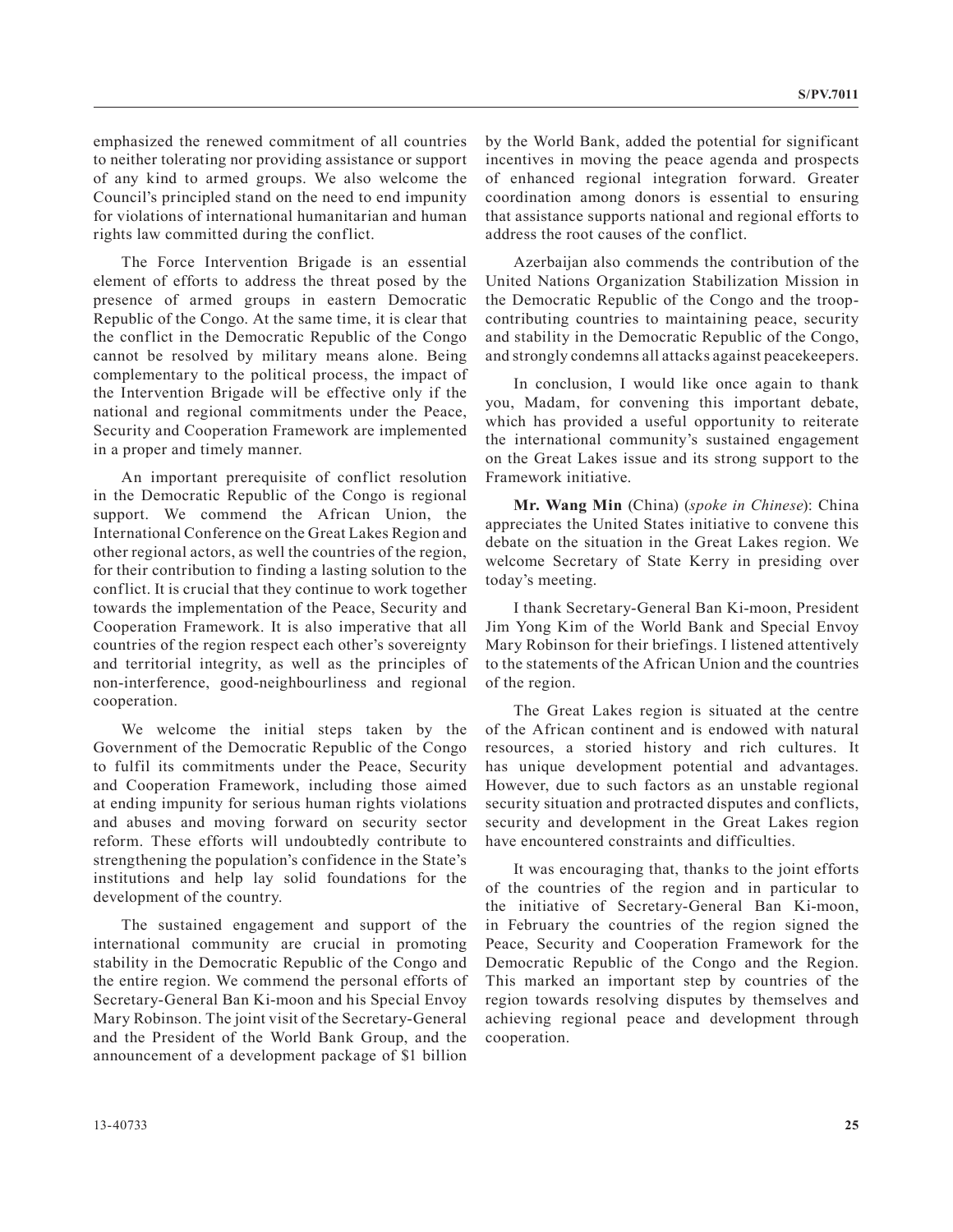Peace and development in the Great Lakes region have been offered an important opportunity. China highly appreciates the efforts of the countries of the region to implement the Framework. We hope that all parties will proceed on the basis of their common and long-term interests in safeguarding regional peace and development, act with resolve, seek consensus, implement their commitments in good faith, resolve regional disputes and conflicts once and for all, and embark on the path to lasting peace and sustainable development as soon as possible. To that end, I should like to stress the following four points.

First, it is crucial to pursue the positive momentun in fully implementing the Framework. The urgent task at hand is to ensure the complete cessation of hostilities and to restore stability to the eastern part of the Democratic Republic of the Congo. Armed groups should voice their grievances through dialogue and negotiations and conclude agreements to end violence with the Government of the Democratic Republic of the Congo, so as to create conditions for easing the humanitarian situation in the eastern part of the country.

Secondly, the support of the Government in strengthening capacity-building and providing security should be the focus in implementing the Framework. China welcomes the Government's establishment of a national oversight mechanism to implement the Framework. The armed forces of the Democratic Republic of the Congo should assume the primary responsibility for safeguarding national security and protecting civilians. The Intervention Brigade of the United Nations Organization Stabilization Mission in the Democratic Republic of the Congo should help and support the country's armed forces in responding to threats from armed groups, under the Security Council's mandate.

Cooperation through dialogue and the rebuilding of mutual trust among the countries of the Great Lakes region is crucial to restoring peace and stability in the region and achieving development. We hope that the countries of the region will — on the basis of mutual respect for sovereignty and territorial integrity and through the 11-4 Framework oversight mechanism and the International Conference of the Great Lakes region joint verification mechanism — strengthen communication and cooperation, participate actively in the drafting of regional benchmarks for the Framework and commit themselves to peace and development in the region.

Fourthly, the international community should scale up its support and assistance and contribute positively to long-term peace and stability in the Great Lakes region. We hope that the United Nations will work with the African Union, the International Conference on the Great Lakes Region and other regional mechanisms, strengthen coordination, foment synergy and push the parties to honour their commitments to the Framework by taking action. We also hope that the World Bank's \$1 billion to the Great Lakes region will be disbursed quickly to support the countries of the region to develop their national economies, improve people's livelihoods and achieve lasting peace.

As stated by Chinese President Xi Jinping during his recent visit to Africa in March, China is confident that the setbacks and difficulties being experienced by some African regions will by no means stop the continent's steady progress towards peace, development and progress. China remains Africa's steadfast friend and partner. We will remain resolute in supporting African States in their efforts to safeguard their sovereignty and resolve African issues themselves.

I would like to reiterate here that we have all along actively supported the countries of the Great Lakes region in promoting peace. For many years, China has been a participant in the United Nations peacekeeping mission in the Democratic Republic of the Congo. We have made tireless efforts to preserve security and stability in that country. We are ready to work with the international community and the countries of the region to contribute positively to freeing the people of the Great Lakes region from the suffering caused by war and conflict, as well as to achieve peace, stability and development at an early date.

**Mr. Masood Khan** (Pakistan): We would like to thank Secretary of State John Kerry for having presided earlier over this special meeting of the Security Council. The initiative of the United States gives fresh impetus to the quest for peace and security in the Democratic Republic of the Congo and its neighbourhood. Today's debate brings together the Secretary-General, the President of the World Bank, Special Envoy Mary Robinson and leaders of the region. This is synergy in action.

We pay special tribute to the Secretary-General, who, despite heavy odds and some setbacks, assembled the leaders of 11 countries and four guarantors — the United Nations, the African Union, the International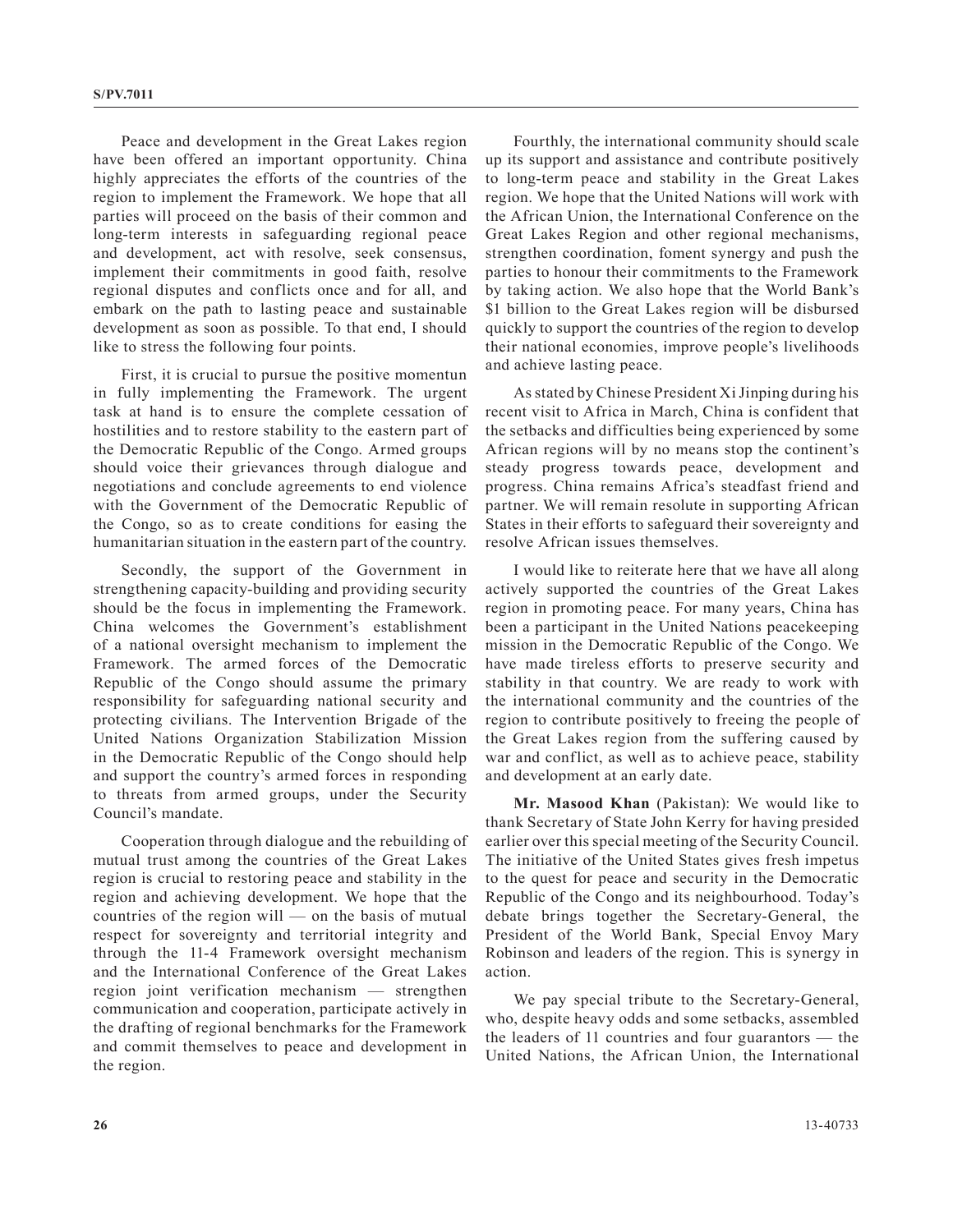Conference of the Great Lakes Region and the Southern African Development Community — in the common cause of peace and stability in the Great Lakes Region. That is a big-picture approach.

The big picture requires that countries in the region build a strong nexus between peace and development. There can be no development without peace in the region. Regional economic integration should replace the toxic legacy of pogroms and the reign of terror imposed by militias and armed groups.

The Peace, Security and Cooperation Framework holds out the promise to deliver peace. Special Envoy Robinson has testified that some progress is being made. We should maintain the momentum generated by positive developments.

The big picture dictates that killings must end, violations of international, human and humanitarian laws — such as executions, sexual violence and forced recruitment — must cease. Impunity should not be condoned. Perpetrators should be held accountable.

The Intervention Brigade under the United Nations Organization Stabilization Mission in the Democratic Republic of the Congo (MONUSCO) is being deployed. It must succeed. The Brigade is one of the tools in the overall strategy to act as a deterrent. It is not meant to be a substitute for the Congolese army, nor a panacea for the problems in the eastern part of the country. As resolution 2098 (2013) underlines, ultimately, a well-trained and adequately equipped rapid-reaction force within the Congolese army will take over responsibilities from the Brigade. MONUSCO remains a cornerstone of the new strategy.

We all know that the process of implementing the Framework is not going to be easy. It is important that regional partners and the neighbours of the Democratic Republic of the Congo be fully on board and that they implement the Framework in good faith. It is also critical that all countries respect the sovereignty and territorial integrity of neighbouring States. Credible and verifiable measures should be taken to disarm, disband and demobilize groups that defy the writ of the State. Allegations can be investigated and truths established. Realistic and time-bound benchmarks should be developed to monitor the progress in the implementation of the Framework.

We welcome the initial steps taken by the Government of the Democratic Republic of the Congo to implement the Peace, Security and Cooperation Framework and to establish the national oversight mechanism. The responsibility for the maintenance of peace and security in the eastern part of the Democratic Republic of the Congo should be gradually transferred to its armed forces and police. The Democratic Republic of the Congo should expand security sector reform, consolidate State authority and work towards national reconciliation.

Pakistan is strongly committed to the goals of peace and stability in the Democratic Republic of the Congo and the Great Lakes region. Pakistani peacekeepers in MONUSCO have played an important role in restoring and bolstering stability in the Democratic Republic of the Congo. They have carried out daring operations against armed groups, contributed to the training and capacity-building of the Congolese national security forces and worked on community welfare projects. Many of our soldiers have laid down their lives on the soil of the Democratic Republic of the Congo. Our peacekeepers will continue to protect civilians and to implement MONUSCO's mandate.

We hope that there will be a new dawn for the people of the Great Lakes region. This century is Africa's century. As Africa moves towards robust economic growth and attains political clout, the Great Lakes region should not be held back by strife and conflict. The illicit exploitation of minerals should stop. The rich resources of the region should now be harnessed for the benefit of its people. The countries of the region should assume their rightful place in Africa and the comity of nations. The Great Lakes region should become an ark of stability and prosperity in the continent. The United Nations should succeed in its mission.

**Mr. Kim Sook** (Republic of Korea): At the outset, I would like to express my sincere appreciation for the initiative of the United States presidency of the Security Council this month in convening today's ministerial meeting. We welcome the presence of Secretary of State John Kerry to preside over the meeting. I also wish to thank the Secretary-General, the President of the World Bank, Special Envoy Mary Robinson and Commissioner Ramtane Lamamra for their participation and their briefings. We also appreciate the high-level presence of Ministers from the members of the Security Council and the countries of the Great Lakes region. We are confident that today's meeting will provide an excellent opportunity to review the progress thus far and further bolster the momentum for achieving sustainable peace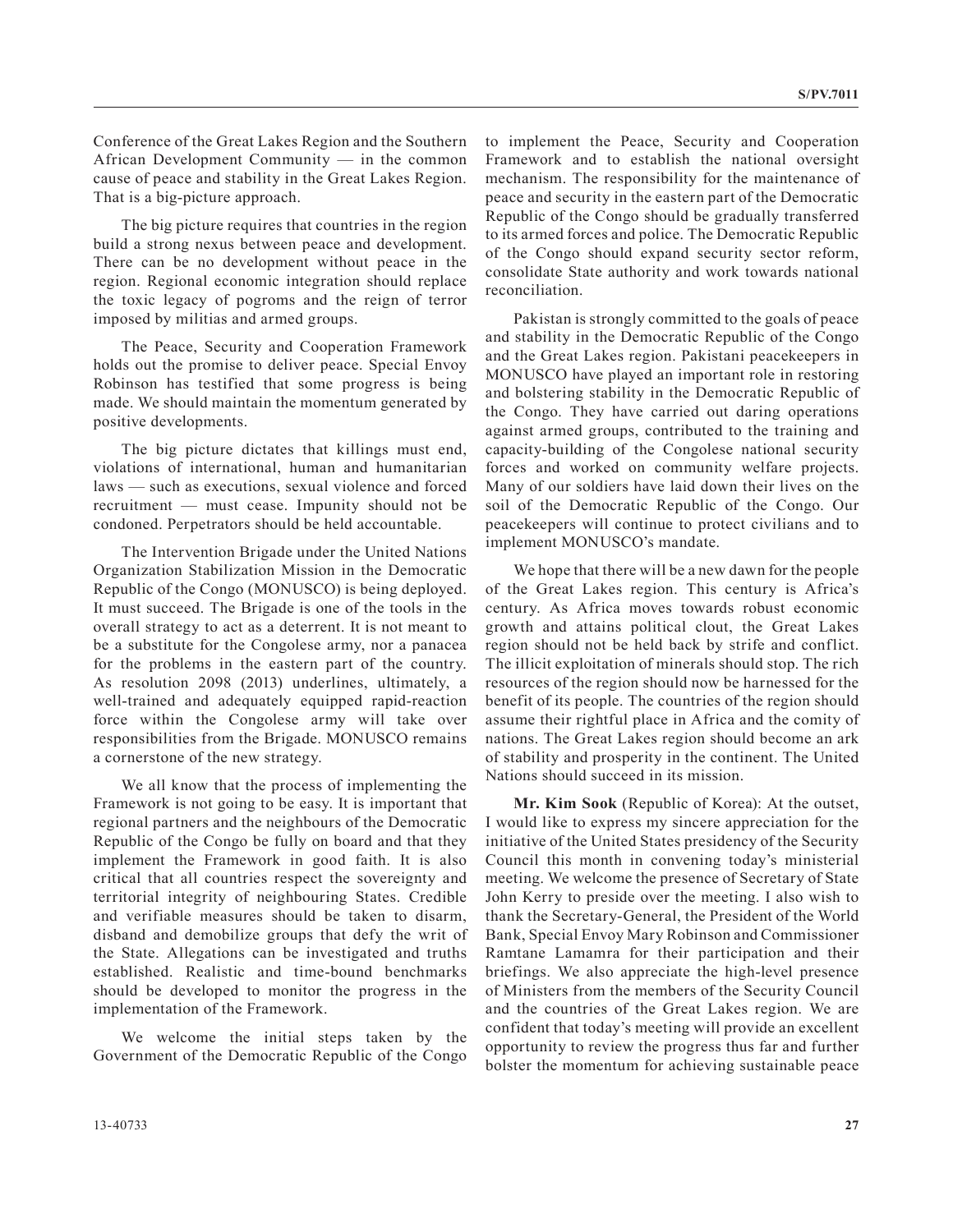and development in the Democratic Republic of the Congo and the region as a whole.

The Peace, Security and Cooperation Framework for the Democratic Republic of the Congo and the Region constitutes a strong political foundation for the region's lasting peace and stability. The participating countries must share a common responsibility to implement the commitments of the Framework. Full and uninterrupted implementation by all concerned the parties concerned at the national, regional and international level must be ensured.

The Government of the Democratic Republic of the Congo has the primary responsibility for its own reforms. It should continue to undertake extensive reforms in the areas of security, governance, decentralization and democratization with firm commitment. Enhancing effective capacity-building in the security sector, among other areas, should lead the process. While respecting the sovereignty of neighbouring countries, enhancing regional cooperation by deepening economic integration is vital. Maximizing this integration will be a key part of achieving broader and longer-term development goals and, ultimately, political stability.

We are of the view that the Framework's success depends upon an oversight mechanism with well-defined benchmarks that are verifiable and action-oriented. The benchmarks should also include a process to address those that fall short of their stated goals.

We fully support the holistic approach to peace and development in addressing the challenges in the Great Lakes region. In that regard, it was highly commendable that the Secretary-General and his Special Envoy visited the region with World Bank President Jim Yong Kim. The unprecedented joint visit by the leaders of the United Nations and the World Bank clearly shows the value of an integrated effort that addresses both the security and development issues of the region. In order for that partnership to bear fruit, close cooperation and coordination between the two bodies should be further refined and strengthened. We hope that the partnership can continue and expand to other areas as well.

One of the important policy goals of my Government is the concurrent realization of peace, security and economic and social development, not only at the national but also at the regional and global levels. As a part of that policy effort, my Government will continue to actively engage in international development cooperation. As the countries of the Great Lakes region pursue security and development, the past development experience of the Republic of Korea could be helpful. The Republic of Korea is the only country that has transformed itself from a least developed country to donor country within just six decades. The "New Village Movement" can provide a useful model for rural development and poverty eradication in the region.

In conclusion, we believe it is essential to maintain high-level engagement and commitment from the international community. We are confident that the Framework, with firm support from the international community, will surely contribute to the political stability and the economic development of the Democratic Republic of the Congo and the Great Lakes region.

**Sir Mark Lyall Grant** (United Kingdom): I thank the United States for convening this debate and for the personal commitment that Secretary of State Kerry has shown by presiding over it. It is vitally important that the Security Council maintains its focus on the region at this critical time. I would also like to thank the Secretary-General, his Special Envoy Mary Robinson, World Bank President Kim, Commissioner Lamamra and Foreign Ministers Tshibanda N'tungamulongo and Kutesa for their briefings this morning.

The Democratic Republic of the Congo has been a crucible of conflict for more than two decades. Brutal cycles of violence threaten both national and regional peace and stability. We have seen yet more horrors in the latest cycle of violence as the Mouvement du 23 mars (M-23) militia commit rapes, carry out summary executions and recruit child soldiers. The Forces démocratiques de libération du Rwanda (FDLR), while its threat is much reduced, has also continued to carry out abuses, exploiting the instability created by the M-23 rebellion.

Despite the latest outbreak of violence, we have an opportunity now to begin a new chapter in the troubled region that ends the people's suffering and brings peace to the eastern Democratic Republic of the Congo. In February, countries of the region came together and committed to building peace under the Peace, Security and Cooperation Framework for the Democratic Republic of the Congo and the Region. Special Envoy Robinson is supporting their efforts.

Resolution 2098 (2013) authorizes the United Nations Organization Stabilization Mission in the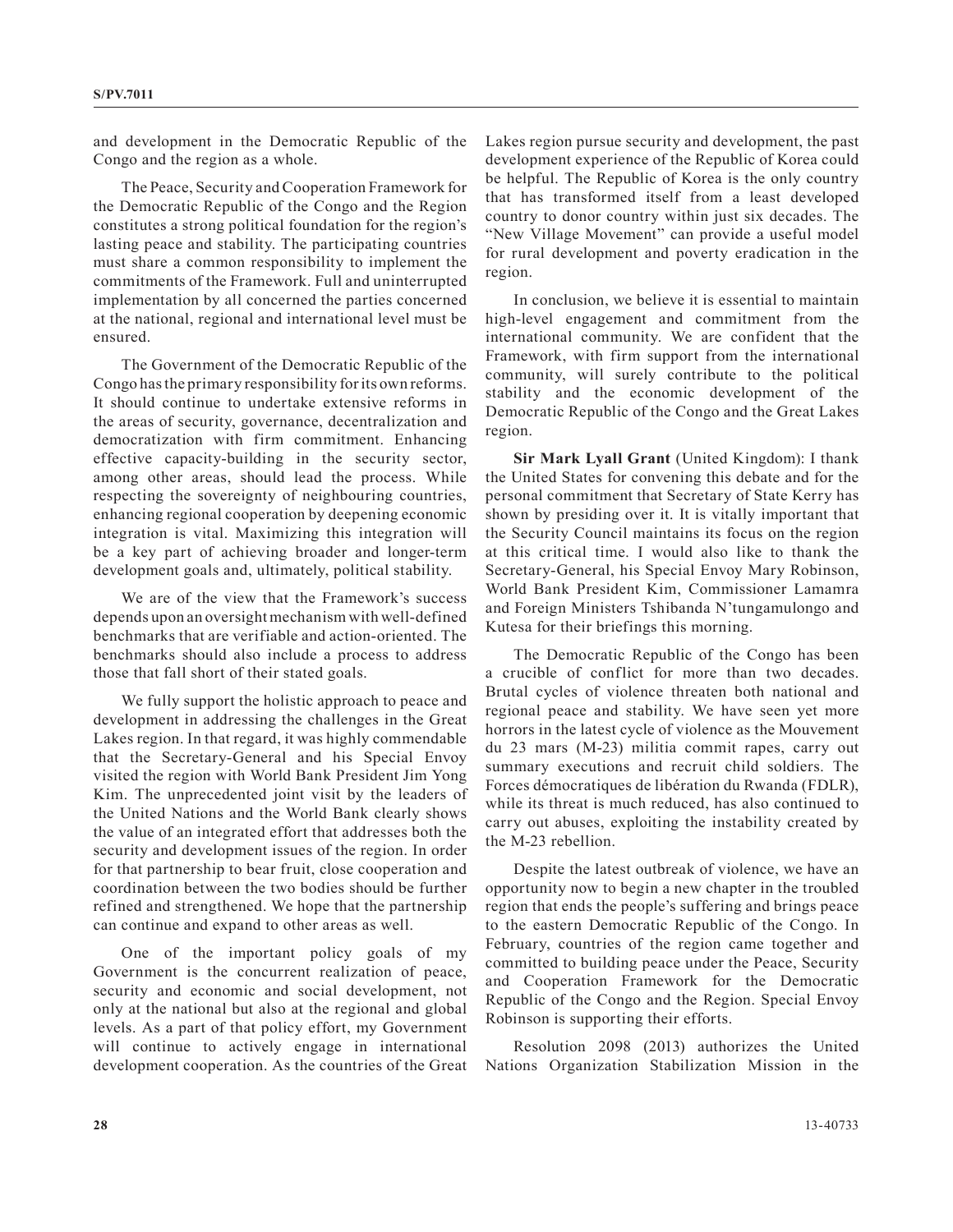Democratic Republic of the Congo (MONUSCO) to neutralize and disarm all those armed groups that pose the greatest threat to civilians, not the least the M-23 and the FDLR. Together, those different elements represent a unique opportunity to address the root causes of the conflict in the Democratic Republic of the Congo and to end the cycle of violence once and for all.

We must seize this opportunity with determination and vigour. First and foremost, countries in the region must implement their commitments under the Framework agreement. The Democratic Republic of the Congo has made a positive start with the development of a national oversight mechanism. Major challenges remain on security-sector reform and extending Government authority to the eastern part of the country. Both these steps are necessary to bring peace and prosperity to the Congolese people. But the wider region must also deliver on its commitments. That means, above all, that all countries show respect for their neighbours' territorial integrity and stop any and all assistance to armed groups. It is a matter of great concern to my Government that the latest report of the Group of Experts on the arms embargo against the Democratic Republic of the Congo refers to continuing external support to rebel groups in the eastern Democratic Republic of the Congo. The meeting of the signatories at the General Assembly in September must produce clear benchmarks to measure progress on all the commitments made in the Framework agreement.

MONUSCO should play its role in support of national and regional efforts. The Council has given the Mission a more robust mandate that will put greater pressure on armed groups. MONUSCO will soon carry out offensive operations informed by the latest military technology, including unmanned aerial systems. That pressure must be accompanied with a demobilizational plan that offers combatants an alternative to fighting. MONUSCO is adapting to developments on the ground and demonstrating a flexibility in responsiveness that other United Nations peacekeeping missions would do well to emulate.

The United Kingdom stands ready to support all those efforts. We are already providing training to some of the United Nations peacekeeping troops that will soon deploy in the Democratic Republic of the Congo. On our "preventing sexual violence" initiative, we are assisting with the collection and preservation of forensic evidence to help bring to justice perpetrators of crimes of sexual violence. And we are providing

support to peace initiatives in the eastern Democratic Republic of the Congo, which are fully integrated with the Framework agreement. All donor support should be aligned with the regional and national benchmarks of the Framework to establish a basis for mutual accountability.

We must stay strong in our pursuit of peace. Gains made are fragile and need unyielding support from within the Democratic Republic of the Congo, from the immediate neighbours in the region and from the international community. We must not squander progress with blame or retribution. Accusations by countries in the region not backed up by evidence only undermine our efforts. When the Council adopted resolution 2098 (2013), the representative of the Democratic Republic of the Congo said that his country was daring to hope (see S/PV.6943). I can assure him that we are all hoping with him. The Council, the international community and, above all, the countries of the region must dare to do all that they can for the people of the Great Lakes and work together to keep our hopes of peace alive.

**Mr. Churkin** (Russian Federation) (*spoke in Russian*): We would like to thank the United States delegation for the initiative of convening this debate of the Security Council on such a relevant topic. We welcome the participation in today's meeting of a number of high-level officials.

We have from the outset actively supported the good offices of the Secretary-General for a swift stabilization of the situation in the Great Lakes region, which have made possible the signing of the Framework Agreement in Addis Ababa on 24 February. This initiative established the problems of the region as one of the top priorities of the Security Council and the international community as a whole. We welcome the vigorous efforts of the Special Envoy of the United Nations Secretary-General on the Region of the Great Lakes, Ms. Mary Robinson, to discharge her mandate.

We view the outcomes of the joint visit to the region from 22 to 24 May of the Secretary-General and the President of the World Bank as an important milestone in encouraging the signatories to the Framework Agreement to strictly comply with its spirit and letter, and to consistently fulfil their obligations. We welcome the establishment and launch of a regional oversight mechanism involving all the signatories of the Framework Agreement in order to develop performance benchmarks for its practical implementation. We also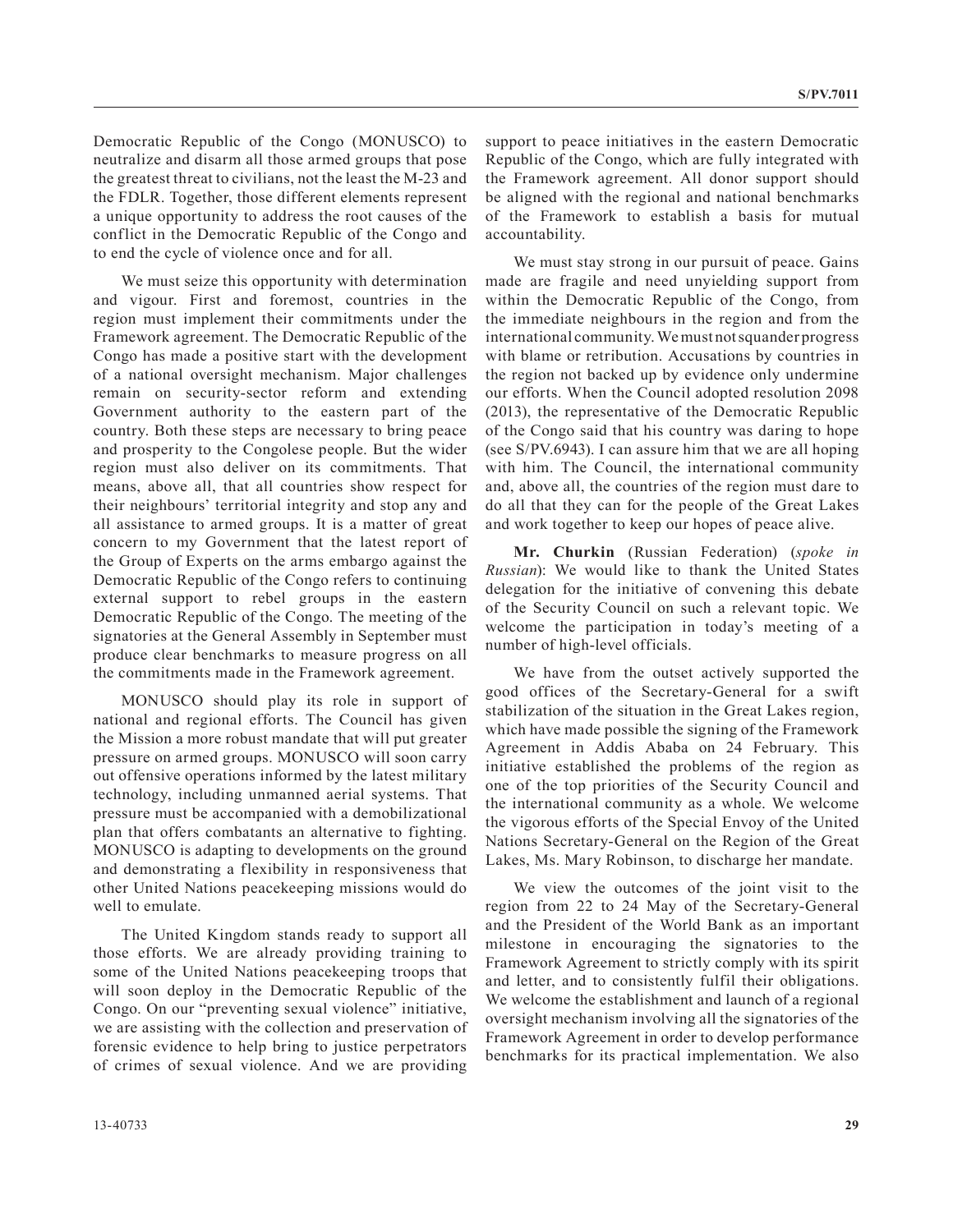note the decision of the President of the Democratic Republic of the Congo, Mr. Joseph Kabila, to establish a national oversight mechanism.

We share the conclusion of the report of the Secretary-General (S/2013/387) that the political agreements must be reinforced by a deepening of economic ties among the neighbouring States. In this context, we welcome the intention of the World Bank to provide \$1 billion with a view to the development of the Great Lakes region and to strengthening economic cross-border ties and the well-being of the people.

In order to implement these plans, there is a need for a speedy and full cessation of violence in the region. We strongly condemn the illicit armed groups that have resumed fighting in the eastern Democratic Republic of the Congo. The result of the recent escalation of violence is yet more civilian victims, new flows of refugees and internally displaced persons, and violations of international humanitarian law and human rights. Such violations are absolutely inadmissible. It is important to conduct careful investigations and to bring the perpetrators to justice.

Any support for illicit armed groups must be halted. We expect the deployment of a fully operational Force Intervention Brigade under resolution 2098 (2013) within the United Nations Organization Stabilization Mission in the Democratic Republic of the Congo (MONUSCO). This should assist in achieving a qualitative breakthrough in combating anti-Government armed groups and ultimately contribute to establishing a climate of trust among neighbours and advance the settlement process.

At this difficult stage of regional development, assistance from the United Nations, aimed at achieving sustainable and long-term peace in the Democratic Republic of the Congo and in the Great Lakes region as a whole, is more urgent than ever. At the same time, let us not forget that the primary responsibility for ensuring progress in the peace process is borne by the countries of the region themselves. Important assistance in that regard should also be provided by the African Union and subregional organizations.

We must not lose sight of the crucial need for comprehensive reform of the security sector in the Democratic Republic of the Congo in order to bolster the national army, which, in the final analysis, must take over all functions and responsibilities for protecting civilians and ensuring the territorial integrity of the country. Work must be done to eradicate the root causes of the never-ending conflict, including by establishing order in the exploitation of mineral resources. The primary responsibility in these matters also lies with the Congolese people.

For its part Russia, with other members of the international community, will continue to support the people and Government of the Democratic Republic of the Congo and the States of the Great Lake region in resolving the challenges before them.

**Mr. Loulichki** (Morocco) (*spoke in French*): I thank the presidency of the United States for organizing this debate on the situation in the Democratic Republic of the Congo and the Great Lakes region. The peoples of the region and our entire continent attach great importance to this high-level meeting aimed at consolidating the peace dynamic arising from the Framework Agreement of 24 February. We welcome the presence of United States Secretary of State Kerry and the participation of Ministers representing Council members and the States of the region, as well as the participation of the President of the World Bank. Finally, on behalf of Morocco I commend the leadership, vision and commitment of Ms. Robinson, as well as her unwavering commitment and for her efforts to assist the full implementation of Agreement of 24 February.

The Democratic Republic of the Congo has suffered a succession of crises in recent decades that have harmed its national cohesion and threatened its sovereignty, unity and territorial integrity. Behind the criminal acts committed in eastern Democratic Republic of the Congo by armed militias and other armed groups, such as the Mouvement du 23 mars, the Forces démocratiques de libération du Rwanda and the Lord's Resistance Army, lies a tragic humanitarian crisis that has impacted millions of lives and violated the fundamental rights of innocent civilians, especially women and children. The perpetrators of these crimes must be brought to justice.

The impact of the Congolese crisis also has a regional dimension. The entire Great Lakes region and Central Africa have been affected by the crisis in humanitarian, security and economic terms. They all have a historical responsibility to end it definitively and irreversbly.

The signing on 24 February of the Peace, Security and Cooperation Framework for the Democratic Republic of the Congo and the Great Lakes Region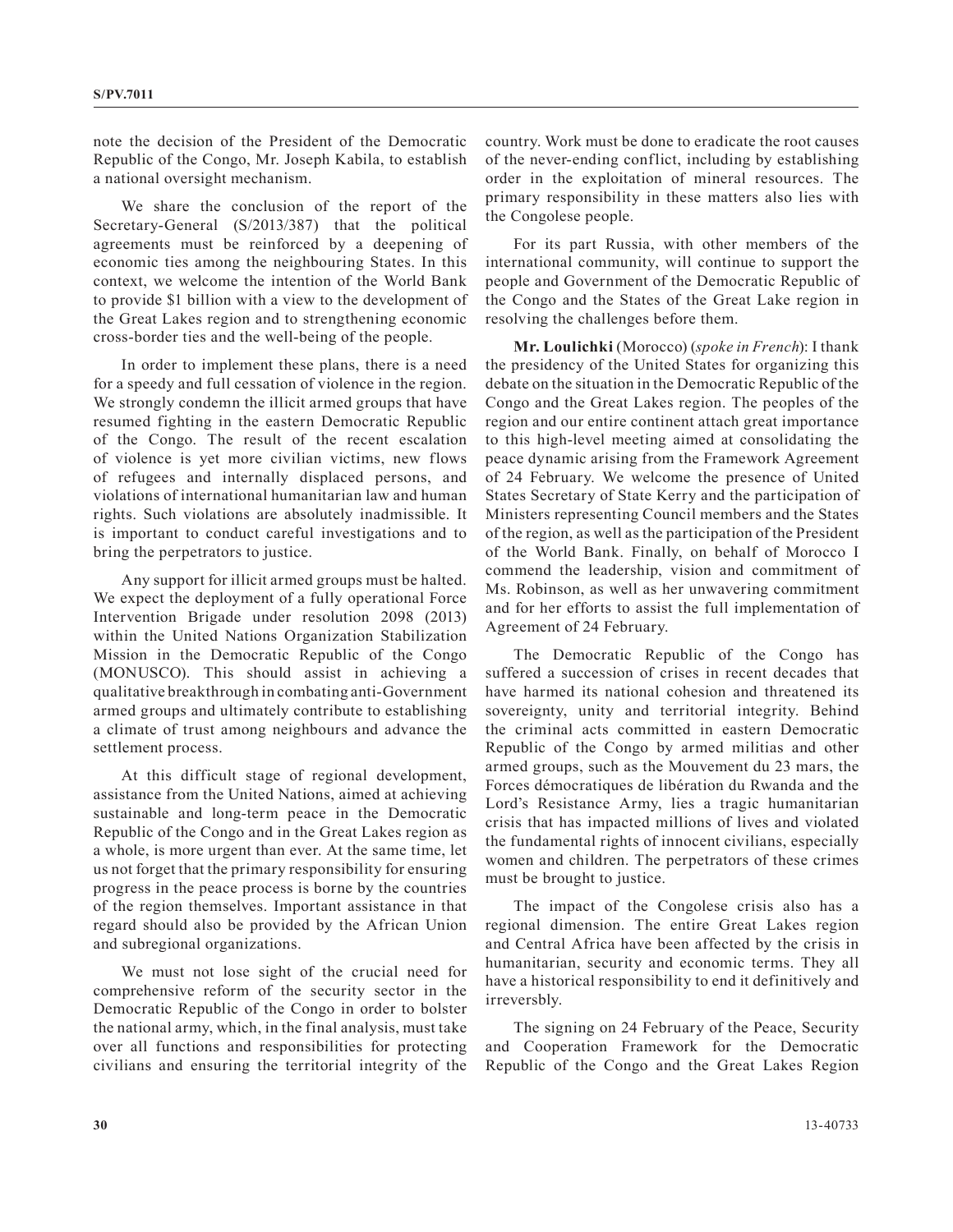opened up real prospects for peace. The agreement, which is innovative in its approach, offers true hope for a sustainable end to instability in the region and a settlement of a crisis that has lasted too long. This opening has been supplemented by measures taken by the Council to adapt mandate of the United Nations Organization Stabilisation Mission in the Democratic Republic of the Congo's (MONUSCO) to the realities on the ground, including with the adoption of resolution 2098 (2013).

Regionally, the International Conference on the Great Lakes Region also put in place important mechanisms that are contributing to the stabilization and verification efforts. Finally, the joiny visit of the Secretary-General, the President of the World Bank and Ms. Robinson made it possible to graft onto the dynamics in the field an economic development dimension aimed at boosting economic exchanges, reduce vulnerabilities, and promote economic regional integration, especially through the reactivation of the Economic Community of the Great Lakes Countries (CEPGL) in favour of peace.

We welcome this approach, which is being coordinated by the Secretary-General and the President of the World Bank, inaugurated in the Democratic Republic of the Congo and planned for next autumn in the Sahel. We hope that this approach will be taken up in other crisis situations where the correlation between peace and development is so critical.

Never have so many efforts been undertaken to resolve the Congolese crisis, and we must applaud that. Yet this important dynamic for peace cannot bear fruits uneless all signatories honour their commitments and build mutual confidence by building together a lasting peace and common prosperity. In that context, we welcome the commendable efforts undertaken by the Democratic Republic of the Congo to fulfil its obligations and to fully play its role in the peace process. The Minister for Foreign Affairs of the Democratic Republic of the Congo solemnly renewed that commitment this morning.

That having been said, the path ahead remains long and the bilateral partners and the United Nations system are all called upon to fully support the Democratic Republic of the Congo in restoring its authority throughout its national territory and in successfully achieving institutional reform, national reconciliation and human development. The countries of the region must quickly, fully and in good faith implement their respective commitments under the Framework Agreement, especially those relating to the strict respect of the sovereignty and territorial integrity of the Democratic Republic of the Congo. We therefore encourage Special Envoy Robinson, in conjunction with and supported by the Secretary-General's Special Representative for the Democratic Republic of the Congo, to continue to support, coordinate and evaluate the implementation of those commitments.

The Democratic Republic of the Congo ococupies a special place in the heart of the African continent. It holds enormous economic and human potential. Its stability and prosperity directly impact all its neighbours. The current process augurs well to ensure both the Democratic Republic of the Congo and the Great Lakes region the stability they long for and to free up the energies of that vast country and the entire region.

Morocco, which has stood by the side of the Congolose people through the most difficult moments of their history and which has participated in all United Nations peacekeeping operations in that country, will maintain its commitment to their national unity and territorial integrity and to the stability of the entire Great Lakes region.

**Mrs. Perceval** (Argentina) (*spoke in Spanish*): I would like to thank you, Mr. President, and ask you to convey our gratitude to Secretary of State John Kerry for having emphasized the importance of this meeting by his presence. I also thank the delegation of the United States for placing this matter at the heart of the Council's consideration and its efforts and responsibilities. It is also encouraging to see the participation of ministers and other officials from the region, as well as that of the international community. We also welcome the participation of the Secretary-General, the President of the World Bank and the United Nations Special Envoy for the Great Lakes Region, Ms. Mary Robinson.

Argentina believes that the first steps towards the implementation of the Peace, Security and Cooperation Framework for the Democratic Republic of the Congo and the Great Lakes Region, signed in February, constitute an opportunity to comprehensively consider the underlying causes of the region's problems, to establish the bases for sustainable political, social and economic development and achieve lasting peace. The principle of shared responsibility, on which the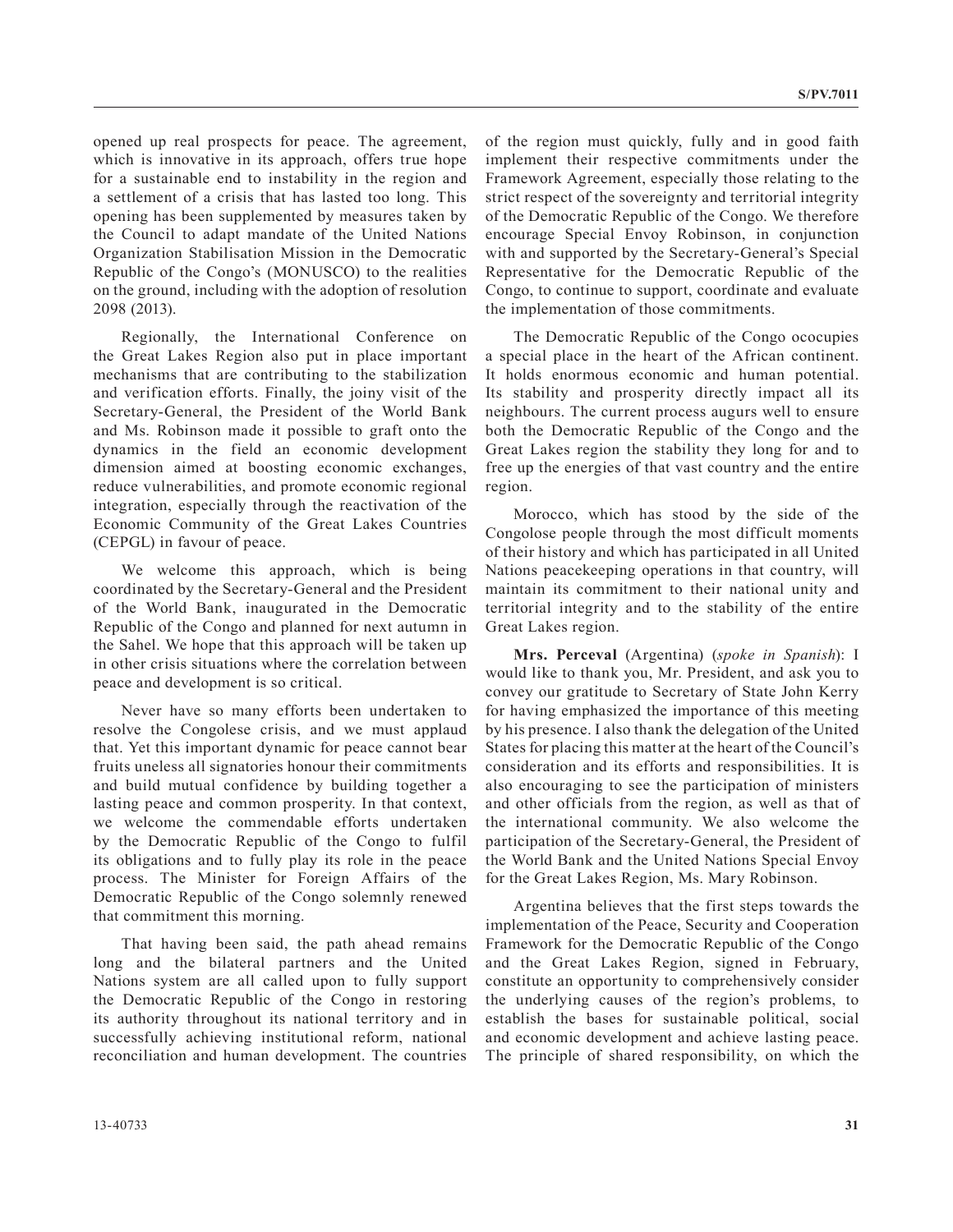Framework is based, certainly involves the countries of the region; but is also an ethical and political call to the international community in terms of their participation, cooperation and follow-up to the implementation of the Framework.

We reiterate our support for United Nations Organization Stabilization Mission in the Democratic Republic of the Congo (MONUSCO) in its task of protecting civilians with full respect for human rights and international humanitarian law. Argentina understands that the Intervention Brigade, as the Secretary-General has said, constitutes yet another aspect of a broad, long-term solution to the situation in the region, but that the primary responsibility for protecting civilians and the territorial integrity of States lies with Governments and their armed forces.

Argentina believes that it is an absolute priority for the Governments and peoples of the Democratic Republic of the Congo and the region to affirm and translate into action the words "never again" in the face of the continuing violations of international humanitarian law and human rights committed in the region by armed groups of various affiliations.

We are particularly concerned by reports to the effect that some of those violations have been committed by some members of Government security forces. We urge the Government of the Democratic Republic of the Congo to expand the institutionally urgent democratic transformations of the security, justice and defence sectors.

We call on the States parties to fully fufil their commitment to not tolerate or provide support to any armed group and not to offer protection to those whom the commisison has accused of war crimes, crimes against humanity, acts of genocide of aggression or those who violate the sanctions regime of the United Nations. The fight against impunity is a necessary condition for lasting peace.

We believe that the vulnerable situation of displaced persons and refugees requires immediate humanitarian action. But the right of all men and women to a dignified life will come about only through initiatives such as that led by the Governments of the region, the United Nations, the World Bank and other partners and donors that will contribute to setting in motion infrastructure and development projects and projects that advance sustainable economic growth and social inclusion that will include, as Ms. Robinson

remarked, include human rights, gender perspectives, the integration of youth and child protection. By the same token, the legal, legitimate, just, responsible and transparent management and exploitation of natural resources is key for peace and sustainable development.

A few days ago we received a report from the distinguished organization Human Rights Watch that included the testimony of a 12-year old girl who had gone to buy sugar with her friends:

"I saw a soldier of the M-23. I began to run. The soldier grabbed me and said that he was going to kill me for trying to escape. I stayed quiet. I was very scared. Then he raped me. I screamed but he covered my mouth."

Argentina and the international community believe that we will have defeated poverty, fear, insecurity and violence when we no longer hear — and the annals of human history, including those of the Democratic Republic of the Congo and the countries of the region are devoid — of such testimonies. We hope that this meeting, convoked by your delegation, Sir, will move us in that direction.

**Mr. Quinlan** (Australia): I thank the United States delegation for its initiative in convening this debate and to Secretary Kerry for his presence. I also thank the Secretary-General and his Special Envoy for the Great Lakes region, Ms. Mary Robinson, for their sustained engagement and leadership, and of course all the briefers for their insightful remarks.

As the attendance of the participants today indicates, we are at a pivotal moment in the search for durable peace and security in eastern Democratic Republic of the Congo and the Great Lakes region. We should be ashamed by the staggering toll of the conflict: the lives of more than 5, perhaps 6, million people, the displacement of millions more and the subjection of countless men, women and children to horrendous human rights abuses. Today, the Democratic Republic of the Congo is languishing at the bottom of the United Nations Human Development Index.

The Peace, Security and Cooperation Framework provides the best opportunity to definitively break the cycle of violence and instability. We are at a moment of hope because of the leadership and efforts of regional Governments and organizations, working in close cooperation with the United Nations and the Secretary-General himself, and now with the World Bank.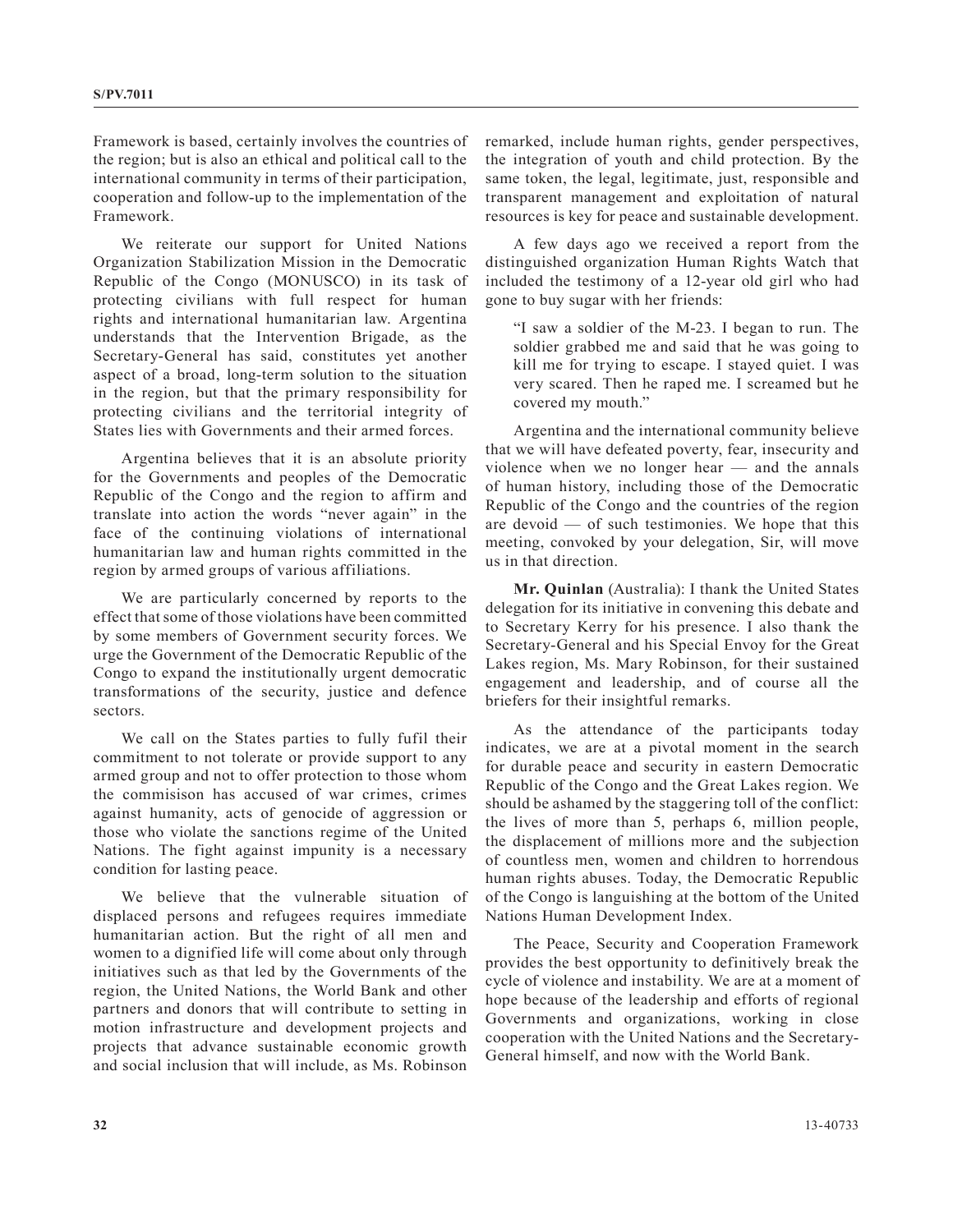The potential genius of the Framework is that, for the first time, all the relevant parties have made clear commitments to integrate political, security and development efforts — a nexus that is essential to tackling the root causes of instability. The recent joint visit by the World Bank President and the Secretary-General reflects what should be a crucial impetus for the region. There have been encouraging early signs of follow-up on the Framework commitments, but also stark reminders of the sobering challenges ahead. Attacks by the Mouvement du 23 mars and infighting among the Forces armées de la République démocratique du Congo (FARDC) near Goma are ongoing. Just last week, attacks by the Allied Democratic Forces in Kamango forced more than 65,000 refugees to flee into Uganda. We note Ugandan Foreign Minister Kutesa's warnings this morning about the Allied Democratic Forces.

The immediate priority must be to ensure that all signatories take practical steps to implement their commitments under the Framework. Where they fail to live up to these commitments, they must be held to account, by their own citizens and civil society, by their regional neighbours, and by the broader international community, including the Security Council.

Australia welcomes the initial efforts of the Government of the Democratic Republic of the Congo to initiate key reforms. The establishment of the Democratic Republic of the Congo's National Oversight Mechanism is an important step, as was the inaugural meeting of the 11+4 regional oversight mechanism and the establishment of the technical support committee. The implementation of tailored, realistic benchmarks will, however, be fundamental to the success of the Framework. It is imperative that broad agreement is reached on the specific benchmarks and how these will be taken forward by the next meeting of the regional oversight mechanism in New York in September.

All signatories have committed under the Framework not to interfere in the affairs of neighbouring countries and to neither tolerate nor provide assistance or support of any kind to armed groups. Any collaboration between the FARDC and the Forces démocratiques de libération du Rwanda must cease, as must any support to the Mouvement du 23 mars.There can be no peace so long as such support continues.

Turning briefly to some key practical challenges and priorities ahead, persistent reports of grave human rights abuses and widespread sexual violence by armed groups and the FARDC undermine the foundations for any lasting peace. At an event Australia co-hosted this week, we heard first-hand the impact of the use of rape as a tool of war to destroy communities in the Democratic Republic of the Congo. Impunity cannot be tolerated. It is critical that decisive action is taken to prevent such atrocities and to investigate and prosecute such crimes. In this context, the efforts of the International Criminal Court deserve our full support.

It is also critical that security sector reforms be intensified. Ultimate responsibility far security rests with the Democratic Republic of the Congo Government. A professional and effective army is central to this. The FARDC's capabilities, discipline and cooperation with the United Nations Mission, including the Intervention Brigade, will be critical to the success of efforts in the Kivus. Disarmament, demobilization and reintegration must, finally, also be given genuine priority. The unregulated flow of small arms and failure to implement effective reintegration strategies are themselves root causes and drivers of conflict.

Women's participation and leadership in both the security sector reform and disarmament, demobilization and reintegration processes is essential to long-term peace. So, too, is their direct engagement in the implementation of the Framework. Special Envoy Robinson's work to ensure their full and effective participation, including through the recent Bujumbura Conference is long overdue, prospective and reassuring.

In concluding, Australia reaffirms our strong support for the United Nations Organization Stabilization Mission in the Democratic Republic of the Congo and the deployment of the Force Intervention Brigade, and expresses our deep appreciation to the troop-contributing countries. The Intervention Brigade cannot, of course, be seen as a panacea or a substitute for the Democratic Republic of the Congo's own responsibilities. What the Brigade can do, and what the Council intended it to do, is to act as a circuit-breaker to create the space for the Democratic Republic of the Congo Government to implement the necessary reforms and tackle underlying issues of the conflict.

The Brigade's creation was an historic and risky decision by the Council, borne out of frustration certainly, but more so from necessity. The Democratic Republic of the Congo and its neighbours have provided